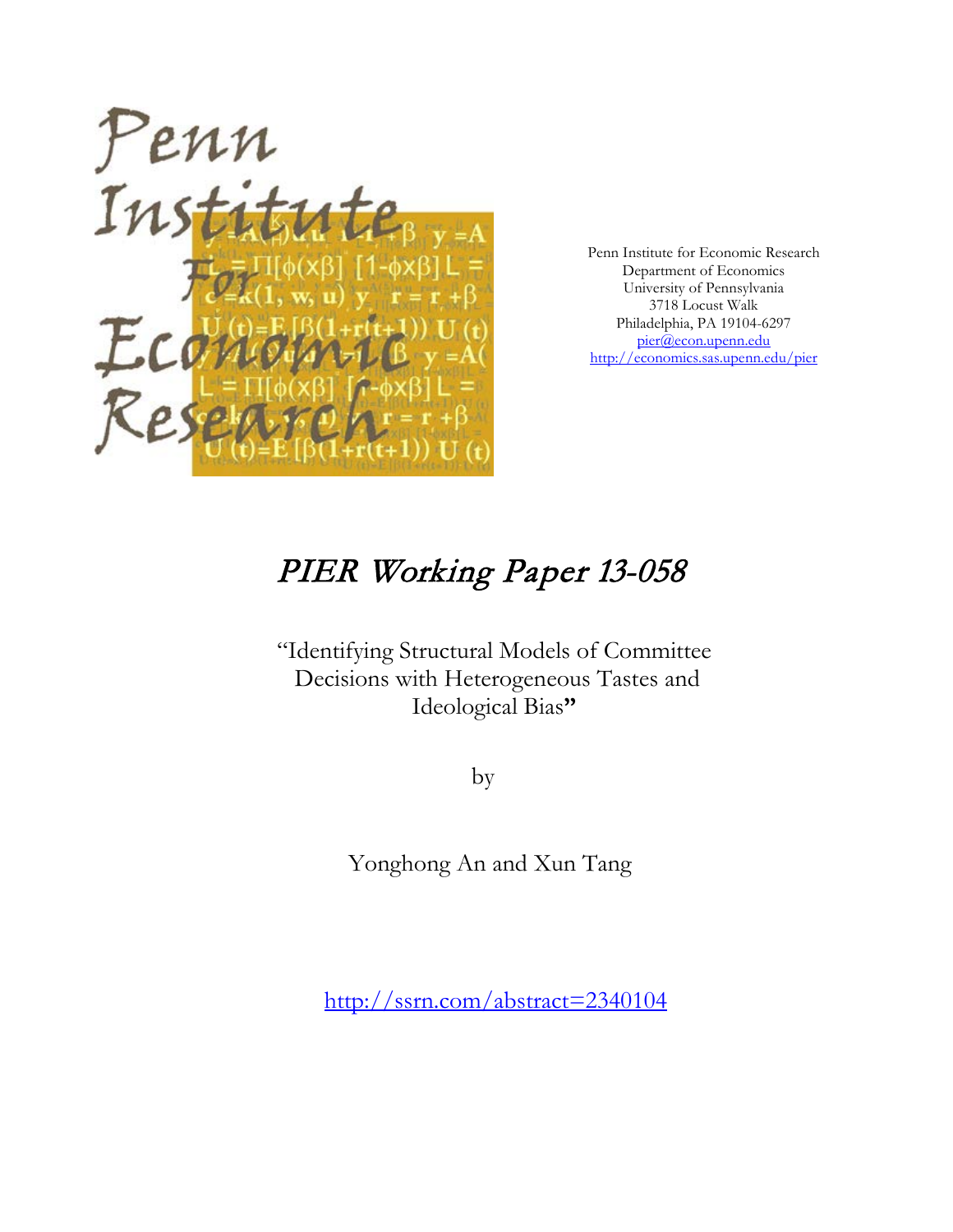# <span id="page-1-0"></span>Identifying Structural Models of Committee Decisions with Heterogeneous Tastes and Ideological Bias

Yonghong AN University of Connecticut

Xun TANG University of Pennsylvania

October 7, 2013

#### Abstract

We study the nonparametric identification and estimation of a structural model for committee decisions. Members of a committee share a common information set, but differ in ideological bias while processing multiple information sources and in individual tastes while weighing multiple objectives. We consider two cases of the model where committee members have or don't have strategic incentives for making recommendations that conform with the committee decision. For both cases, pure-strategy Bayesian Nash equilibria exist, and we show how to use variations in the common information set to recover the distribution of members' private types from individual recommendation patterns. Building on the identification result, we estimate a structural model of interest rate decisions by the Monetary Policy Committee (MPC) at the Bank of England. We find some evidence that recommendations from external committee members are less distorted by strategic incentives than internal members. There is also evidence that MPC members differ more in their tastes for multiple objectives than in ideological bias.

Keywords: Committee decisions, nonparametric identification, MPC at the Bank of England

JEL: C14, D71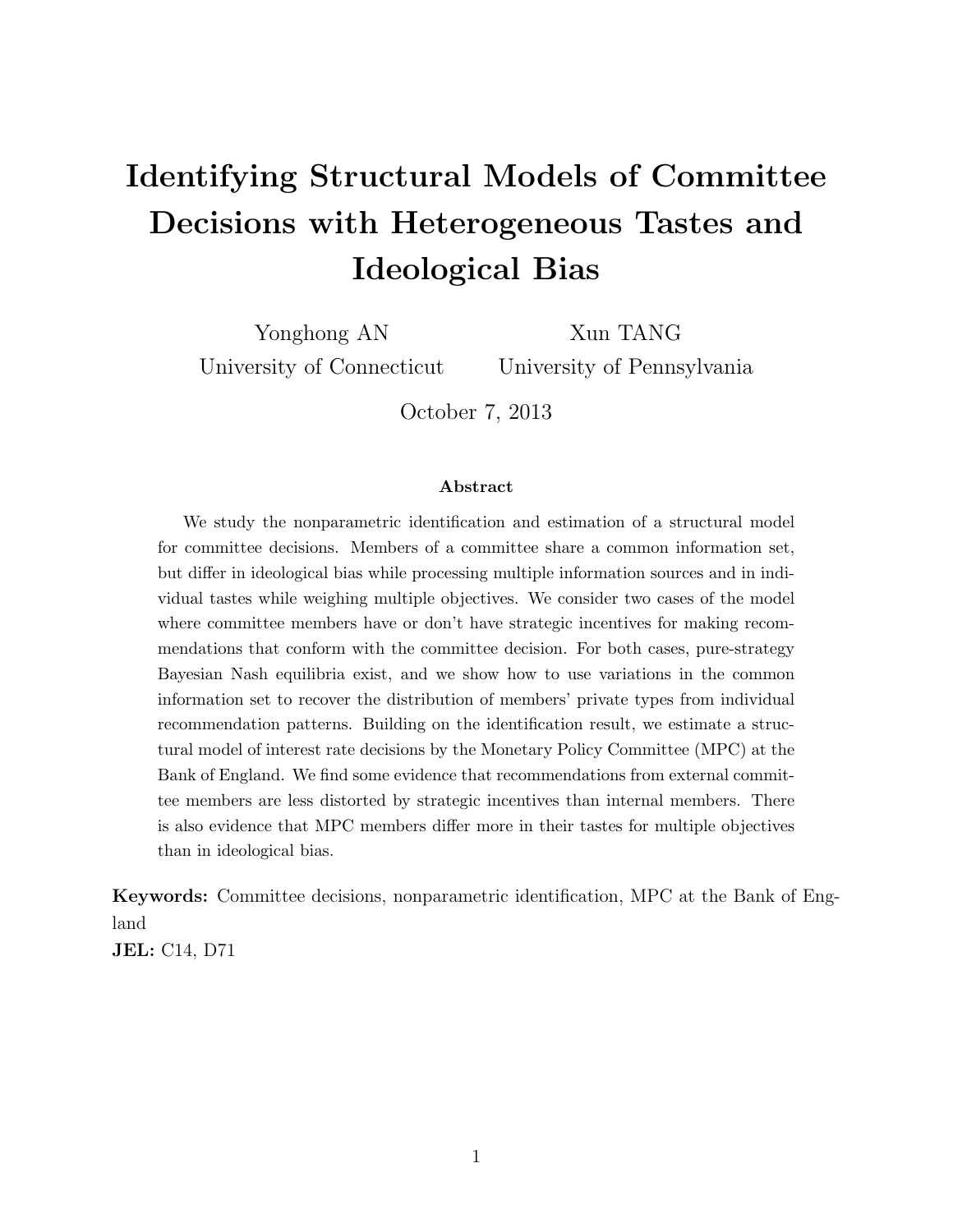## <span id="page-2-0"></span>1 Introduction

Public policy or business decisions are often made by committees organized to serve a common cause. Despite the information shared through group deliberations, members of a committee may disagree over the weights assigned to various factors in the decision-making. In addition, members may also have strategic concerns such as whether their individual recommendations will conform to committee decisions. As a result, committee members often end up with distinct individual recommendations. Prominent examples include company boards, the U.S. Supreme Court judges, and committees in charge of monetary policies at central banks such as Monetary Policy Committee (MPC) at the Bank of England and the Federal Open Market Committee (FOMC) at the U.S. Federal Reserve.

Understanding the mechanism that generates discrepancies in members' recommendations is an important empirical question in its own right, because of the prevalence of committee decisions in social-economic contexts. Besides, inference of members' idiosyncratic preference could shed lights on policy questions such as predicting committee decisions under counterfactual circumstances, e.g., anonymous voting in committees.

To this end, we set up a structural model of committee decisions that rationalizes dissenting recommendations across committee members through their individual heterogeneities in two dimensions. First, members do not agree on the relative importance of multiple objectives announced as the goal of the committee. Second, as the committee pool multiple sources of information through its group deliberation, each member may decide to weigh these sources differently in their individual perceptions about the consequence of each alternative. We refer to these two heterogeneities as "individual tastes for multiple objectives" and "ideological bias towards various information sources" respectively.

We focus on committees that make binary decisions and aggregate individual recommendations from its members through a majority rule. All committee members share a common information set that includes the states of the world and an announced target consisting of multiple objectives, as well as several sources of information that predicts the stochastic outcome from either alternative. The common goal for the committee is to choose an action that could minimize ex ante deviations from the announced target. We analyze the identification and estimation of the model under two cases: one that incorporates members' strategic concerns about conformity to the committee decision (a.k.a. "strategic recommendations"); and one that does not (a.k.a. "expressive recommendations"). In both cases, pure-strategy Bayesian-Nash equilibria (PBNE) exist, and the identification of ideological bias and private tastes are obtained by exploiting how the patterns of individual recommendations, or the conditional choice probabilities, change with the common information set in data.

In the model with expressive recommendations, members follow a simple dominant strategy in equilibrium. We show how to identify this model under a cross-sectional data environ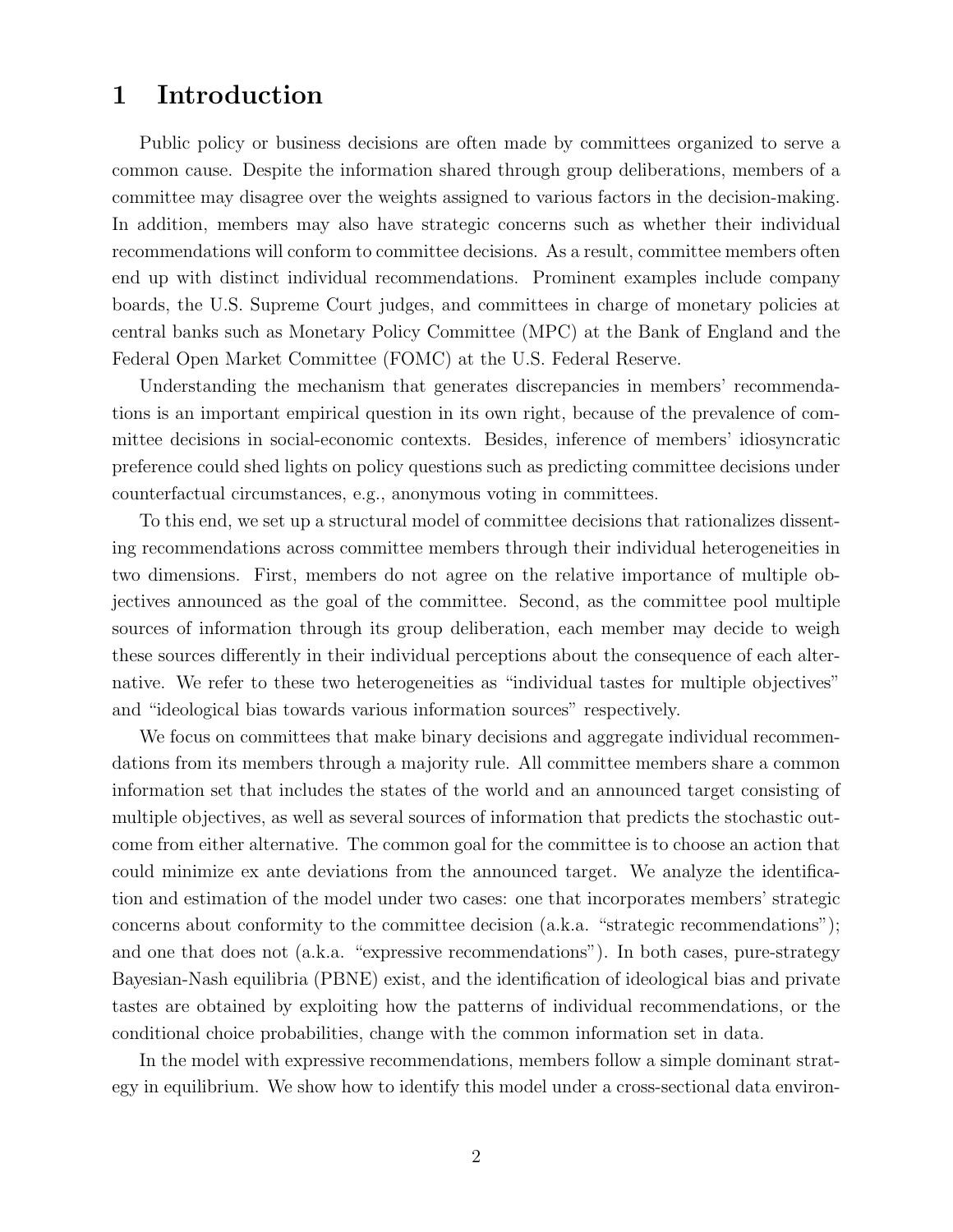ment, where each independent committee is observed to make a single decision. Recommendations from individual members and the common information set are both reported in data. Without any strategic concern, the individual choice probabilities in equilibrium take the form of a mixture of taste distributions, where the mixing weights correspond to the probability masses of the ideological bias. Committee members with heterogeneous tastes and ideological bias react differently to the same changes in the common information. This allows us to recover the distribution of two-dimensional private types from their recommendation patterns.

Identifying the model with strategic recommendations requires a qualitatively different argument, and a panel structure where each committee (a cross-sectional unit) makes several decisions in multiple episodes. As in the case with expressive recommendations, members' conditional choice probabilities are finite mixtures. However, with strategic concerns, the component probabilities in the mixture (which condition on specific bias) depend on endogenous patterns of recommendation by other members in equilibria.

We identify the model with strategic recommendations through sequential steps: First, we apply results from [Hu and Schennach](#page-34-0) [\(2008\)](#page-34-0) and [Kasahara and Shimotsu](#page-34-1) [\(2009\)](#page-34-1) to recover individual choice probabilities conditional on the ideological bias. The identifying power comes from observed variations in states, targets and various sources of information that members use to formulate their perceptions. The argument exploits identifying restrictions in the lower-dimensional submodels. Second, we show that, under mild conditions that have clear economic interpretations, the component probabilities are monotonic in ideological bias. This allows us to match the identified component probabilities with specific values of bias. In contrast to most existing literature, our monotonicity result is derived as an implication of the structural model. Lastly, we recover the distribution of individual tastes using continuous variation in the component choice probabilities due to changes in common information, by imposing a minimum set of semiparametric restrictions.

This paper contributes to the literature on structural analyses of committee decisions in several ways. First off, we model committee members' private types and their effects on individual recommendations in the presence of a common information set; whereas the existing literature mostly focus on the aggregation of private information among members, e.g., [Iaryczower and Shum](#page-34-2) [\(2012b\)](#page-34-2). Our model also differs fundamentally from structural voting / election models, which involve numerous decision-makers with heterogenous information but no group deliberations. In contrast, we allow members to have a common information set that consists of states, shared targets and sources of information that affect individual perceptions. Instead, we rationalize differences in individual choices through idiosyncratic bias and tastes while processing the common information. Besides, our nonparametric approach for identifying the model is innovative. The proposed method is instrumental for understanding the process of committee decisions. Furthermore, recovery of strategic incen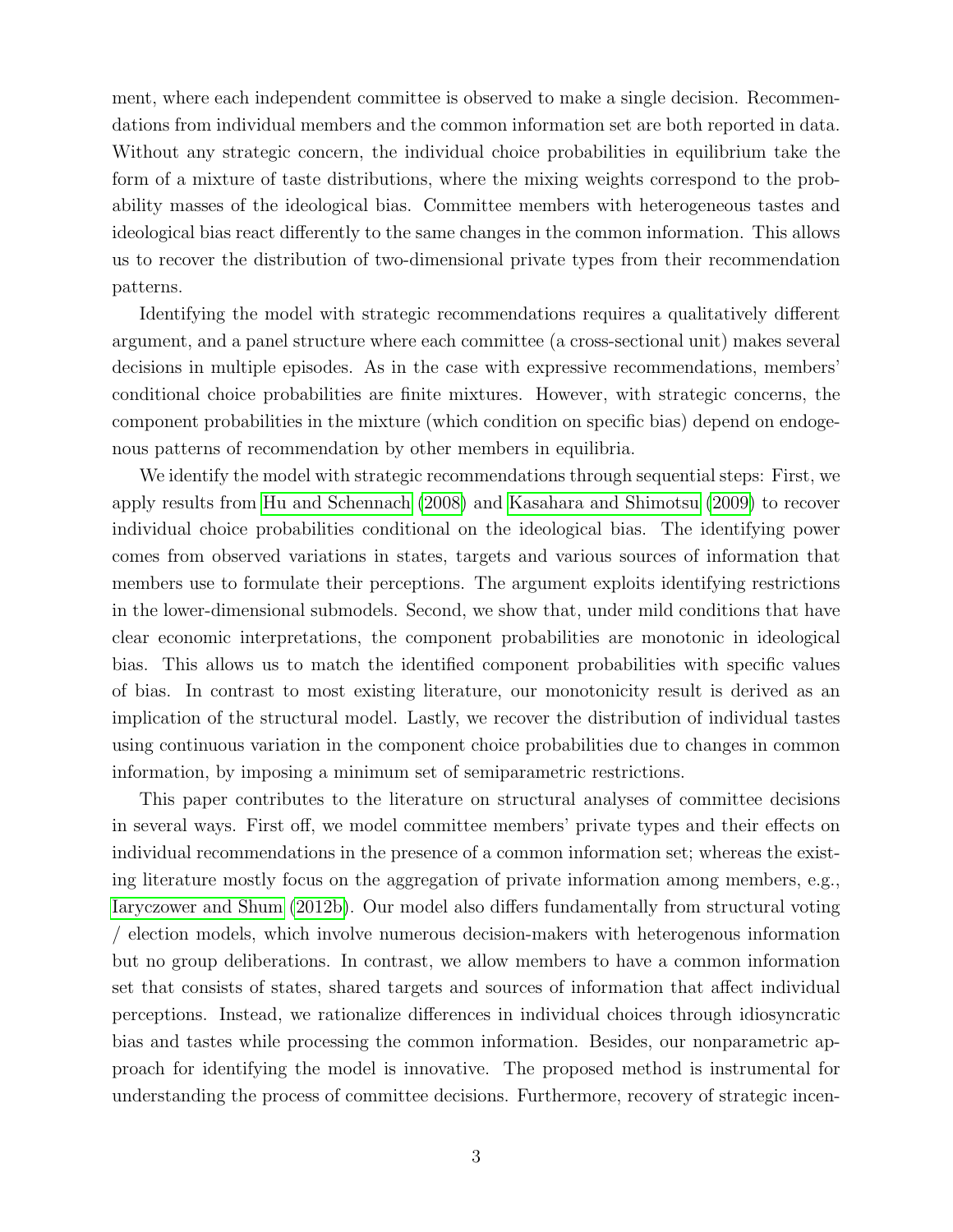tives in the model provides a useful framework that can be employed to address mechanism design questions, such as efficiency of open versus anonymous committees.

Based on our identification arguments, we estimate a structural model of interest rate decisions by the Monetary Policy Committee at Bank of England, allowing for strategic concerns among its members. We find that all MPC members tend to put more weights on the forecasts of the Bank than on the forecasts of outsiders in the private sector. We also find that the recommendations from external committee members (who have no executive responsibilities at the Bank and only offer committee service on a part-time basis) are less distorted by strategic incentives for conformity than internal members (who hold full-time executive positions at the Bank). A third finding is that the two types of committee members, external and internal, differ more in their tastes for multiple objectives than in their ideological bias.

The existing literature on committee decision-making is mainly theoretical and focus on information aggregation.[1](#page-1-0) Our paper is closely related to an emerging literature on econometric and empirical analysis of collective decision-making. [Iaryczower, Lewis, and Shum](#page-34-3) [\(2013\)](#page-34-3) and [Iaryczower and Shum](#page-34-2) [\(2012b,](#page-34-2)[a\)](#page-34-4) study decision-making of the US supreme court where justices have incomplete information and common values. In a similar framework, [Iaryczower, Shi, and Shum](#page-34-5) [\(2012\)](#page-34-5) analyze the effects of deliberation among justices using an approach of partial identification. [Merlo and De Paula](#page-35-0) [\(2010\)](#page-35-0) and [Kawai and Watanabe](#page-34-6) [\(2013\)](#page-34-6) consider nonparametric identification and estimation of ideological voters' preferences and partial identification of a strategic voting model respectively. As explained above, their models differ qualitatively from our model of committee decisions. Our paper is also related to a recent literature on non-classical measurement error and finite mixture models. [Hu](#page-34-0) [and Schennach](#page-34-0) [\(2008\)](#page-34-0) provides a general identification result for models with nonclassical measurement error.[2](#page-1-0) [Hall and Zhou](#page-33-0) [\(2003\)](#page-33-0), [Kasahara and Shimotsu](#page-34-1) [\(2009\)](#page-34-1), and [Henry,](#page-34-7) Kitamura, and Salanié [\(2013\)](#page-34-7) consider nonparametric identification of finite mixture models using the identification power of covariates.

The rest of the paper is planned as follows. In Sections [2](#page-4-0) and [3](#page-15-0) we show identification of models for expressive and strategic recommendations respectively. In Section [4](#page-27-0) we apply our model to analyze policy decisions by MPC at the Bank of England. Section 5 concludes.

## <span id="page-4-0"></span>2 Expressive Recommendations

Some committees are ad hoc in that they are organized for a short length of time and only make few (or even a single) decisions. For instance, civil or criminal courts put together one-time juries by summoning randomly chosen eligible citizens. Other committees make

<sup>1</sup>Please see [Hao and Suen](#page-33-1) [\(2009\)](#page-33-1) for a complete summary.

<sup>2</sup>See [Chen, Hong, and Nekipelov](#page-33-2) [\(2011\)](#page-33-2) for a survey of recent development in measurement error models.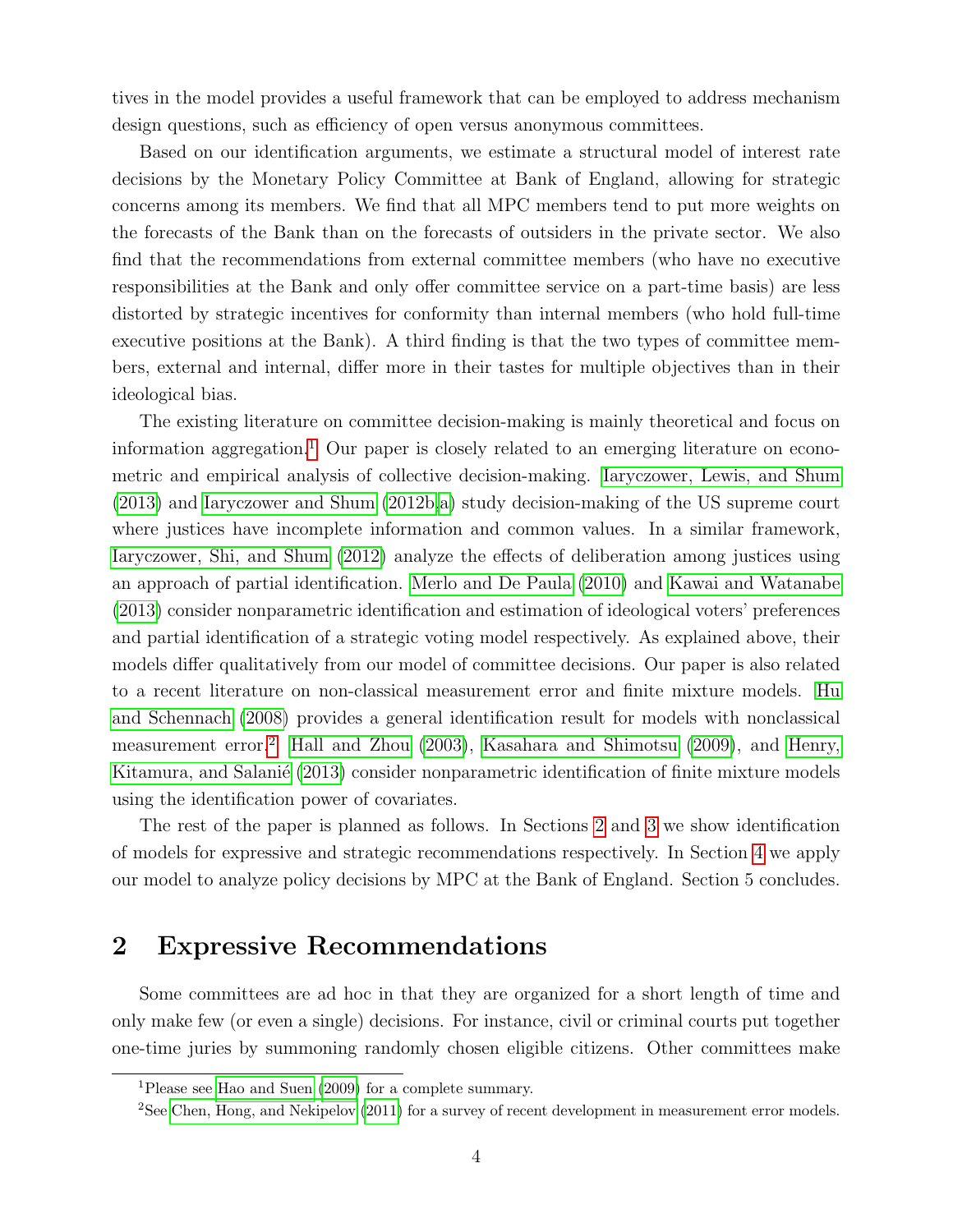multiple decisions over its lifetime, but its members are nonetheless not subject to strategic considerations such as reputation for good judgement, or conformity to group choices. One example is the board of directors / partners in charge of major business operations in corporations. These members are at the top of company hierarchy and therefore are hardly constrained by concerns for promotion, etc. In this section, we analyze a structural model where committee members make expressive recommendations, i.e. to propose actions that minimize ex ante deviation from targets based on their individual perceptions.

#### <span id="page-5-0"></span>2.1 The Model

Consider a cross-sectional data containing independent episodes of group decisions by various committees, each of which may consist of a different set of members. In each episode, all members observe some state S drawn from a distribution with a finite support  $\mathcal{S}$ . Each member formulates an individual perception about how a binary action  $d \in \{0,1\}$  could affect a stochastic outcome  $Y \in \mathbb{R}^K$  under that state. (We use upper cases to denote random variables and lower cases for their realized values.) The outcome space  $\mathcal{Y} \subseteq \mathbb{R}^K$  is finite, with cardinality  $Q$  and generic elements denoted by  $y^q$ .

In each episode with a state s, the committee can access two sources of information about how both actions could impact the distribution of Y under state s. Denote these two sources by  $G(s) \equiv (G_1(s), G_0(s))$  and  $H(s) \equiv (H_1(s), H_0(s))$ , where  $G_d(s)$  and  $H_d(s)$  summarize the probability masses of Y given state s and action d according to the two sources respectively. Specifically, the q-th coordinate in  $G_d(s)$ , denoted  $G_{q,d}(s)$ , is the probability that " $Y = y^q$ given s and d" according to  $G(s)$ . Likewise for  $H_{q,d}(s)$ . Across all decision episodes with states s, both  $G_d(s)$ ,  $H_d(s)$  are independent draws from two distinct distributions with their supports being subsets of a connected set  $\mathcal{H} \equiv \{v \in \mathbb{R}_+^Q : \sum_q v_q = 1\}$ . Such a specification captures the uncertainty in the information available even under the same states. Both  $G(s)$  and  $H(s)$  are common knowledge among committee members. To facilitate exposition hereinafter, we refer to  $G, H$  respectively as "initial perception" and "empirical evidence". In addition, the committee is informed of a target  $\tilde{y} \in \mathcal{Y}$  in each decision episode, which is allowed to vary across episodes. The information set available to committee members is thus summarized by  $\mathcal{I} \equiv \{s, \tilde{y}, G(s), H(s)\}.$ 

Example 1 (Corporate Board Decisions) A corporate board of directors tries to decide on a proposal to merge with another company. Each board member makes a binary recommendation to approve or deny the proposal. All members agree the merger could affect the company's stock price and the rate of return on assets  $(ROA)$ , i.e.,  $K = 2$ . (Note these two dimensions of outcome do not move in the same direction because changes in stock prices are affected by the post-merger debt structure while the changes in ROA are determined by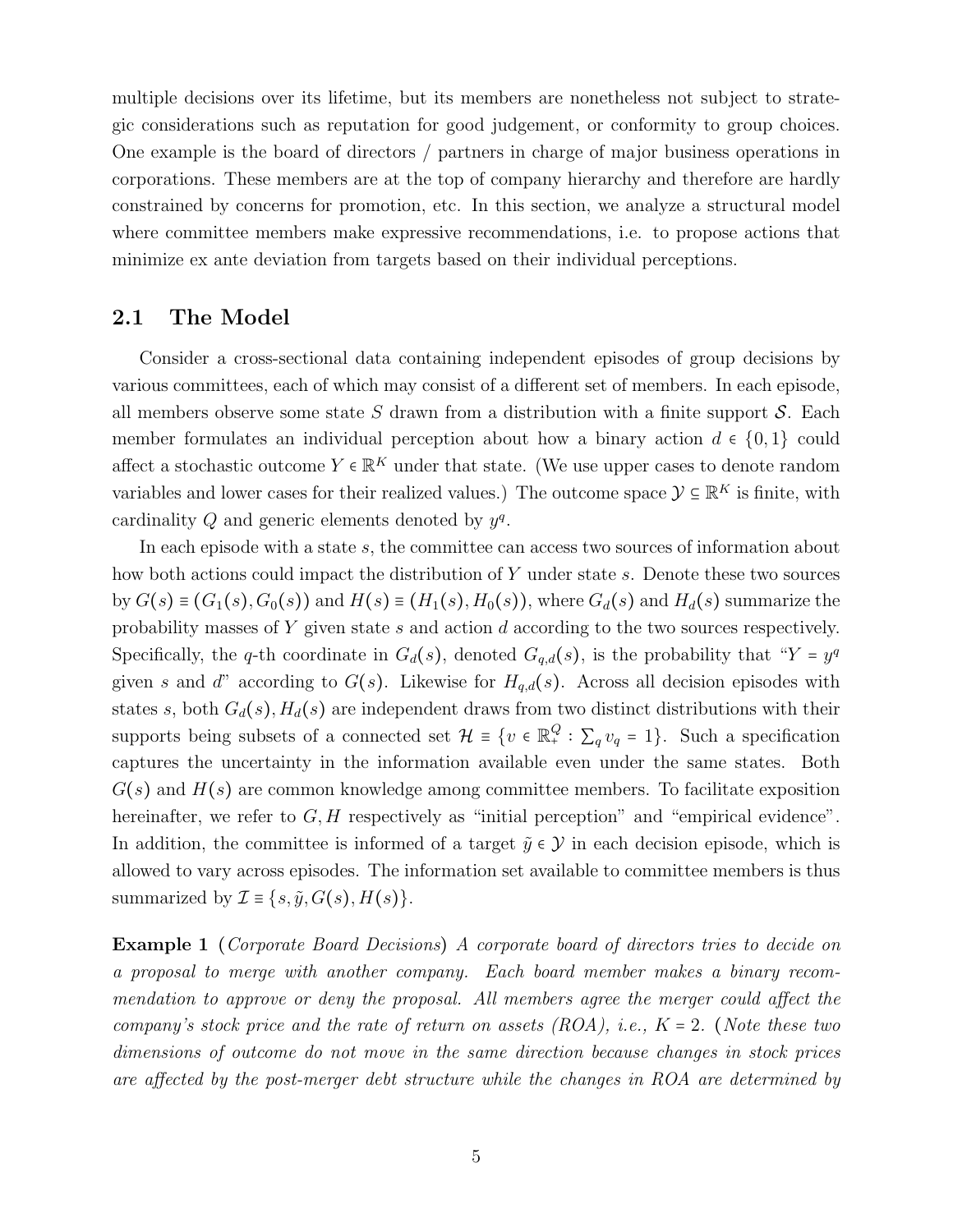the synergy between the production or sales forces following the merger.) The board members agree on a common target of stock prices and ROA, denoted by  $\tilde{y} \equiv (\tilde{y}_1, \tilde{y}_2)$ .

While deliberating on the final decision, the board takes into account the industry and market environment as well as status of both parties involved in the merger (s). They also have access to two sources of information. These include external evaluations of possible outcomes from an independent management consulting firm, i.e.  $G(s)$ ; and predictions of consequences of merger (or non-merger) based on due-diligence by the company staff and historical evidence from past mergers with similar features, i.e.  $H(s)$ . Despite the common goal  $\tilde{y}$  and information from  $G(s)$ ,  $H(s)$ , the board members hold different views about how the proposal could affect the uncertain outcome of the new merger's stock prices and ROA. They also disagree on relative weights that should be assigned to these two dimensions in the final decision.

A member i's individual perception about the probability that "the outcome is  $y<sup>q</sup>$  under s and d" is formulated as:

<span id="page-6-1"></span>
$$
\mathcal{F}_{q,d}(s;\alpha_i) \equiv (1-\alpha_i)G_{q,d}(s) + \alpha_i H_{q,d}(s)
$$
\n(1)

for  $d \in \{0,1\}$ , where  $\alpha_i \in (0,1)$  is independently drawn from a multinomial distribution for each *i*. We refer to  $\alpha_i$  as an "ideological bias", for it captures the members' willingness to adjust their initial perception in response to empirical evidence or to balance information from the two sources.

In each episode, every member  $i$  independently draws a vector of weights  $W_i$  from some distribution with support  $\mathcal{W} \subseteq \mathbb{R}_{++}^K$ . Member *i* recommends:

<span id="page-6-0"></span>
$$
d_i(\alpha_i, w_i; \mathcal{I}) \equiv \arg\min_{d_i \in \{0, 1\}} \mathbb{E}_{Y, D^*} \left[ \sum_k w_{i,k} (Y_k - \tilde{y}_k)^2 | d_i; \alpha_i, \mathcal{I} \right]
$$
(2)

where the committee decision  $D^*$  aggregates individual recommendations through a majority rule. The expectation in  $(2)$  is taken with respect to the stochastic outcome Y and the group decision  $D^*$  given i's perception formulated in [\(1\)](#page-6-1). Such an expectation depends on other members' strategies as well as the distributions of  $(\alpha_i, W_i)$ . (We provide an explicit form of this conditional expectation in the proof of Lemma [1.](#page-8-0)) We refer to  $W_i$  as individual "tastes"for the multiple dimensions in the outcome. These weights are heterogeneous and capture discrepancies between members after deliberations. The individual types  $(\alpha_i, W_i)$ are private information of each member, but their distribution is common knowledge among all committee members.

For the rest of this section, we let the size of committees in data be fixed at an odd number  $I$ , and maintain the following assumptions throughout the section.<sup>[3](#page-1-0)</sup>

<span id="page-6-2"></span><sup>&</sup>lt;sup>3</sup>Our method applies to the cases with an even number of members as long as the tie-breaking rule is specified and known to econometricians.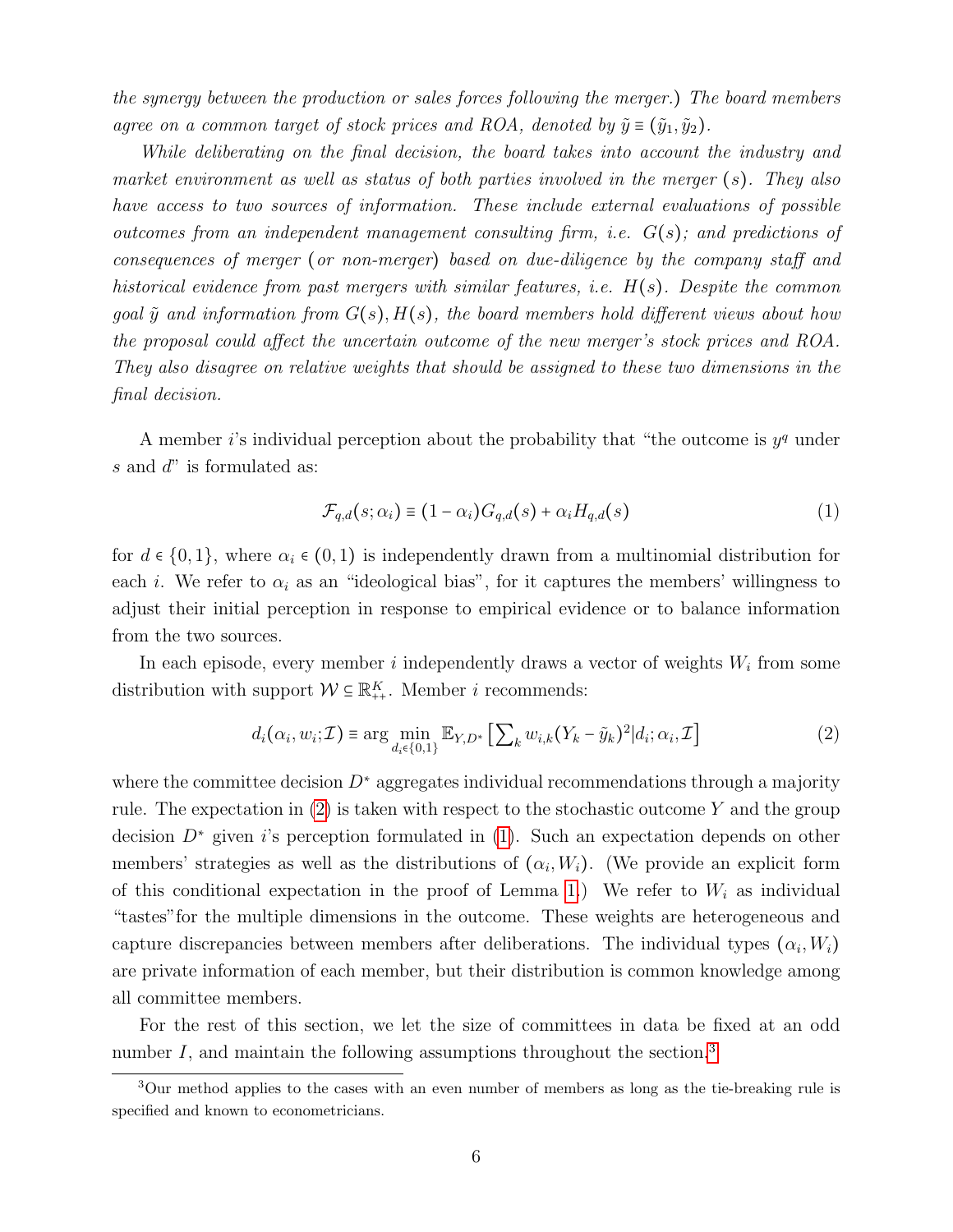Assumption 1 (i) Across decision episodes and members in each committee, the individual bias  $\alpha_i$  are independent draws from a distribution  $F_\alpha$  over a known discrete support  $\mathcal{A} \equiv$  $\{\alpha^1,..,\alpha^J\} \in (0,1)^J$ ; and the tastes  $W_i$ , are independent draws from a continuous distribution  $F_W$  with positive densities over a known support  $\mathcal{W} \subseteq \mathbb{R}_+^K$ . (ii)  $\alpha_i$  and  $W_i$  are independent from each other, and jointly independent from  $\mathcal{I} \equiv \{S, \tilde{Y}, G(S), H(S)\}.$ 

The exogeneity of the information set  $\mathcal I$ , and in particular the empirical evidence  $H(S)$ , is instrumental for our identification methods. This condition can be satisfied even when the empirical evidence potentially depends on the history of past states and committee decisions. As in the example of corporate board decisions,  $H(S)$  is based on the accumulated evidence up to the date of decisions. Thus it is subject to random shocks that vary across episodes and may well be orthogonal to individual types  $(\alpha_i, W_i)$ . By the same argument, the exogeneity of accumulated evidence is also plausible in a panel data, where committees are observed to make multiple decisions throughout its tenure.

That the support  $\mathcal A$  is finite is relevant in environments, where members are known a priori to belong to a small number of distinct groups with varying emphasis on both sources of information. In this case, further assuming the elements of  $A$  are known, say, by stating that  $\alpha^{j} \in \mathcal{A}$  are spaced with equal distance over [0,1], serves as an approximation of the actual data generating process (DGP). In other cases where  $\alpha_i$  is in fact continuously distributed over [0, 1] in DGP, our method below should be interpreted as showing identification for a coarser, discretized version of the model.

Finally, note ideological bias  $\alpha_i$  could be related to observed demographics of a committee member. Examples of such demographic variables reported in data include political affiliation, education background and professional experiences of committee members, etc. Likewise, the distribution of tastes  $W_i$  may also depend on individual-level variables reported in data. Nevertheless, such observed heterogeneities do not pose any conceptual challenge to our identification exercise in that our method below extends once conditional on characteristics of committee members reported in data.

#### <span id="page-7-0"></span>2.2 The Data and Equilibrium

Consider a data set that records individual recommendations  $\{d_i : i = 1, ..., I\}$  from many independent episodes of committee decisions. Each committee consists of I members and makes a single or multiple decisions throughout the data. In the later case, the data has some panel structure. However, there is no strategic dependence between decisions made by the same committee across the episodes, and members' private types are independent draws from the same distribution, so that Assumption [1](#page-6-2) still holds.[4](#page-1-0)

<sup>&</sup>lt;sup>4</sup>Our method in this section does *not* require the data to have a panel structure. The approach is proposed in an environment where each committee is observed to make a single decision in just one episode.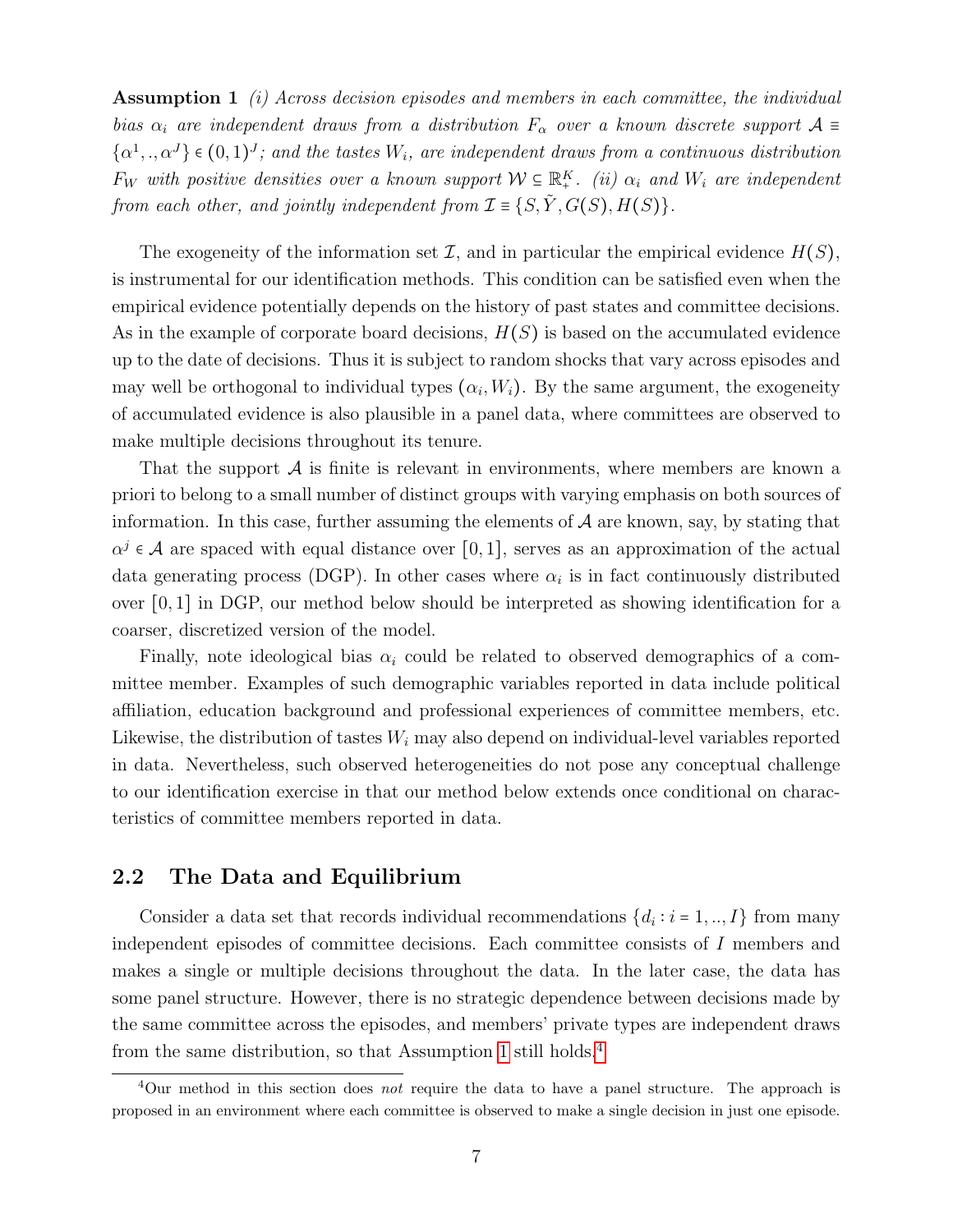The states s and the announced targets  $\tilde{y}$  are reported in each episode. The empirical evidence  $H(\cdot)$ , is also reported in data. We also assume the data allows researchers to observe individual and committee choice patterns conditional on the initial perception  $G(\cdot)$ , at least for some realizations of state s. This holds, for instance, if there exist states of the world s where the initial perception  $G(s)$  is known a priori, either as a result of common sense or institutional environment. For example, potential jurors' attitude toward a series of legal phrases are surveyed and analyzed in [Kadane](#page-34-8) [\(1983\)](#page-34-8). [Costanzo, Shaked-Schroer, and](#page-33-3) [Vinson](#page-33-3) [\(2010\)](#page-33-3) provide a survey of jury-eligible men and women for their beliefs about police interrogations, false confessions, and expert testimony.

This model admits a unique PBNE where all players adopt dominant pure strategies. Fix a common information set  $\mathcal{I} = \{s, \tilde{y}, G(s), H(s)\}\$ and define:

<span id="page-8-1"></span>
$$
\delta_{G,k}(\mathcal{I}) \equiv \sum_{q} (y_k^q - \tilde{y}_k)^2 [G_{q,1}(s) - G_{q,0}(s)]. \tag{3}
$$

In words,  $\delta_{G,k}$  is the difference in ex ante deviation from target  $\tilde{y}$  under the two alternatives for a member who cares only about the  $k$ -th dimension of outcome and who puts all the weights on the initial perception  $G(s)$  in his individual perception. Define  $\delta_{H,k}$  in a similar manner, only with G in  $(3)$  replaced by H. That is, a member who cares only about the k-th dimension of outcome and who puts all weight on the empirical evidence would choose  $d_i = 1$  if and only if  $\delta_{H,k}$  is negative.

<span id="page-8-0"></span>Lemma 1 Under Assumption [1,](#page-6-2) the model of committee decisions with expressive recommendations has a unique PBNE where each member i follows a dominant pure strategy:

<span id="page-8-2"></span>
$$
\sigma_i^*(\alpha_i, w_i; \mathcal{I}) \equiv 1 \left\{ \alpha_i \sum_k w_{i,k} \delta_{H,k}(\mathcal{I}) + (1 - \alpha_i) \sum_k w_{i,k} \delta_{G,k}(\mathcal{I}) \le 0 \right\}.
$$
 (4)

The existence of such a dominant pure-strategy BNE is due to two facts. First, with expressive recommendations, a member i's objective function depends on his recommendation  $d_i$  only through ex ante deviation from the target under the stochastic committee decision. Such an ex ante deviation depends on  $d_i$  only through its impact on the distribution of the committee decision  $D^*$ . Second, by construction, the probability for " $D^* = 1$  conditional on  $d_i = 1$ " exceeds that for " $D^* = 1$  given  $d_i = 0$ ".

### <span id="page-8-3"></span>2.3 Identification of  $F_{\alpha_i}$  and  $F_{W_i}$

We maintain that individual choices reported in data are generated as members adopt dominant strategies in [\(4\)](#page-8-2). Lemma [1](#page-8-0) has a powerful implication for the empirical task of

On the other hand, if the data does report multiple decisions by the same committee, then by our arguments the model is over-identified. In fact, one can then exploit the panel structure to identify a richer model with strategic interactions, provided the empirical evidence and  $W_i$  are random draws for the same member across different episodes. Section 3 elaborates on this idea and identifies a model with strategic interaction.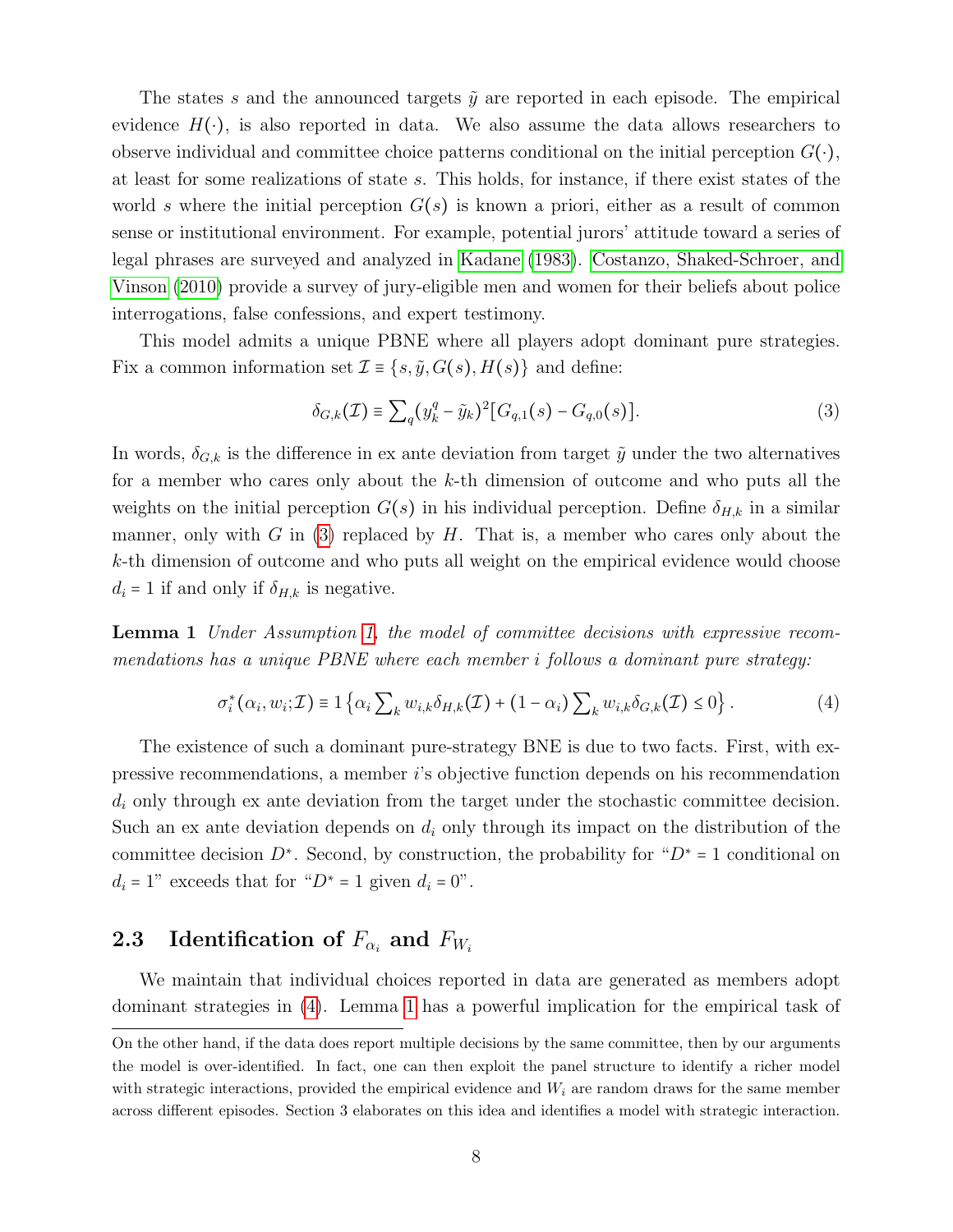inferring members' type distributions: Each individual members' decision observed from data could be viewed as independent realizations of the decision rule in [\(4\)](#page-8-2) with  $(\alpha_i, W_i)$ being i.i.d. draws from some unknown distribution.

We maintain the following assumptions on the data-generating process.

<span id="page-9-0"></span>**Assumption 2** There exists some  $\{s, \tilde{y}, G(s)\}\$  such that (a) sign  $(\sum_k w_{i,k} \delta_{G,k}(\mathcal{I}))$  is known and remains the same for all  $w_i \in \mathcal{W}$ ; and (b) there exists  $(H^a, H^b)$  such that  $Pr\{D_i =$  $1|s, \tilde{y}, G(s), H$ } = 0 for all H in an open neighborhood around H<sup>a</sup> and Pr{D<sub>i</sub> = 1|s,  $\tilde{y}, G(s), H$ } = 1 for all  $H$  in an open neighborhood around  $H^b$ .

Part (a) requires that under certain circumstances, individual recommendations would be degenerate regardless of tastes  $W_i$  if based on the initial perception G only. In other words, there are states of the world under which initial perceptions are unequivocal about which of the two actions should be taken so as to achieve the announced target. For example, consider a corporate board of a manufactory that deliberates over a proposed vertical merger with its suppliers, while the announced target is to boost its stock prices while keeping the ROA at the current level. Suppose the initial perception (e.g. an evaluation by an external management consulting firm) suggests that under contemporary market and industry conditions there should be a high cost synergy from the merger. Then, without further investigating empirical evidence  $H(s)$ , the board members would reach a consensus to recommend the merger given the target, regardless of their heterogeneous tastes.

Part (b) is a joint restriction on  $\{s, \tilde{y}, G(s)\}\$ and the support of empirical evidence. It requires there be "extreme evidence"  $H(s)$  under which individuals recommendations are degenerate given the triple of states, targets and initial perceptions. This condition can be verified using the distributions of individual choices and empirical evidence in data.

The rest of Section [1](#page-6-2) identifies the distributions of  $\alpha_i$  and  $W_i$ , conditional on a triple  $\{s, \tilde{y}, G(s)\}\$  that satisfies Assumption [2.](#page-9-0) We suppress the dependence on this triple to simplify notations. Without loss of generality, we consider the case where  $(s, \tilde{y})$  is such that a member always recommends  $d_i = 0$  if based on the initial perception only (i.e.  $\sum_k W_{i,k} \delta_{G,k}$ ) 0). Then from [\(4\)](#page-8-2)

<span id="page-9-1"></span>
$$
\Pr\{D_i = 1 | \mathcal{I}\} = \Pr\left\{c(W_i; \mathcal{I}) \le -\frac{1 - \alpha_i}{\alpha_i}\right\}, \text{ where } \tag{5}
$$

$$
c(W_i; \mathcal{I}) \equiv \left(\sum_k W_{i,k} \delta_{H,k}(\mathcal{I})\right) / \left(\sum_k W_{i,k} \delta_{G,k}(\mathcal{I})\right). \tag{6}
$$

#### 2.3.1 Visualizing individual choices

To get an overview of our main methods, it helps to visualize how private types affect individual decisions. Suppose the outcome space is two-dimensional  $(K = 2)$ , which is common in a lot of applications including the corporate board decision example above and the monetary policy decisions at the Bank of England below (where decisions are discretized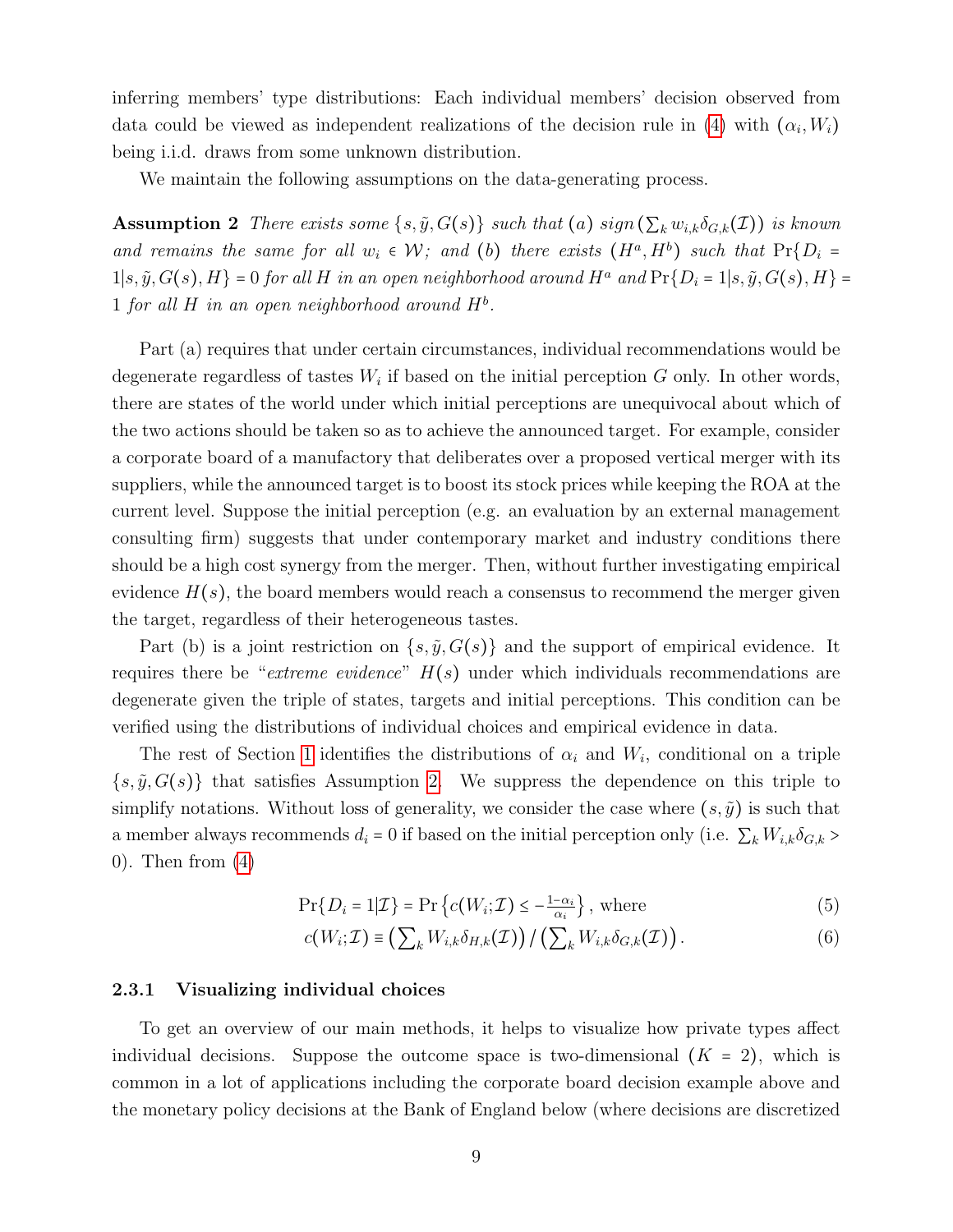into binary actions as to whether to increase the current interest rate or not). We sketch our main arguments for  $J \equiv |\mathcal{A}| = 2$  and  $Q \equiv |\mathcal{Y}| = 3$ , i.e. with two possible types of ideological bias and three outcome scenarios. Proofs for general cases with  $J > 2$  and  $Q > 3$  do not pose new conceptual challenges and require more tedious algebra.

We begin by simplifying notations so as to facilitate our visualization. First, set  $W_{i,1}$  = 1 as a scale normalization. Drop the second subscript from  $W_{i,2}$  and denote its normalized support by  $W \equiv [w, \overline{w}]$ . Second, without loss of generality, let  $\tilde{y} = y^3 \in \mathcal{Y}$  so that the summation in the definition of  $\delta_{G,k}, \delta_{H,k}$  is reduced to  $\sum_{q=1,2}$ . Then individual choices depend on  $H(s)$  only through  $h_q(s) \equiv H_{q,1}(s) - H_{q,0}(s)$  for  $q = 1,2$ . Likewise for  $G(s)$ . Thus, with a slight abuse of notation we write the common information set  $\mathcal I$  in a different but more succinct way as  $\mathcal{I} \equiv \{s, \tilde{y}, g(s), h(s)\}\$  where  $g \equiv (g_1, g_2)$  and  $h \equiv (h_1, h_2)$  hereinafter. By construction, the support of h is  $\{h \in [-1,1]^2 : h_1 + h_2 \in [-1,1]\}$ . Third, let  $R_i \equiv -(1 - \alpha_i)/\alpha_i$ and denote its support  $\mathcal{R} \equiv (r^1, r^2)$ . W.L.O.G., let  $r^1 < r^2$ , or equivalently,  $\alpha^1 < \alpha^2$ . Finally, suppress the dependence of  $c(W_i; \mathcal{I})$  and  $Pr\{D_i = 1 | \mathcal{I}\}\$  on the triple  $\{s, \tilde{y}, g(s)\}\$  that is conditioned on and write them as  $c(W_i; h)$  and  $Pr{D_i = 1|h}$ , where s is also suppressed from  $h(s)$ . We also refer to h as the empirical evidence hereinafter.

For a member with  $(\alpha_i, W_i) = (\alpha^j, w)$ , define an "indifference hyperplane"  $\{h : c(w; h) =$  $r^{j}$  (These are lines in  $\mathbb{R}^{2}$  when  $Q = 3$ ). Each hyperplane partitions the space of empirical evidence into two parts: one in which the dominant-strategy for a member with  $(\alpha^j, w)$  is to choose 1 and the other 0. While the intercepts of the hyperplanes depend on ideological bias, their slopes depend on tastes only according to [\(5\)](#page-9-1) and [\(6\)](#page-9-1). For instance, given any empirical evidence h on the lower-left side of a hyperplane associated with  $(\alpha^j, w)$ , the dominant choice for a member with  $(\alpha^j, w)$  is 1.

We now summarize some properties of the hyperplanes that are useful for the identification exercise. For any w, the two hyperplanes associated with  $(\alpha^j, w)$  for  $j = 1, 2$  are parallel by construction. For any  $\alpha^j$ , the hyperplanes (lines) associated with different weights w intersect at the same point, denoted by  $h^j \equiv (h_1^j)$  $j_1, h_2^j$ , for all  $w \in \mathcal{W}$ . Slopes of these hyperplanes are negative because the support of tastes  $W_i$  is non-negative. These slopes are the rates of substitution between the two dimensions of the empirical evidence that is required to keep a type- $(\alpha^j, w)$  member indifferent between two alternatives. Also, conditioning on  $\{s, \tilde{y}, g(s)\}\$ , the rate of substitution is independent from the empirical evidence h and the ideological bias  $\alpha_i$ , and is monotonic in the taste for outcomes  $W_i$ <sup>[5](#page-1-0)</sup>. The direction of monotonicity of the slopes as  $W_i$  increases is determined by the target  $\tilde{y}$  and the outcome space  $\mathcal{Y}$ , which is available in data.

For the rest of Section [2.3,](#page-8-3) we present our method for the case where the hyperplane for type- $(\alpha^j, \underline{w})$  has a greater slope (i.e. is "less steep") than that for type- $(\alpha^j, \overline{w})$ . This is

<sup>&</sup>lt;sup>5</sup>The slope of the hyperplane given taste w (and any  $\alpha^j$ ) is  $\xi(w) = -(a_{1,1} + wa_{1,2})/(a_{2,1} + wa_{2,2})$ , where  $a_{q,k} \equiv (y_k^q - \tilde{y}_k)^2$ . The sign of  $\partial \xi(\tilde{y}; w)/\partial w$  depends on the vector of  $a_{q,k}$ 's but not on w or h.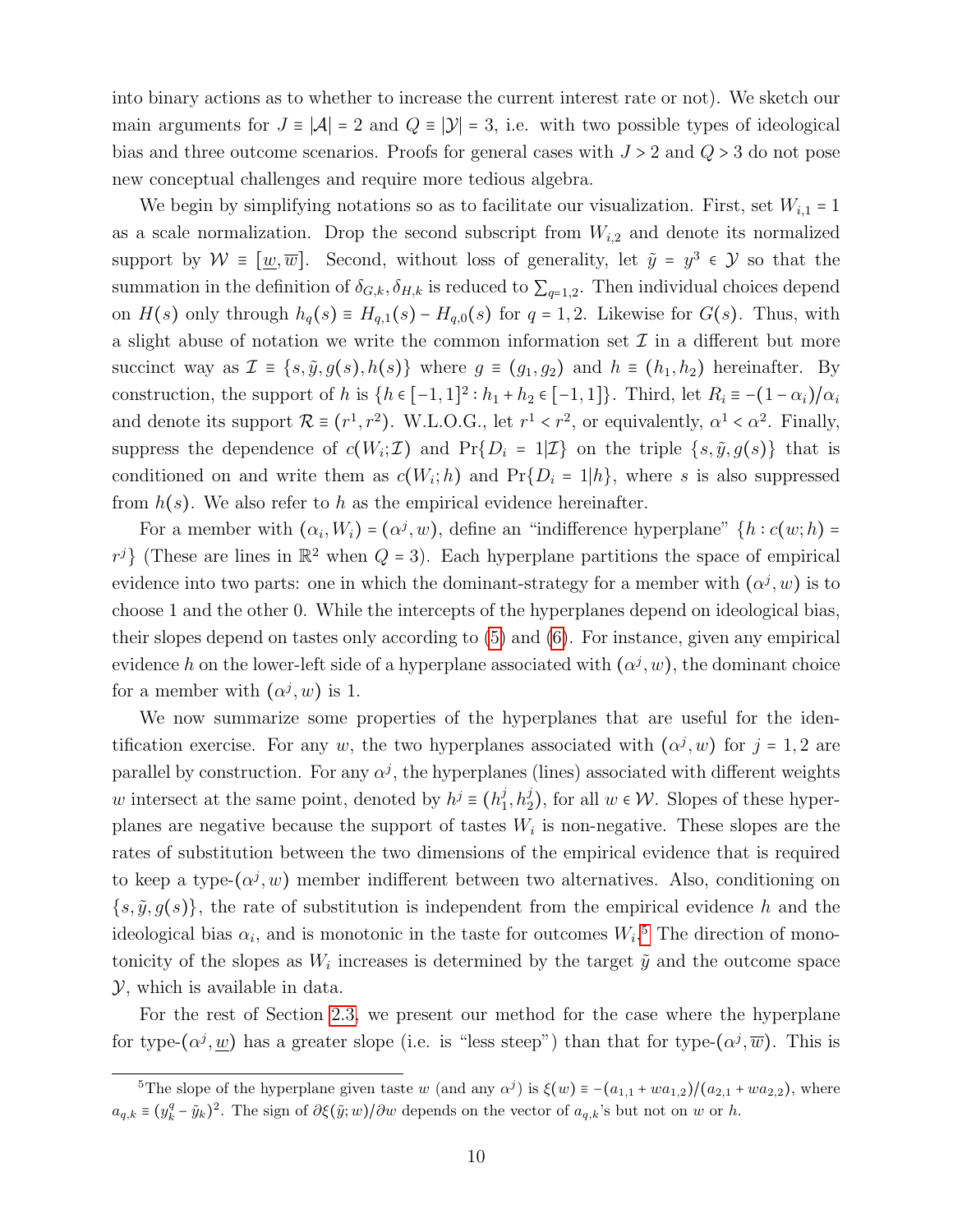without loss of generality, since the ranking between these two rates is identifiable from data as argued above. Identification under the other case follows from symmetric arguments.

The six panels in Figure 1 enumerate all possibilities regarding the positions of a generic pair of extreme evidence  $h^a, h^b$  relative to the indifference hyperplanes. The "flatter" and the "steeper" hyperplanes are associated with w and  $\overline{w}$  respectively while dashed and solid hyperplanes are associated with  $\alpha^1$  and  $\alpha^2$ , respectively. To lay out our argument, it is convenient to index the set of convex combinations of  $h^a, h^b$ , denoted  $\mathcal{H}(h^a, h^b)$ , by their weights in front of  $h^b$ . That is, for any  $h \in \mathcal{H}(h^a, h^b)$ ,

$$
\lambda(h) \equiv \{\lambda : h = (1 - \lambda)h^{a} + \lambda h^{b}\}.
$$

For any  $\lambda \in [0,1]$ , let  $h(\lambda)$  be a shorthand for  $\lambda h^b + (1 - \lambda)h^a$ . Also define:

$$
\underline{\lambda}_j \equiv \{\lambda : c(\underline{w} \ , \ h(\lambda)) = r^j\} \ \text{ and } \ \overline{\lambda}_j \equiv \{\lambda : c(\overline{w} \ , \ h(\lambda)) = r^j\}.
$$

In words,  $\underline{\lambda}_j$  is the index for an  $h \in \mathcal{H}(h^a, h^b)$  under which a member with  $(\alpha^j, \underline{w})$  is indifferent between two alternatives. Hereinafter we refer to them as "indifference thresholds" on  $\mathcal{H}(h^a, h^b)$ . Thus the positions of extreme evidence relative to the hyperplanes are fully characterized by the order of these thresholds over  $\mathcal{H}(h^a, h^b)$ .

#### <span id="page-11-0"></span>2.3.2 Finding out the order of indifference thresholds

To reiterate, our identification arguments condition on a triple  $\{s, \tilde{y}, q(s)\}\$  and a pair of extreme evidence  $(h^a, h^b)$  that satisfy Assumptions [2.](#page-9-0) The first step in our method is to order the indifference thresholds over the set of convex combinations of  $h^a$  and  $h^b$ , i.e.  $\mathcal{H}(h^a, h^b)$ . This matters for the subsequent identification of  $F_{\alpha_i}, F_{W_i}$ , because it determines how variations in the empirical evidence over  $\mathcal{H}(h^a, h^b)$  affect individual choice probabilities through the distributions of  $\alpha_i$  and  $W_i$ .

To see how the order of thresholds matters for the identification exercise, first consider the case in panel (i) of Figure 1. Under  $h^b$ , all members choose 1 regardless of types  $\alpha_i, W_i$ ; under  $h^a$ , all choose 0. For any  $h \in H(h^a, h^b)$  to the right of the indifference hyperplane for  $(\alpha^2, \overline{w})$  (i.e.  $\lambda(h) < \lambda_2$ ), the individual conditional choice probability (CCP) Pr{ $D_i = 1|h$ } is zero. That is, all members would choose 0, regardless of their types  $(\alpha_i, W_i)$  whenever h is sufficiently close to  $h^a$ . As the evidence moves toward  $h^b$  on  $\mathcal{H}(h^a, h^b)$  and  $\lambda(h)$  crosses  $\overline{\lambda}_2$ , members with  $\alpha^2$  and  $w_i$  close to  $\overline{w}$  switch to choose 1 so that Pr{D<sub>i</sub> = 1|h} becomes positive. As h moves further towards  $h^b$  and  $\lambda(h)$  crosses  $\lambda_1$ , members with  $\alpha^1$  and  $w_i$  close enough to  $\overline{w}$  also start to choose 1. When the evidence moves further toward  $h^b$  and beyond  $\underline{\lambda}_2$ , all members with bias  $\alpha^2$  choose 1 regardless of tastes  $W_i$ , while those with  $\alpha^1$  and sufficiently low  $w_i$  still choose 0. The CCP becomes degenerate once the evidence moves beyond  $\underline{\lambda}_1$  and is sufficiently close to  $h^b$ . Hence to recover  $F_{\alpha_i}, F_{W_i}$  from the CCPs, one needs to deal with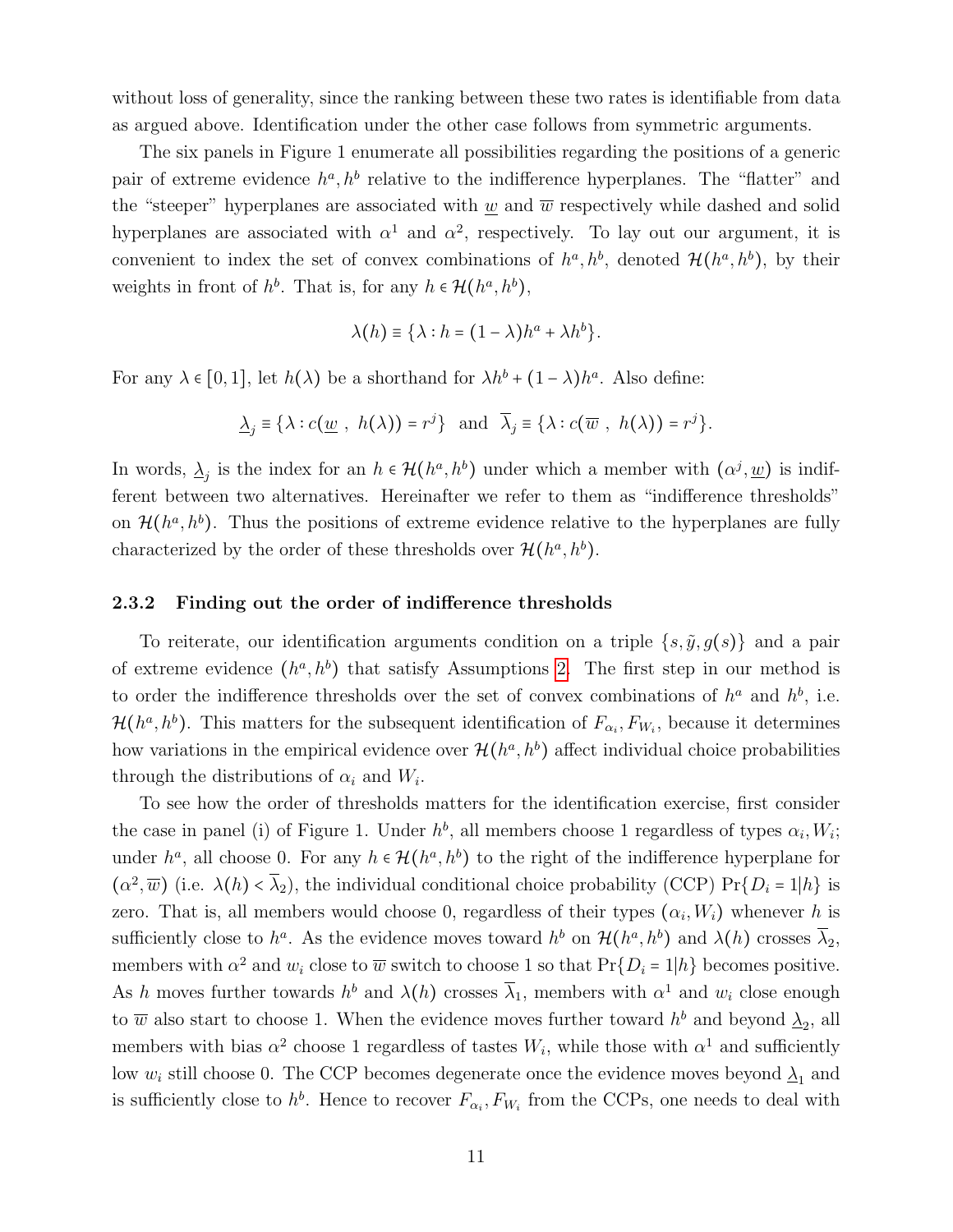a finite mixture of two non-degenerate distributions at least for certain range of empirical evidence.

Next, consider panel (ii) in Figure 1. There the CCPs can not change as  $h$  vary over a range of empirical evidence indexed between  $\overline{\lambda}_2$  and  $\overline{\lambda}_1$ . This is because, conditional on any such evidence h, all members with bias  $\alpha^2$  choose 1 while all those with bias  $\alpha^1$  choose 0, regardless of their tastes  $w_i$  respectively. In comparison, the identification of  $F_{\alpha_i}, F_{W_i}$ does not require dealing with finite mixtures of non-degenerate distributions, but the main challenge is to relate the indifference hyperplanes for different tastes  $w_i$  to empirical evidence over the set of convex combinations  $\mathcal{H}(h^a, h^b)$ .

To fully recover the order of the indifference thresholds, we exploit variations in the extreme evidence. In particular, as the pair extreme evidence  $h^a, h^b$  move, the relative positions of indifference thresholds will register different patterns of change, due to the difference in the rates of substitution over the indifference hyperplanes. This can be visualized in Figure 1 as follows. Fix  $h^b$  and vary  $h^a$  vertically (i.e. in the dimension of  $h_2^a$  alone), the direction of changes in the distance between the ordered indifference thresholds differ across the six scenarios. For instance, in case (i), the distance between the first and the last threshold becomes larger when  $h_2^a$  increases and  $h_1^a$ ,  $h^b$  are fixed; in contrast, such a distance would diminish in case (iv) under the same movements of  $h_2^a$ . The following lemma formalizes this argument by providing details about how the comparative statistics in distances between identified thresholds differ across the six scenarios.

<span id="page-12-1"></span>**Lemma 2** Suppose Assumption [1](#page-6-2) holds. For any  $\{s, \tilde{y}, g(s)\}$  and any pair  $h^a, h^b$  that satisfy Assumption [2,](#page-9-0) the order of  $\{\Delta_j, \lambda_j\}_{j=1,2}$  is identified.

#### 2.3.3 Recovering  $F_{\alpha_i}$  and  $F_{W_i}$ : Cases (ii), (iii), (v) and (vi)

With the order in  $\{\underline{\lambda}_j, \lambda_j\}_{j=1,2}$ , we now show how to recover the distributions of  $\alpha_i$  and W in each one of the six cases. We first consider the cases where the tripe  $\{s, \tilde{y}, g(s)\}\$ conditioned on and the pair of extreme evidence  $(h^a, h^b)$  used are such that the order of indifference thresholds are as shown in panels (ii), (iii), (v) and (vi) of Figure 1. These are relatively easier cases, because the CCPs are never mixtures of non-degenerate distributions as evidence varies over the convex combination  $\mathcal{H}(h^a, h^b)$ .

<span id="page-12-0"></span>Assumption 3 (a) For the target  $\tilde{y}$ , the 2-by-2 matrix  $[a_{1,1}, a_{1,2}; a_{2,1}, a_{2,2}]$  is full-rank, where  $a_{q,k} \equiv (y_k^q)$  $(\frac{q}{k} - \tilde{y}_k)^2$  for  $q = 1, 2$ . (b) The initial perception is such that  $a_{1,1}g_1 + a_{2,1}g_2$  and  $a_{1,2}g_1 + a_{2,2}g_2$  are both non-zero at state s.

Part (a) of this assumption is a mild condition on the announced goal for the committee. Among other things, it rules out uninteresting pathological situations where individual tastes do not matter for calculating ex ante deviations from the target outcome. Identification of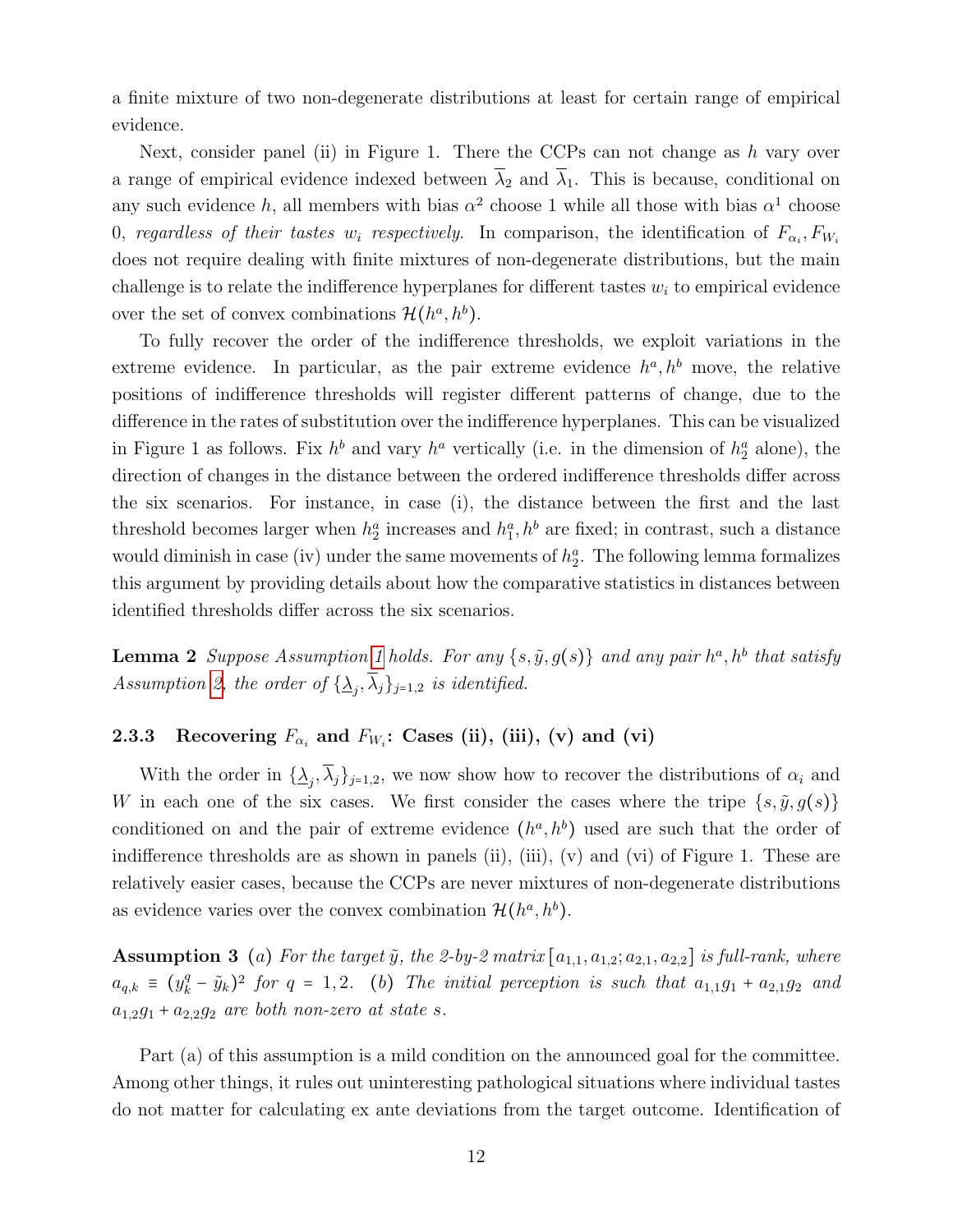the distribution of  $W_i$  would fail without this condition, because individual CCPs would be independent from members' idiosyncratic weights. Also note this condition is verifiable given knowledge of  $\tilde{y}$  and the outcome space  $\mathcal{Y}$ .

Part (b) rules out another pathological case where one out of the two dimensions in outcome does not affect individual decisions through initial perception at all. Under the other maintained assumptions, it is sufficient for implying the monotonicity of c in  $w$  for almost all evidence. It is possible to attain identification even under the "knife-edge" case when part (b) fails, provided the monotonicity of c in w given  $h^a, h^b$  still holds. Also, it is worth noting that part (b) can in principle be verified using data. This is because, as shown below, the initial perceptions are identifiable from CCPs even without part (b) under other maintained assumptions.

<span id="page-13-0"></span>**Proposition [1](#page-6-2)** Suppose Assumption 1 holds, and there exists  $\{s, \tilde{y}, g(s)\}\$  and a pair of extreme evidence  $(h^a, h^b)$  satisfying Assumptions [2](#page-9-0) and [3.](#page-12-0) If the order of indifference thresholds  $\{\Delta_j, \lambda_j\}_{j=1,2}$  is as shown in panels (ii), (iii), (v) or (vi) in Figure 1, then  $F_{\alpha_i}$  and  $F_{W_i}$  are identified.

The intuition for this result can also be visualized using the panels in Figure 1. Consider case (ii). By varying the empirical evidence from  $h^a$  to  $h^b$ , one can recover the second indifference threshold as the infimum of the subinterval of  $\mathcal{H}(h^a,h^b)$  over which the individual CCPs is in the interior of  $(0,1)$  but invariant. In addition, the invariant CCPs over the interval then identify probability mass function for  $\alpha^1$ . The full-rank condition in part (a) of Assumption [3](#page-12-0) then implies that the initial perception  $g(s)$  can be recovered using knowledge of support of bias A. Consequently, the equations characterizing the indifference hyperplanes are also identified. With the monotonicity of  $c$  in tastes induced by part (b) of Assumption [3,](#page-12-0) we can invert the CCPs to recover (over-identify) the distribution of idiosyncratic tastes.

#### 2.3.4 Recovering  $F_{\alpha_i}$  and  $F_{W_i}$ : Cases (i) and (iv)

Consider case (i). Define:

$$
\lambda_1 \equiv \sup \{ \lambda : \Pr \{ D_i = 1 \mid h = (1 - \lambda) h^a + \lambda h^b \} = 0 \}; \text{ and}
$$
  

$$
\lambda_4 \equiv \inf \{ \lambda : \Pr \{ D_i = 1 \mid h = (1 - \lambda) h^a + \lambda h^b \} = 1 \}.
$$

Knowing that  $\lambda_4 = \underline{\lambda}_1$  is on the indifference hyperplane for  $(\alpha^1, \underline{w})$  allows us to solve for  $\delta_{G,1} + \underline{w} \delta_{G,2}$  at  $\{s, \tilde{y}, G(s)\}\$ , using knowledge of  $\alpha^1$  (and  $r^1$ ). Likewise, knowing  $\lambda_1 = \lambda_2$ and  $\alpha^2$  allows us to solve for  $\delta_{G,1} + \overline{w} \delta_{G,2}$ . These in turn allow one to solve for  $\overline{\lambda}_1$  and  $\underline{\lambda}_2$ using  $c(\overline{w}; h(\overline{\lambda}_1)) = r^1$  and  $c(\underline{w}; h(\underline{\lambda}_2)) = r^2$ . Thus all indifference thresholds  $\{\underline{\lambda}_j, \overline{\lambda}_j\}_{j=1,2}$  are identified. Let  $\lambda_2 \equiv \lambda_1$  and  $\lambda_3 \equiv \underline{\lambda}_2$ .

The pair of evidence  $h(\underline{\lambda}_2)$  and  $h(\lambda_1)$  are of particular importance for the identification question for the following reason: For any h outside the interval between these two,  $\varphi(h)$  =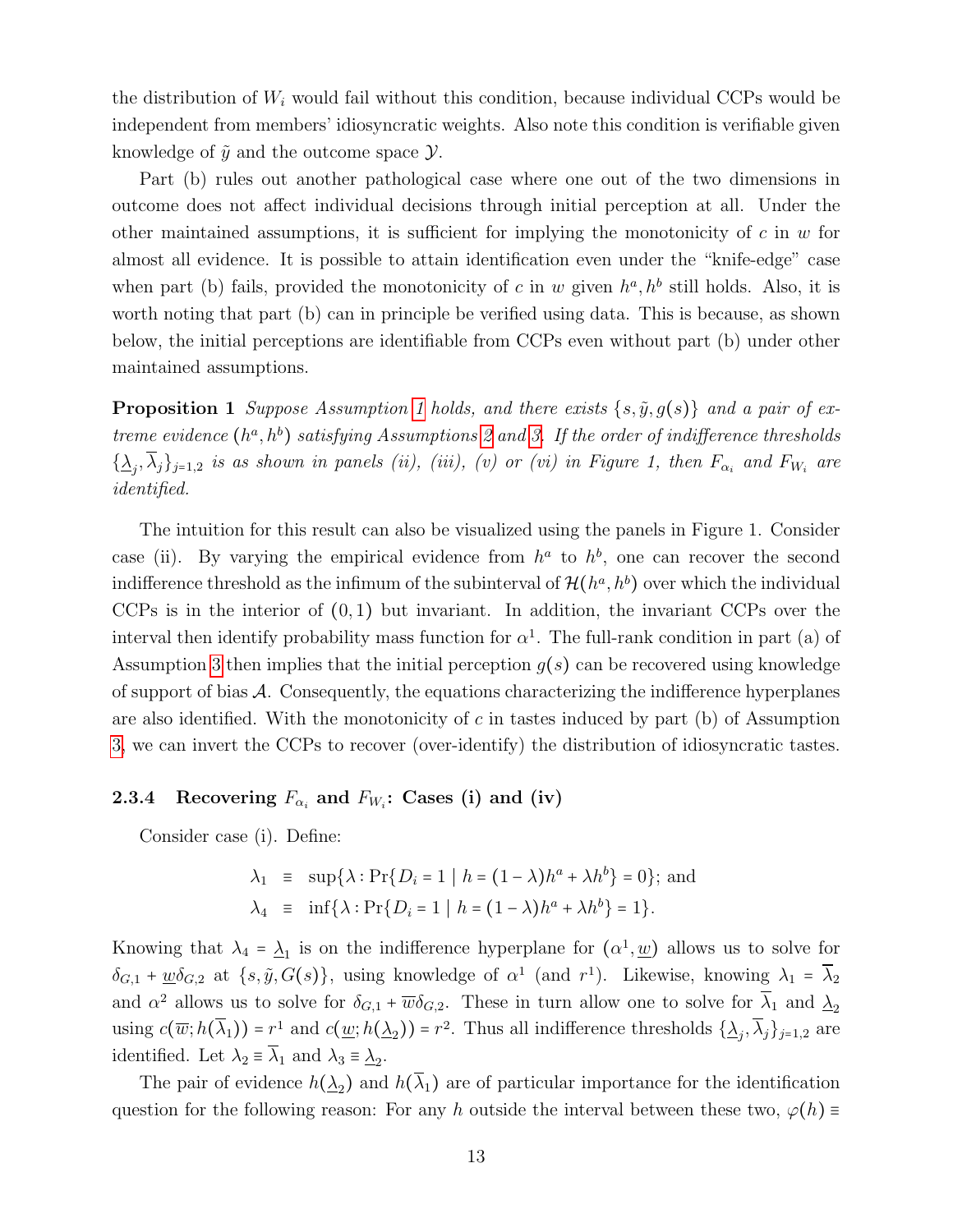$Pr{D_i = 1|h}$  is a product of the marginal distribution of W and the probability mass function for  $\alpha_i$ . For any h between these two, the choice pattern  $\varphi(h)$  takes the form of a finite mixture.

To characterize the range of tastes that are involved in such a finite mixture, we introduce the following definition and notations. For  $j = 1, 2$ , define  $\phi_j : \mathcal{W} \to [\lambda_1, \lambda_4]$  as

$$
\phi_j(w) = \{\lambda \in [\lambda_1, \lambda_4] : c(w, h(\lambda)) = r^j\}.
$$

In words,  $\phi_j(\cdot)$  describes how far the empirical evidence needs to move to the direction of  $h^b$ in order for an individual with taste w and ideological bias  $\alpha^{j}$  to become different between both alternatives. The image of  $\phi_j(\cdot)$  is  $[\lambda_1, \lambda_4]$  by construction. For  $\lambda \in [\lambda_1, \lambda_4]$ , the inverses of  $\phi_i(\cdot)$  is defined as :

$$
\phi_1^{-1}(\lambda) \equiv \begin{cases} c^{-1}(r^1, h(\lambda)) & \text{for } \lambda \in (\lambda_2, \lambda_4) \\ \overline{w} & \text{for } \lambda \in (\lambda_1, \lambda_2) \end{cases};
$$

and

$$
\phi_2^{-1}(\lambda) \equiv \begin{cases} c^{-1}(r^2, h(\lambda)) & \text{for } \lambda \in (\lambda_1, \lambda_3) \\ \underline{w} & \text{for } \lambda \in (\lambda_3, \lambda_4) \end{cases}
$$

.

In words, for any given  $h(\lambda)$  and  $\alpha^j$ , the function  $\phi_j^{-1}(\cdot)$  returns a cutoff value in individual taste w beyond which a member with  $\alpha^{j}$  would vote for  $D_{i} = 1$ . The reported cutoff is censored at the boundaries of support W by construction. Let  $\underline{w}_0 \equiv \underline{w}$  and  $\overline{w}_0 \equiv \overline{w}$  so that  $\lambda_3 = \phi_2(\underline{w}_0)$  and  $\lambda_2 = \phi_1(\overline{w}_0)$ . Define  $\underline{w}_1 \equiv \phi_1^{-1}(\lambda_3)$  and  $\overline{w}_1 \equiv \phi_2^{-1}(\lambda_2)$ . By construction,  $\underline{w}_1 > \underline{w}_0$  while  $\overline{w}_1 < \overline{w}_0$ . Of course, the values for  $\overline{w}_1$  and  $\underline{w}_1$  depend on the triple  $\{s, \tilde{y}, g(s)\}$ conditioned on and the extreme evidence  $\{h^a, h^b\}$  considered. Both  $\underline{w}_1$  and  $\overline{w}_1$  have an intuitive economic interpretation. Recall that the function  $c$  under Assumption [3](#page-12-0) is monotonic in W for almost all pairs of extreme evidence. Then for any evidence h between  $h(\lambda_4)$  and  $h(\lambda_3)$ , an application of the law of total probability suggests  $\varphi(h) \equiv Pr(D_i = 1|h)$  equals

$$
Pr{W \le w^*} Pr{\alpha_i = \alpha^1} + Pr{\alpha_i = \alpha^2}
$$

for some  $w^*$  located on  $[\underline{w}_0, \underline{w}_1]$ . Likewise, for any h between  $h(\lambda_2)$  and  $h(\lambda_1)$ ,  $\varphi(h) \equiv$  $Pr(D_i = 1|h)$  equals:

$$
\Pr\{W \le w'\} \Pr\{\alpha_i = \alpha^2\}
$$

for some w' located on  $[\overline{w}_1,\overline{w}_0]$ . We show identification under the following condition, which is sufficient but not necessary.

#### <span id="page-14-0"></span> $\textbf{Assumption~4}~~ \overline{w}_1 < \underline{w}_1.$

This is a joint restriction on the triple  $\{s, \tilde{y}, g(s)\}\$  and the pair of extreme evidence  $(h^a, h^b)$  conditioned on. Essentially it requires that, as the evidence varies over the set of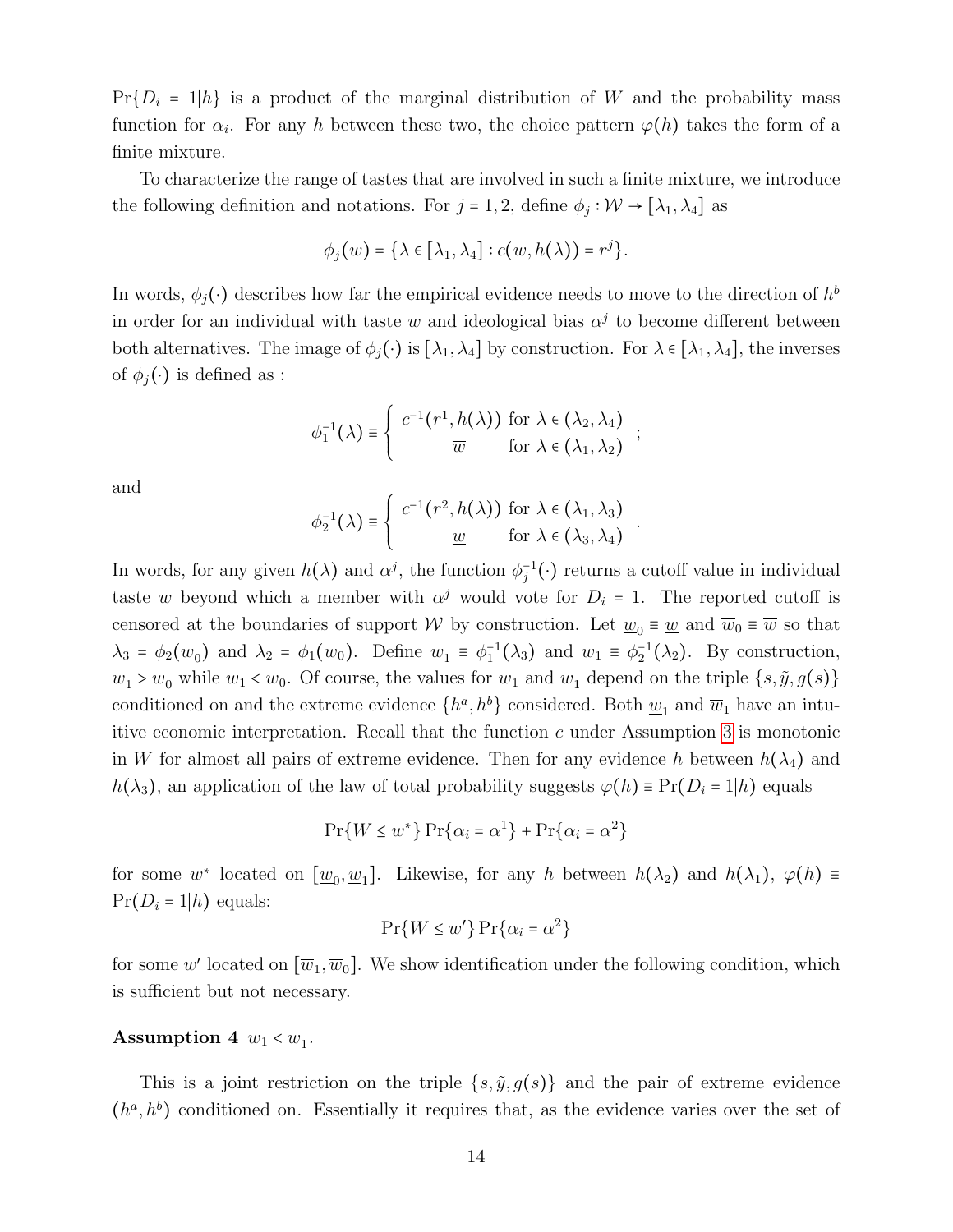convex combinations  $\mathcal{H}(h^a, h^b)$ , the ranges of evidence that lead to non-degenerate CCPs are sufficiently apart for the two bias types. In other words, the ranges of evidence  $\mathcal{H}(h^a,h^b)$ covered by the two sets of indifference hyperplanes for  $\alpha^1$  and  $\alpha^2$  (i.e.  $[\lambda_1, \lambda_3]$  and  $[\lambda_2, \lambda_4]$  in panel (i) of Figure 1) must be sufficiently non-overlapping. With the indifference thresholds identified above, this condition is verifiable. It is also worth noting that for our identification method to apply, we only need the support of empirical evidence to contain one such pair.

<span id="page-15-2"></span>**Proposition 2** Suppose Assumption [1](#page-6-2) holds, and there exists  $\{s, \tilde{y}, g(s)\}\$  and extreme evidence  $(h^a, h^b)$  satisfying Assumptions [2,](#page-9-0) [3](#page-12-0) and [4.](#page-14-0) If the order of indifference thresholds  $\{\Delta_j, \lambda_j\}_{j=1,2}$  is as shown in panels (i) or (iv) in Figure 1, then  $F_{\alpha_i}$  and  $F_{W_i}$  are identified.

Identification can also be established for the more general case where Assumption [4](#page-14-0) fails. Proof under this scenario requires more tedious algebra and is presented in the Appendix B for the sake of completeness.

#### <span id="page-15-1"></span>2.3.5 Discussions about estimation

With the model identified nonparametrically, one can use sieve maximum likelihood estimator (MLE) to jointly estimate the probability mass function for  $\alpha_i$  and the distribution of  $W_i$ . That is, let  $\mathcal{F}_n$  denote an appropriately chosen sequence of sieve spaces for continuous cumulative distribution functions over W such that as  $n \to \infty$ ,  $\mathcal{F}_n$  becomes dense in the parameter space for  $F_W$ . Let  $\mathcal{P} \equiv \{p \in [0,1]^{|\mathcal{A}|} : \sum_{j \leq |\mathcal{A}|} p_j = 1\}$  denote the parameter space of the probability mass function for ideological bias. Define:

$$
\left(\widehat{p},\widehat{F}\right)=\arg\max_{p\in\mathcal{P},F\in\mathcal{F}_n}\frac{1}{N}\sum\nolimits_{n=1}^N\hat{\mathcal{L}}_n\left(p,F\right)
$$

where  $n$  indexes the cross-sectional units of independent committees and  $N$  is the sample size; and

$$
\hat{\mathcal{L}}_n(p,F) \equiv \sum_{i=1}^I \log \sum_{j \leq |\mathcal{A}|} p_j \psi_j(\mathcal{I}_n, F)^{d_{n,i}} [1 - \psi_j(\mathcal{I}_n, F)]^{1 - d_{n,i}}
$$

where  $\mathcal{I}_n$  is the common information in the *n*-th committee in data;  $d_{n,i}$  is the recommendation by member i in committee n; and  $\psi_j(\mathcal{I}, F)$  is the probability that a member chooses 1 conditional on the common information I and an ideological bias  $\alpha_i = \alpha^j$ when the distribution of individual tastes is F. That is,  $\psi_i(\mathcal{I}, F)$  is the probability that " $\alpha^j \sum_k W_{i,k} \delta_{H,k}(\mathcal{I}) + (1 - \alpha^j) \sum_k W_{i,k} \delta_{G,k}(\mathcal{I}) \leq 0$ " when the distribution of  $W_i$  is F. Conditions for consistency of sieve MLE, as well as discussions on appropriate choices of the sieve space  $\mathcal{F}_n$ , are provided in [Shen](#page-35-1) [\(1997\)](#page-35-1), [Chen and Shen](#page-33-4) [\(1998\)](#page-33-4) and [Ai and Chen](#page-33-5) [\(2003\)](#page-33-5).

## <span id="page-15-0"></span>3 Strategic Recommendations

Committees are often scheduled to make multiple decisions, and the members could be motivated by career concerns (e.g. promotion, re-election, or reputation, etc). Thus members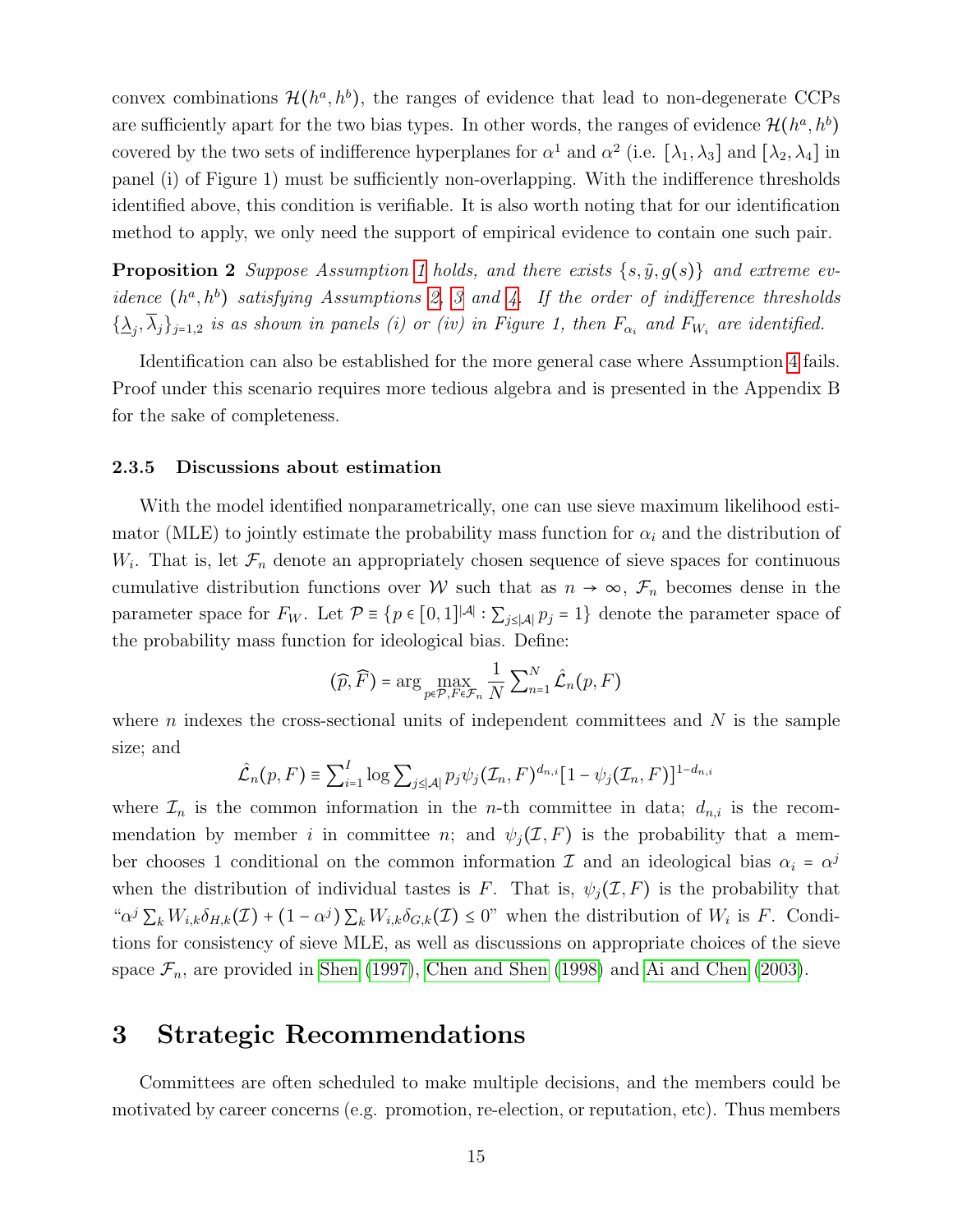may care about how likely their recommendations conform with the final committee decision. Such a strategic incentive could lead them to deviate from what would be the decision under expressive recommendation. The strategic interaction between members depends on how the committee aggregates individual recommendations into a group decision. In what follows, we focus on identification when committees adopt a simple majority rule. Our method can be applied under alternative rules for aggregating individual decisions, as long as these rules are known to researchers.

#### 3.1 The Model

Consider a panel data with each cross-sectional unit being an independent committee  $(\mathcal{C})$ that makes decisions in several episodes  $l = 1, ..., L$ . (We suppress indices for committees to simplify notations.) Individual recommendations in each episode are also observed in data. Each committee aggregates individual choices by a majority rule known to all members: That is,

$$
D_l^* = \max_{d \in \{0,1\}} \sum_{i \in C} 1\{D_{i,l} = d\},\
$$

where  $D_l^*$  and  $D_{i,l}$  are committee and member *i*'s decisions in episode *l* respectively. To simplify exposition, suppose the size of committees  $|\mathcal{C}|$  are fixed throughout the data.<sup>[6](#page-1-0)</sup>

Members' payoffs are similar to that in Section [2.1,](#page-5-0) except for an additional incentive to conform with the final committee decision. Let  $\mathcal{I}_l = \{S_l, \tilde{Y}_l, G_l(S_l), H_l(S_l)\}\$  denote the random common information set in episode l. In a Bayesian Nash Equilibrium, a member i chooses  $D_{i,l}(\alpha_i, w_{i,l}; \mathcal{I}_l) \in \{0, 1\}$  in episode l as:

<span id="page-16-0"></span>
$$
\arg\min_{d_{i,l}\in\{0,1\}}\left\{\mathbb{E}_{D^*}\left[1(D_l^*\neq d_{i,l})|d_{i,l};\alpha_i,\mathcal{I}_l\right]+\mathbb{E}_{Y,D^*}\left[\sum_kw_{i,l,k}(Y_{l,k}-\tilde{y}_{l,k})^2|d_{i,l};\alpha_i,\mathcal{I}_l\right]\right\},\qquad(7)
$$

where  $w_{i,l,k}$  is the weight i puts on the k-th objective in episode l. The expectation in [\(7\)](#page-16-0) is taken with respect to  $(Y_l, D_l^*)$  given i's perception in [\(1\)](#page-6-1). Such an expectation depends on other members' strategies and the joint distribution of types  $(\alpha_i, W_i)_{i \in \mathcal{C}}$ . The first term in [\(7\)](#page-16-0) captures strategic incentives, or "career concerns". We have normalized the weight on this term to 1, so that  $w_{i,l,k}$  are interpreted as weights on the outcome relative to the strategic incentive.<sup>[7](#page-1-0)</sup> Similar specifications were used in [Levy](#page-34-9) [\(2007\)](#page-34-9) and [Bergemann and](#page-33-6) [Morris](#page-33-6) [\(2013\)](#page-33-6).

<span id="page-16-1"></span>We need to refine the assumptions on the information available to the committee and individuals in the current context of panel data structure.

<sup>&</sup>lt;sup>6</sup>If data report different number of members across committees, our method applies after conditioning on sizes of committees.

<sup>7</sup>This is an innocuous normalization because by construction the scale of unobserved weights cannot be identified, just as in the model of expressive recommendations.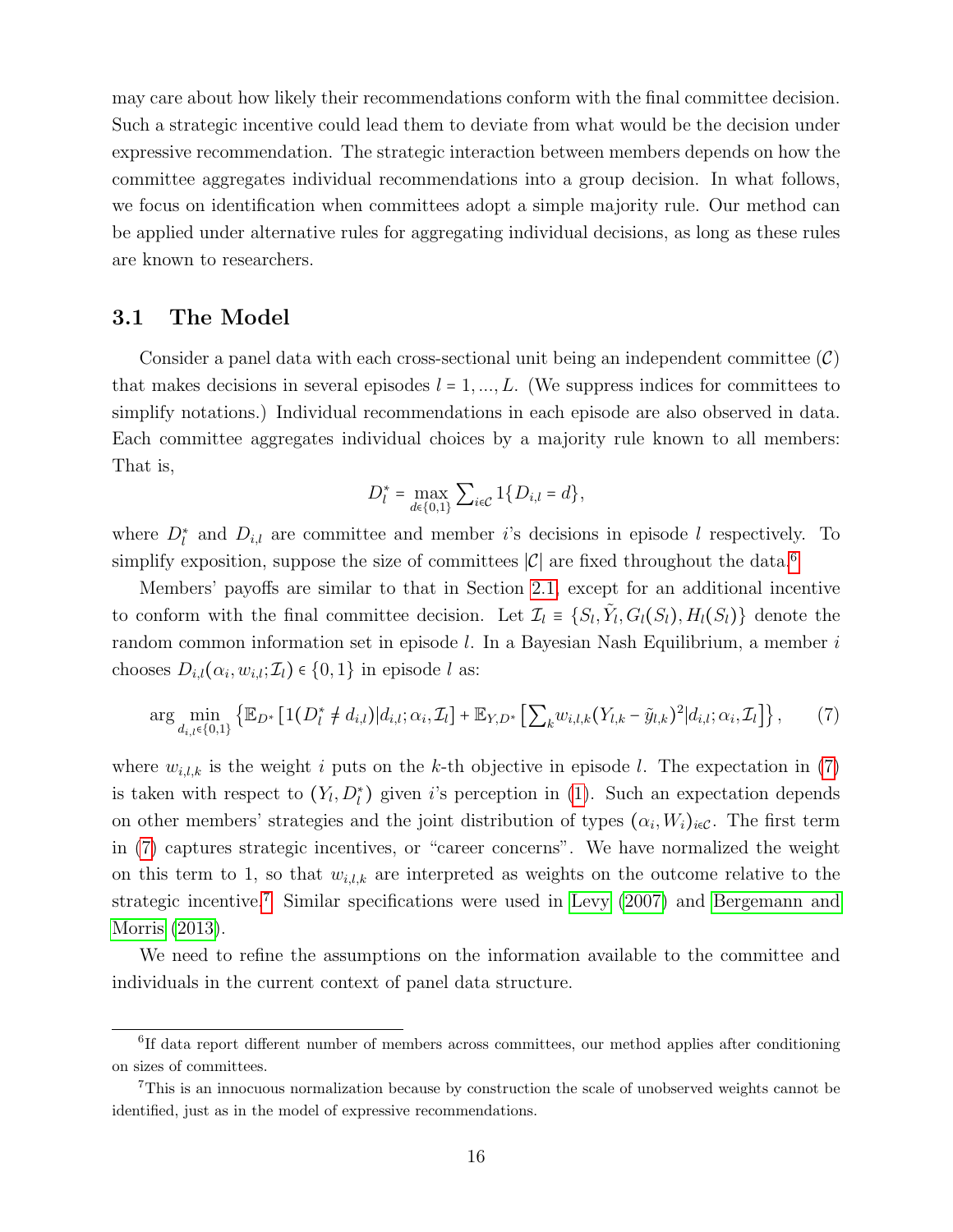**Assumption 5** (a) Across members i and episodes l, the tastes  $W_{i,l} \equiv (W_{i,l,k})_{k=1}^K$  are independent draws from a continuous distribution  $F_{W_i|\mathcal{I}_l}$  with positive densities over a known support  $W \subseteq \mathbb{R}_{+}^{K}$ . (b) The tenure of each committee is partitioned into several intervals, each of which consists of m consecutive episodes. For each i,  $\alpha_i$  is fixed within an interval. Across the intervals,  $\alpha_i$  are i.i.d. draws from a multinomial distribution  $F_{\alpha_i}$  that is independent from  $\mathcal{I}_l$ . (c)  $\alpha_i$  and  $W_i$  are independent given  $\mathcal{I}_l$ , with  $F_{\alpha_i}, F_{W_i|\mathcal{I}_l}$  being common knowledge among committee members.

Part (a) is motivated by the reality that individual tastes  $W_{i,l}$  are affected by group deliberations in each episode, but often remain idiosyncratic regardless of the pooled information. We allow such idiosyncrasies to be correlated with the common information set  $\mathcal{I}_l$ . Part (b) captures the fact that members' bias is more persistent than tastes for different objectives. One reason for this is that members need time to get experienced before changing the weights that they apply to two sources of information. For instance, one of the sources of information is updated every  $m$  periods. Another reason is that the length of service for each member is in unit of  $m$  episodes, and thus personnel changes always occur at the end of an interval with m episodes. (See Example 2 for details.)

<span id="page-17-1"></span>**Assumption 6** (a) Members in the same committee share the same initial perception  $G(S_l)$ , which is fixed within each interval of m episodes, but across intervals are i.i.d. draws from some distribution over  $H$  conditional on realizations of  $S_l$ . (b) Across all episodes (within and across intervals), the empirical evidence  $H_l(S_l)$  are i.i.d. draws from some distribution over  $H$  conditional on realizations of  $S_l$ .

As with expressive recommendations, our identification method can be extended to accommodate committee- and member-level heterogeneities that are reported in data. Also, our identification method below can be extended to allow for heterogeneity in members' initial perceptions, as long as such heterogeneity can be conditioned on in data.

Let  $a_{q,k}(\tilde{y}_l) \equiv (y_k^q)$  $\tilde{y}_{k}(\xi - \tilde{y}_{l,k})^2$  and  $\mathcal{F}_{l,q,d}(s; \alpha_i) \equiv \alpha_i H_{l,q,d}(s) + (1 - \alpha_i) G_{q,d}(s)$ , where  $\tilde{y}_l$  is the target announced for episode l;  $H_{l,q,d}(s)$  denotes in episode l, the probability that  $Y = y^q$ given s and d according to empirical evidence and this is similar to  $H_{q,d}$  defined in Section 2. Applying the law of iterated expectations to the second term in the objective function in [\(7\)](#page-16-0), we can rewrite the minimization problem in [\(7\)](#page-16-0) equivalently as:

<span id="page-17-0"></span>
$$
\max_{d_{i,l}\in\{0,1\}} \Pr(D_l^* = d_{i,l}|d_{i,l}; \alpha_i, \mathcal{I}_l) - \sum_{k,q} w_{i,l,k} \bigg[a_{q,k}(\tilde{y}_l) \bigg(\sum_{d\in\{0,1\}} \mathcal{F}_{l,q,d}(s_l; \alpha_i) \Pr(D_l^* = d | d_{i,l}, \mathcal{I}_l)\bigg)\bigg].
$$
 (8)

<span id="page-17-2"></span>where  $Pr(D_i^* = d_{i,l} | d_{i,l}; \alpha_i, \mathcal{I}_l)$  depends on strategies adopted by other members than i.

Example 2 (Monetary Policy at the Bank of England) The Monetary Policy Committee (MPC) at the Bank of England meets monthly to set an interest rate they judge will minimize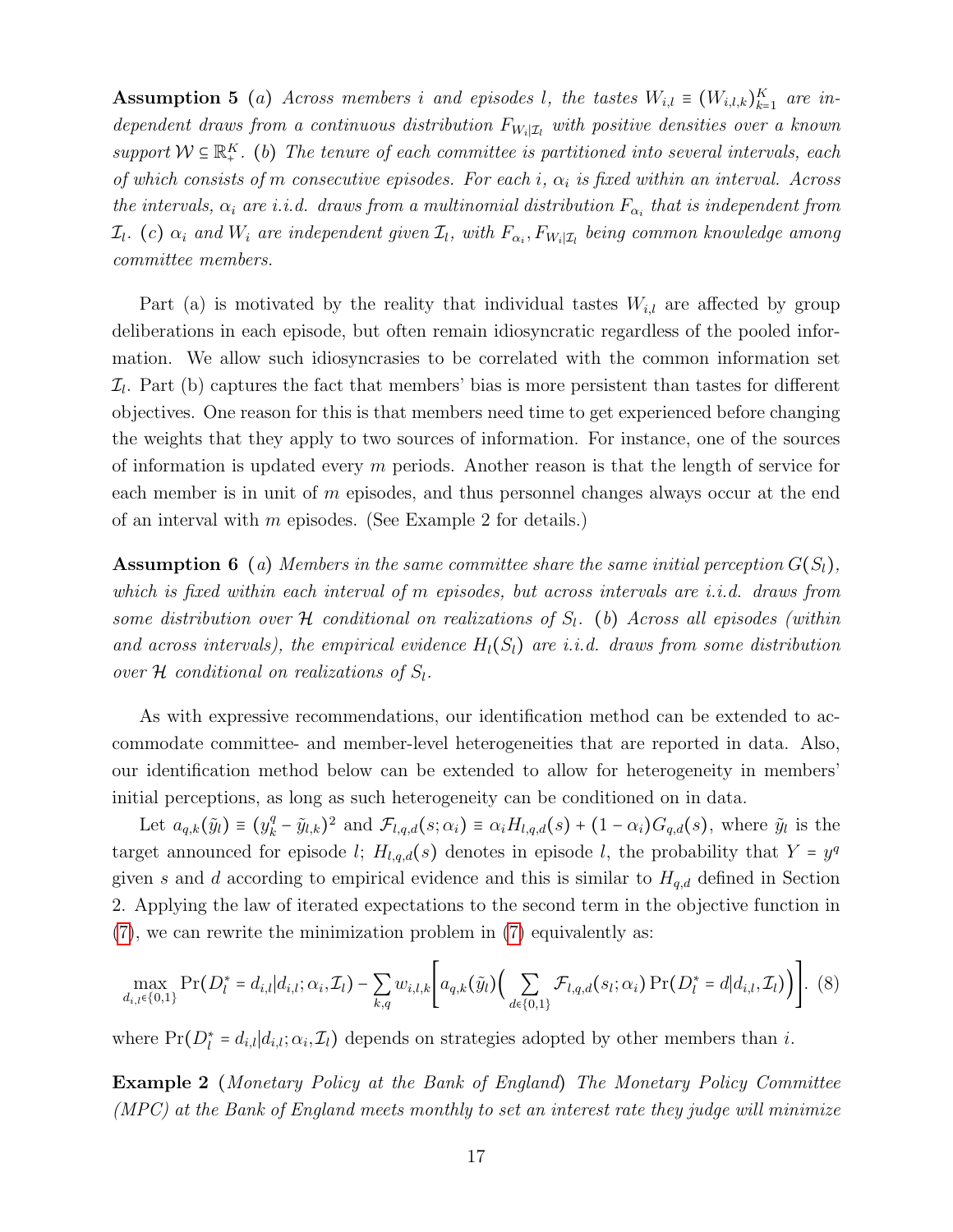ex ante deviation of future outcomes from the targeted inflation and GDP. That is, for each episode (month), the target is two dimensional, i.e.  $\tilde{y}_l = {\tilde{p}_l, \tilde{\pi}_l}$  with  $\tilde{p}_l$  being the targeted GDP and  $\tilde{\pi}_l$  the targeted inflation rate. (See for example [Besley, Meads, and Surico](#page-33-7) [\(2008\)](#page-33-7).) The weights that i assigns to GDP and inflation, relative to strategic incentives, are given by  $w_{i,l,1}$  and  $w_{i,l,2}$  respectively.

Each member formulates an updated perception  $\mathcal{F}_{l,q,d}(s;\alpha_i)$  about how actions affect the stochastic outcome of GDP and inflation rate. Such a perception is a weighted average of two most relevant sources of information: two sets of forecasts of inflation and output under various interest rates, one by MPC and the other by outsiders (i.e. non-MPC professionals in the private financial sector). The forecasts by outsiders are reported quarterly, while the forecasts for MPC members are adjusted through their monthly deliberations prior to decisions. The length of service in the committee varies across members.

We now establish the existence of symmetric Bayesian Nash equilibria in the model. As before, we condition on the common information  $\mathcal{I}_l$  and suppress it from notations. A pure strategy profile is defined as  $\sigma \equiv (\sigma_i)_{i \in \mathcal{C}}$ , where  $\sigma_i : \mathcal{A} \otimes \mathcal{W} \to \{0,1\}$ . Let  $\pi_i(d_i, \alpha_i, w_{i,l}; \sigma_{-i})$ denote the ex ante payoff for a member i, given his choice  $d_i$  and types  $(\alpha_i, w_{i,l})$  and others' strategies  $\sigma_{-i} \equiv {\sigma_j}_{j \neq i}$ .

**Definition 1** A profile  $\sigma$  is a PBNE at  $\mathcal{I}_l$  in the model of committee decisions with strategic recommendations if for all i and  $(\alpha_i, w_{i,l})$ ,

$$
\sigma_i(\alpha_i, w_{i,l}; \mathcal{I}_l) = \arg \max_{d_i \in \{0,1\}} \pi_i(d_i, \alpha_i, w_{i,l}; \sigma_{-i}, \mathcal{I}_l)
$$

where  $\sigma_{-i} \equiv (\sigma_j)_{j \neq i}$ . A PBNE is symmetric if  $\sigma_i = \sigma_j$  for all i, j.

We first characterize best response functions for committee members. Let  $p_{d,d_i}(\sigma_{-i})$ denote the probability that the committee chooses  $d$  given i's decision  $d_i$  and others' strategies  $\sigma_{-i}$ . With  $(\alpha_i, W_{i,l})$  independent across i, we have  $p_{1,1}(\sigma_{-i}) > p_{1,0}(\sigma_{-i})$  regardless of  $\sigma_{-i}$  due to the simple majority rule. It follows from  $p_{1,d_i} = 1 - p_{0,d_i}$  that i's best response to  $\sigma_{-i}$  is:

<span id="page-18-0"></span>
$$
\sigma_i(\alpha_i, w_{i,l}; \sigma_{-i}, \mathcal{I}_l) \equiv 1 \left\{ \alpha_i \sum_k w_{i,l,k} \delta_{H,k}(\mathcal{I}_l) \right\} + (1 - \alpha_i) \sum_k w_{i,l,k} \delta_{G,k}(\mathcal{I}_l) \le \frac{p_{1,1}(\sigma_{-i}) - p_{0,0}(\sigma_{-i})}{p_{1,1}(\sigma_{-i}) - p_{1,0}(\sigma_{-i})} \right\},\tag{9}
$$

where  $\delta_{H,k}$  and  $\delta_{G,k}$  are functions of  $\mathcal{I}_l$  defined as in [\(3\)](#page-8-1).<sup>[8](#page-1-0)</sup> Note the L.H.S. of the inequality in  $(9)$  summarizes is perception of the difference in ex ante deviations under the two alternatives, in the absence of any strategic concerns.

$$
p_{d_i,d_i}(\sigma_{-i}) - p_{1,d_i}(\sigma_{-i}) \sum_{k,q} w_{i,l,k} a_{q,k}(\tilde{y}_l) \Delta \mathcal{F}_{l,q}(s_l; \alpha_i)
$$

where  $\Delta \mathcal{F}_{l,q}(s;\alpha_i) \equiv \mathcal{F}_{l,q,1}(s;\alpha_i) - \mathcal{F}_{l,q,0}(s;\alpha_i)$ .

<sup>&</sup>lt;sup>8</sup>To see this, note that  $p_{1,d_i}(\sigma_{-i}) = 1 - p_{0,d_i}(\sigma_{-i})$  by construction. Using this fact, one can write the part of the objective function in [\(8\)](#page-17-0) that depends on  $d_i$  as: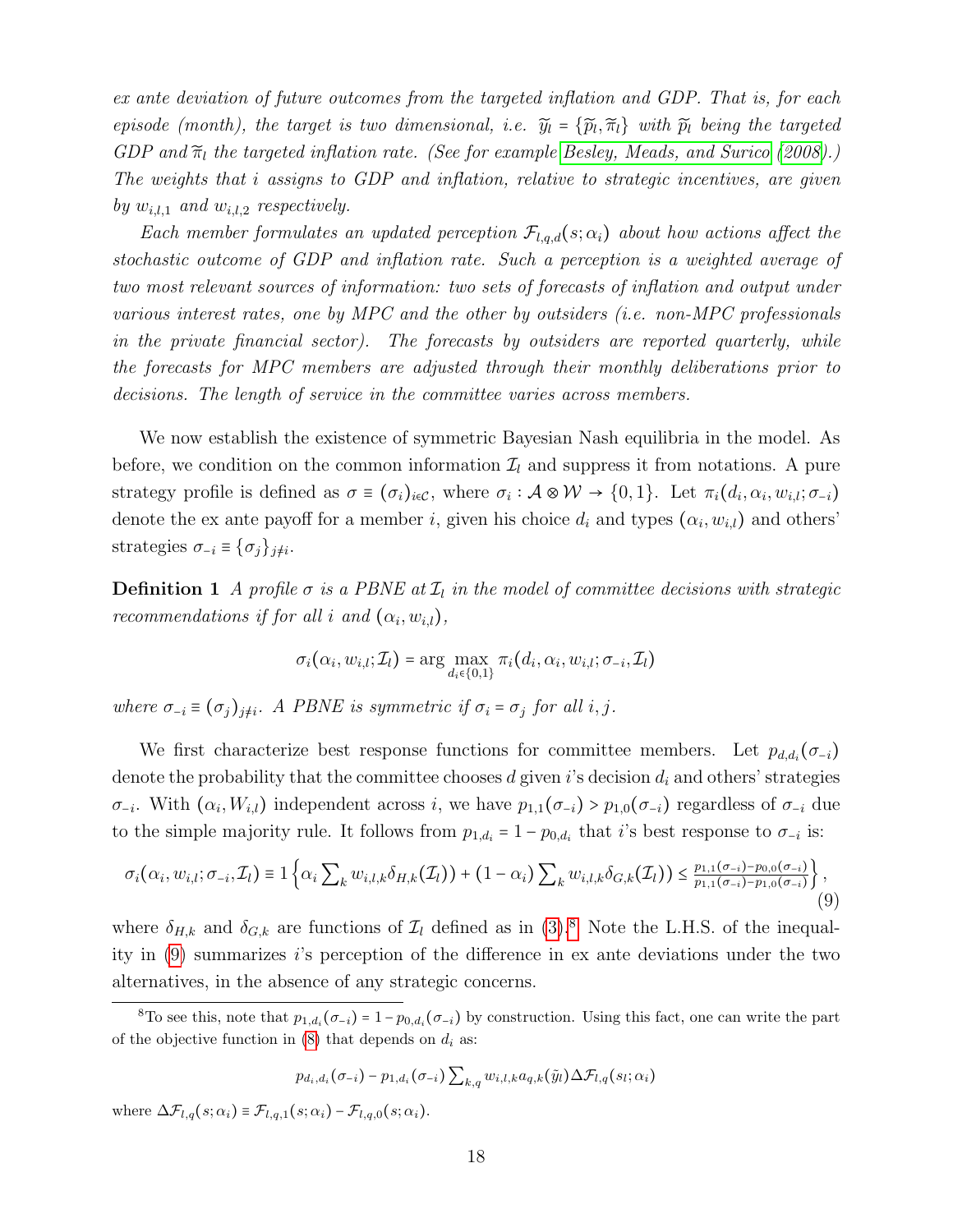Let  $\phi(\cdot;\mathcal{I}_l) \equiv \Pr\{\alpha_i \sum_k w_{i,l,k} \delta_{H,k}(\mathcal{I}_l) + (1-\alpha_i) \sum_k w_{i,l,k} \delta_{G,k}(\mathcal{I}_l) \leq \cdot \mid \mathcal{I}_l\}$  and  $\phi'(\cdot;\mathcal{I}_l)$  be its derivative with respect to the first argument. Define a mapping  $\varphi : (0,1) \to (-\infty, +\infty)$ such that  $\varphi(\tau)$  equals the R.H.S. of the inequality in [\(9\)](#page-18-0) when all others  $j \neq i$  follow the same pure strategy which leads to  $Pr(D_{j,l} = 1 | \sigma_j) = \tau$ . The form of  $\varphi$  depends on the size of the committee. (We present a close form for  $\varphi$  when the number of members  $|\mathcal{C}| = 3$  in Appendix C.) Nevertheless,  $\varphi(\lambda) \to -\infty$  as  $\lambda \to 0$  and  $\varphi(\lambda) \to +\infty$  as  $\lambda \to 1$  by construction, regardless of the committee size.<sup>[9](#page-1-0)</sup> Let  $\varphi \circ \phi$  denote the composition of the two functions.

<span id="page-19-1"></span>Lemma 3 Under Assumptions [5](#page-16-1) and [6,](#page-17-1) the model of committee decisions with strategic recommendations has a symmetric PBNE at  $\mathcal{I}_l$  if either (a) W is bounded; or (b) there exists  $\eta > 0$  and a pair  $(\kappa_0, \kappa_1) \subset \mathbb{R}^1$  such that  $\frac{d\varphi \circ \phi(\kappa; \mathcal{I}_l)}{dt} > 1 + \eta$  for all  $\kappa > \kappa_1$  or  $\kappa < \kappa_0$ .

We sketch the proof of the lemma in the text. By construction, a symmetric PBNE at  $\mathcal{I}_l$  is characterized by some  $\kappa^* \in \mathbb{R}$  that solves:

<span id="page-19-0"></span>
$$
\varphi \circ \phi(\kappa^*; \mathcal{I}_l) - \kappa^* = 0. \tag{10}
$$

The composite function  $\varphi \circ \phi$  is continuous given  $\mathcal{I}_l$  due to our maintained assumptions. Also recall that  $\varphi(\lambda) \to -\infty$  as  $\lambda \to 0$ ; and  $\varphi(\lambda) \to +\infty$  as  $\lambda \to 1$ . If the support W is bounded, then the L.H.S. of [\(10\)](#page-19-0) must be negative if evaluated at some  $\kappa$  sufficiently small, and must be positive at some  $\kappa$  sufficiently large. The Intermediate Value Theorem implies there exists  $\kappa^*$  that solves [\(10\)](#page-19-0). On the other hand, if W is unbounded, then the L.H.S. of the inequality in [\(9\)](#page-18-0) has unbounded support. Condition (b) in Lemma [3](#page-19-1) ensures that the derivative of  $\varphi \circ \phi$  eventually remains sufficiently greater than 1 in both tails. This guarantees a fixed point exists in [\(10\)](#page-19-0) as the absolute value of  $\kappa$  becomes sufficiently large. (Condition (b) is a restriction on the tail behavior of the distribution of the index on the L.H.S. of [\(9\)](#page-18-0). In Appendix C, we provide an example of sufficient conditions that imply (b).)

In general, the model of strategic recommendations admits multiple PBNE because [\(10\)](#page-19-0) could well admit multiple solutions for a given  $\mathcal{I}_l$ . For the rest of the paper, we follow the convention of literature on empirical games (e.g. [Bajari, Hong, Krainer, and Nekipelov](#page-33-8) [\(2010\)](#page-33-8) and [Lewbel and Tang](#page-34-10) [\(2013\)](#page-34-10)), and assume that data-generating process only involves a single PBNE. That is, a single equilibrium is being played across all committees (games) indexed by the same information  $\mathcal{I}_l$ .

For the rest of Section [3,](#page-15-0) we maintain that committee members' recommendations in data are rationalized by the symmetric PBNE defined in Definition 1. Our goal is to recover the distributions of ideological bias  $\alpha_i$  and tastes  $W_{i,l}$  from the distributions of individual recommendations  $D_{i,l}$  and committee decisions  $D^*$  as well as the information  $\mathcal{I}_l$ . This is

<sup>&</sup>lt;sup>9</sup>To see this, suppose  $|C| = 2n + 1$ . Then  $p_{1,1} - p_{1,0} = \binom{2n}{n}$  $\binom{2n}{n} \tau^{n+1} (1-\tau)^{n-1}$ , which converges to 0 as  $\tau$ approaches 0 or 1. On the other hand,  $p_{1,1} - p_{0,0} = p_{1,1} + p_{1,0} - 1$ , which converges to 1 as  $\tau \to 1$  and converges to  $-1$  as  $\tau \to 0.$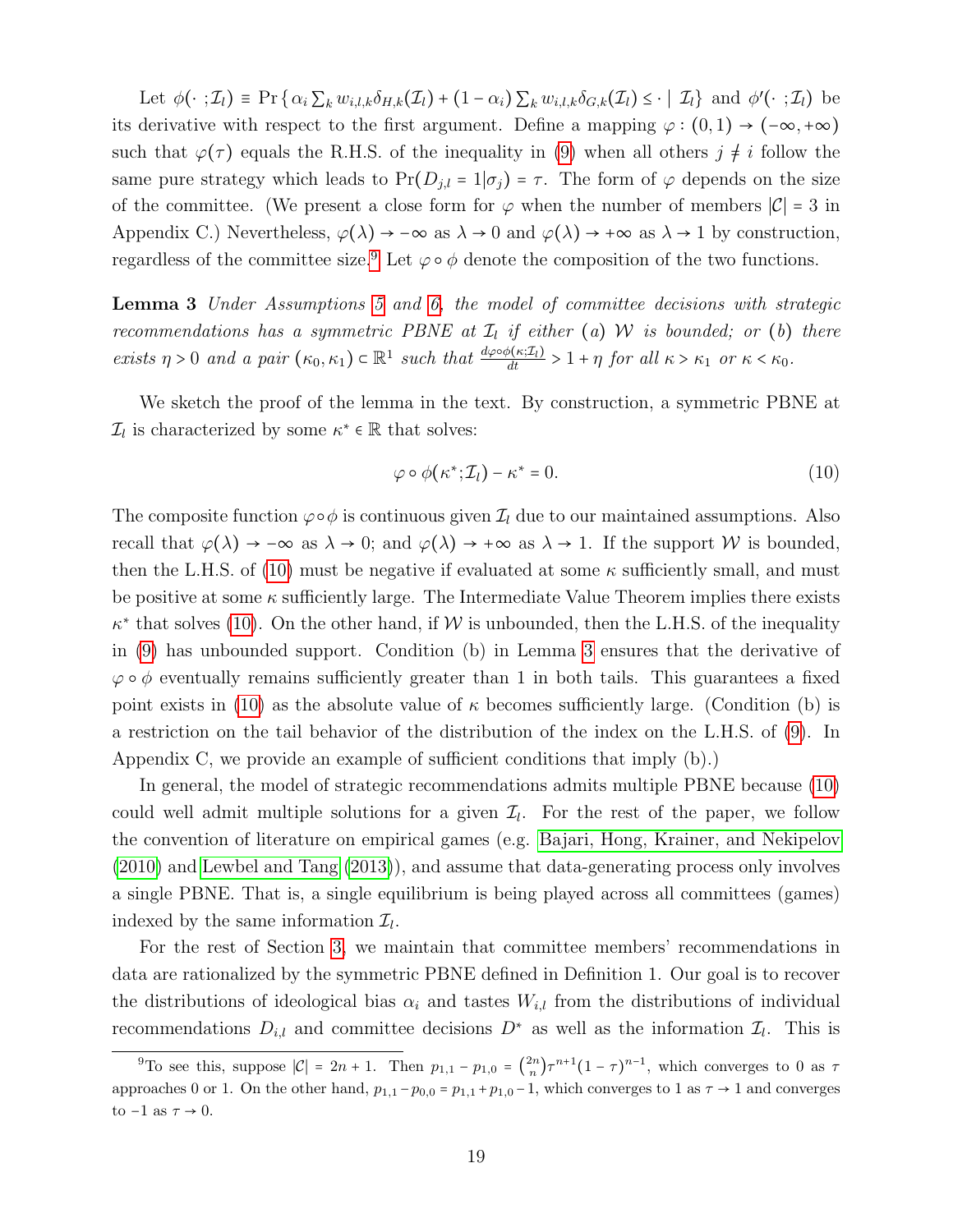done in three steps. First, recover type-specific CCPs  $Pr(D_{i,l} = d_{i,l} | \alpha_i; \mathcal{I}_l)$  and the probability masses for  $\alpha_i$  as the components and weights of a finite mixture respectively, up to unknown values of  $\alpha_i$ . Second, show the "type-specific" CCPs are monotonic in  $\alpha_i$ . Together with the first step, this implies the distribution of  $\alpha_i$  and the type-specific CCPs are fully recovered. Third, identify the distribution of  $W_{i,l}$  using variations in type-specific CCPs  $Pr(D_{i,l} =$  $d_{i,l}|\mathcal{I}_l;\alpha_i\rangle$  due to continuous changes in  $\mathcal{I}_l$ .

#### <span id="page-20-1"></span>3.2 Recovering type-specific CCPs

The first step of identification exploits the panel structure of the data. Under Assump-tions [5](#page-16-1) and [6,](#page-17-1) the private types  $(\alpha_i, W_{i,l})$  and the common information  $\mathcal{I}_l$  are both drawn every  $m$  episodes in the data. Thus for identification purposes, we consider the DGP equivalently as one in which each cross-sectional unit (i.e. an independent committee) is observed to make decisions in  $L = m$  episodes. For the rest of this section, we maintain that, for a known  $s_l$ , the realizations of  $G(s_l)$  can be effectively conditioned on in data. Among other things, this happens when  $G(s_i)$  is observed for a subset of the state space S. For instance, in the application of monetary policy decisions at the Bank of England in Section [4,](#page-27-0) the initial perception refers to quarterly forecasts of policy outcomes by outsiders, which is reported in data.

Let X denote the support of the common information set  $\mathcal{I}_l = \{S_l, \tilde{Y}_l, G(S_l), H_l(S_l)\}\$ (that is,  $\mathcal{X} \equiv \mathcal{S} \times \mathcal{Y} \times \mathcal{H} \times \mathcal{H}$  where S and Y are finite and H is infinite). Let the lower case  $x_l \equiv \{s_l, \tilde{y}_l, G(s_l), H_l(s_l)\} \in \mathcal{X}$  denote a realization of  $\mathcal{I}_l$ . Let  $\mathbf{d}_i^t \equiv (d_{i,l})_{1 \leq l \leq t}$ , for all  $1 \leq t \leq L$ . That is,  $\mathbf{d}_i^t$  denotes i's decisions up to the t-th episode in the cross-sectional unit. Likewise, let  $s^t$ ,  $\tilde{\mathbf{y}}^t$ ,  $\mathbf{G}^t(\mathbf{s}^t) \equiv (G(s_l))_{1 \leq l \leq t}$  and  $\mathbf{H}^t(\mathbf{s}^t) \equiv (H_l(s_l))_{1 \leq l \leq t}$  denote the history of states, targets, and empirical evidence, respectively up to the t-th episode for all  $1 \le t \le L$ . Note there is no subscript l for  $G(\cdot)$  as a function of states  $s_l$ , because the initial perception is fixed across episodes l under Assumption [6](#page-17-1) (a). Let  $\mathbf{x}^t$  denote the history of the common information  $\{s^t, \tilde{y}^t, G^t(s^t), H^t(s^t)\}\text{ for }1 \leq t \leq L.$ 

<span id="page-20-0"></span>**Assumption 7** (a) For all  $l \leq L$  and all  $\mathbf{d}_{i}^{l-1}, \mathbf{x}^{l}$  and  $\alpha_{i}$ , the transition function of  $x_{l}$  satisfies  $Pr(x_l|\mathbf{d}_i^{l-1}, \mathbf{x}^{l-1}; \alpha_i) = Pr(x_l|d_{i,l-1}, x_{l-1})$ ; and (b) For all  $x_{l-1}$  and  $d_{i,l-1}$ ,  $Pr(x_l|d_{i,l-1}, x_{l-1}) > 0$ for all  $x_l$  on the support of  $\mathcal{I}_l$ .

Part (a) of Assumption [7](#page-20-0) requires the transition of the common information set (states, targets, initial perception and empirical evidence) to follow a first-order Markov process that is stationary (time-homogenous).<sup>[10](#page-1-0)</sup> In the example of MPC at the Bank of England, such

<sup>&</sup>lt;sup>10</sup>This condition is in fact not necessary for the main result in the current subsection (Lemma [4\)](#page-22-0): When transitions between  $s, \tilde{y}, G, H$  are episode-dependent, arguments in Proposition 4 of [Kasahara and Shimotsu](#page-34-1) [\(2009\)](#page-34-1) can be applied to identify the probability mass function of ideological bias and the conditional choice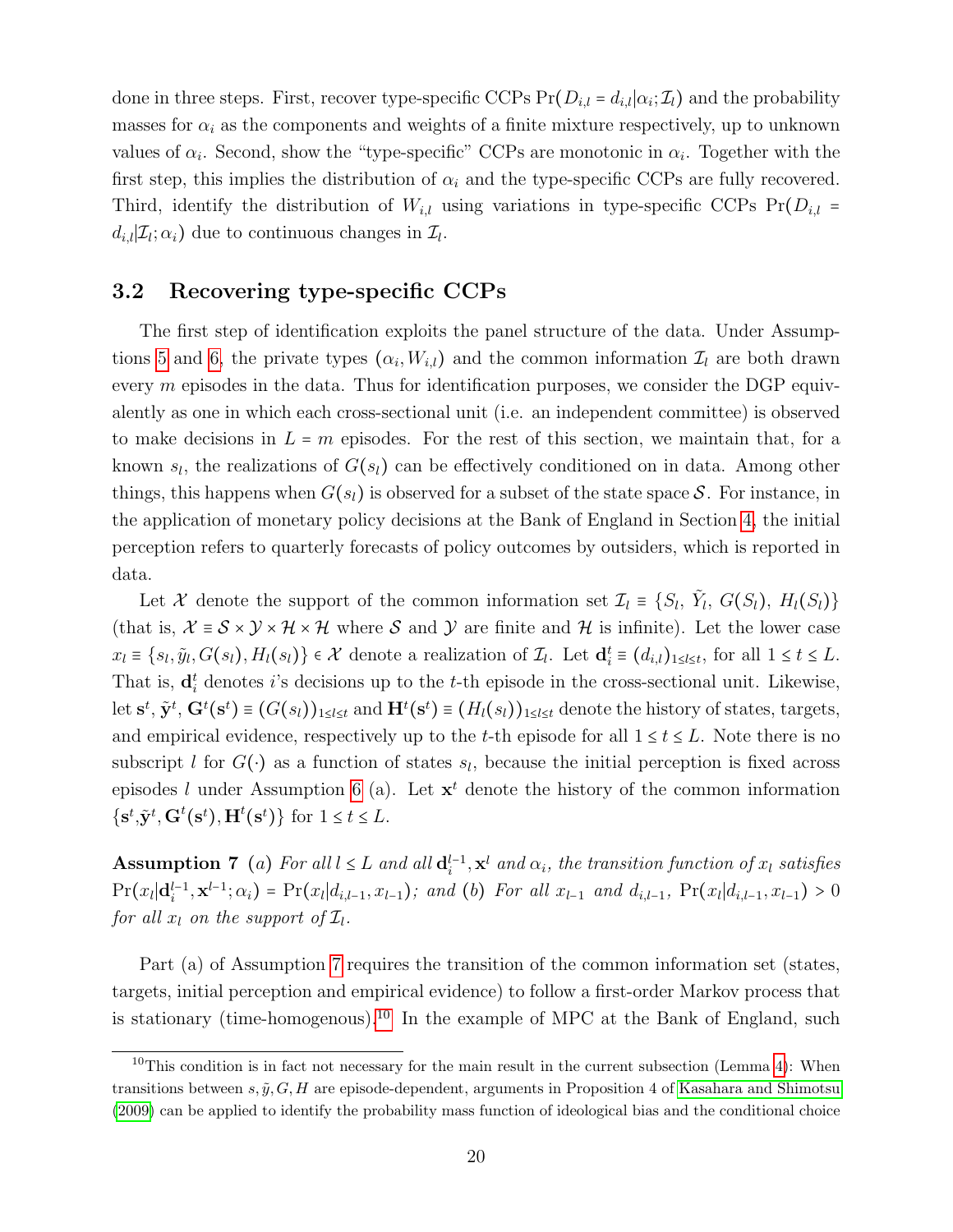stationarity holds when each committee member's choices depend on the current information set of states in the same way across multiple episodes. Part (b) states that starting from any combinations of past state, target, decision and empirical evidence, any state and empirical evidence are reachable in the subsequent episode with positive probability. This assumption is empirically verifiable from the data.

It follows from Assumption [7](#page-20-0) that type-specific CCPs  $Pr(d_{i,l}|\mathbf{d}_i^{l-1}, \mathbf{x}^l; \alpha_i)$  only depend on the contemporary information set  $x_l$  and ideological bias  $\alpha_i$ , and is stationary (timehomogenous). To see this, recall by construction a member's decision in episode  $l$  is a function of  $W_{i,l}, \alpha_i$  and  $\mathcal{I}_l$ . With  $\alpha_i$  fixed across multiple episodes and with  $W_{i,l}$  independent across l and orthogonal to the history  $\mathcal{I}^{l-1}$ , the type-specific CCPs Pr $(D_{i,l} = 1 | \mathbf{x}^l, \mathbf{d}_i^{l-1}; \alpha_i)$ must be a function of  $x_l$  and  $\alpha_i$  only. Its time-homogeneity then follows from the assumption that  $W_{i,l}$  are i.i.d. draws from the same distribution across episodes.

Thus by the law of total probability and Assumption [7,](#page-20-0) the joint distribution  $Pr(\mathbf{d}_i^L, \mathbf{x}^L)$ can be written as:

$$
\sum_{\alpha_i \in \mathcal{A}} \rho_{\alpha_i} \Pr(\mathbf{d}_i^L, \mathbf{x}^L \mid \alpha_i) = \sum_{\alpha_i \in \mathcal{A}} \rho_{\alpha_i} \Pr(d_{i,1}, x_1 \mid \alpha_i) \prod_{l=2}^L \Pr(x_l | d_{i,l-1}, x_{l-1}) \Pr(d_{i,l} | x_l; \alpha_i)
$$

where  $\rho_{\alpha_i}$  denotes the probability mass at  $\alpha_i$ .

Recent development of nonparametric identification of similar models of finite mixture can be found, for example, in [Hu and Schennach](#page-34-0) [\(2008\)](#page-34-0) and [Kasahara and Shimotsu](#page-34-1) [\(2009\)](#page-34-1). Hence decisions of committee members, when heterogeneous ideological bias  $\alpha_i$  is fixed in multiple episodes, are analogous to dynamic discrete choices with unobserved time-variant individual heterogeneity. Therefore this step of identification applies the method from [Kasa](#page-34-1)[hara and Shimotsu](#page-34-1) [\(2009\)](#page-34-1) to recover the type-specific CCPs  $Pr(d_{i,l}|x_i;\alpha_i)$  and  $\rho_{\alpha_i}$ . Similar to [Kasahara and Shimotsu](#page-34-1) [\(2009\)](#page-34-1), define:

<span id="page-21-0"></span>
$$
\widetilde{\Pr}(\mathbf{d}_i^L, \mathbf{x}^L) \equiv \frac{\Pr(\mathbf{d}_i^L, \mathbf{x}^L)}{\prod_{l=2,..,L} \Pr(x_l | d_{i,l-1}, x_{l-1})} = \sum_{\alpha_i} \rho_{\alpha_i} \Pr(d_{i,1}, x_1 \mid \alpha_i) \prod_{l=2,..,L} \Pr(d_{i,l} | x_l, \alpha_i) \tag{11}
$$

where the L.H.S. is directly identifiable from data. As in [Kasahara and Shimotsu](#page-34-1) [\(2009\)](#page-34-1), integrating out subvectors in  $(\mathbf{d}_i^L, \mathbf{x}^L)$  leads to submodels. For instance, integrating out all in  $(\mathbf{d}_i^L, \mathbf{x}^L)$  but  $(d_{i,1}, x_1)$  leads to  $\widetilde{\Pr}(d_{i,1}, x_1) = \sum_{\alpha_i} \rho_{\alpha_i} \Pr(d_{i,1}, x_1 | \alpha_i)$ ; while integrating out all in  $(\mathbf{d}_i^L, \mathbf{x}^L)$  but  $(d_{i,2}, x_2)$  leads to  $\widetilde{\Pr}(d_{i,2}, x_2) = \sum_{\alpha_i} \rho_{\alpha_i} \Pr(d_{i,2}|x_2, \alpha_i)$ . Using the first two periods of observations, we obtain  $\widetilde{\Pr}(d_{i,1}, x_1, d_{i,2}, x_2) = \sum_{\alpha_i} \rho_{\alpha_i} \Pr(d_{i,1}, x_1 | \alpha_i) \Pr(d_{i,2}|x_2, \alpha_i)$ . Without loss of generality, let  $\{1, 2, \dots, B\}$  denote a set of realized values for  $\mathcal{I}_l$ . Denote the type-specific CCPs  $Pr(D_{i,1} = 1, \mathcal{I}_1 = x | \alpha_i = \alpha^j)$  by  $\xi_x^j$ , for  $j \in \{1, 2, \dots, |\mathcal{A}|\}$  and  $x \in \{1, 2, \dots, B\}$ ; and denote  $Pr(D_{i,l} = 1 | \mathcal{I}_l = x, \alpha_i = \alpha^j)$  by  $\zeta_x^j$ . The observed joint probabilities of choice, state

probabilities up to unknown values of  $\alpha_i$  but under additional assumptions similar to Assumption 8. Nevertheless, this condition simplifies follow-up arguments in subsequent steps in Sections [3.3](#page-23-0) and [3.4.](#page-25-0)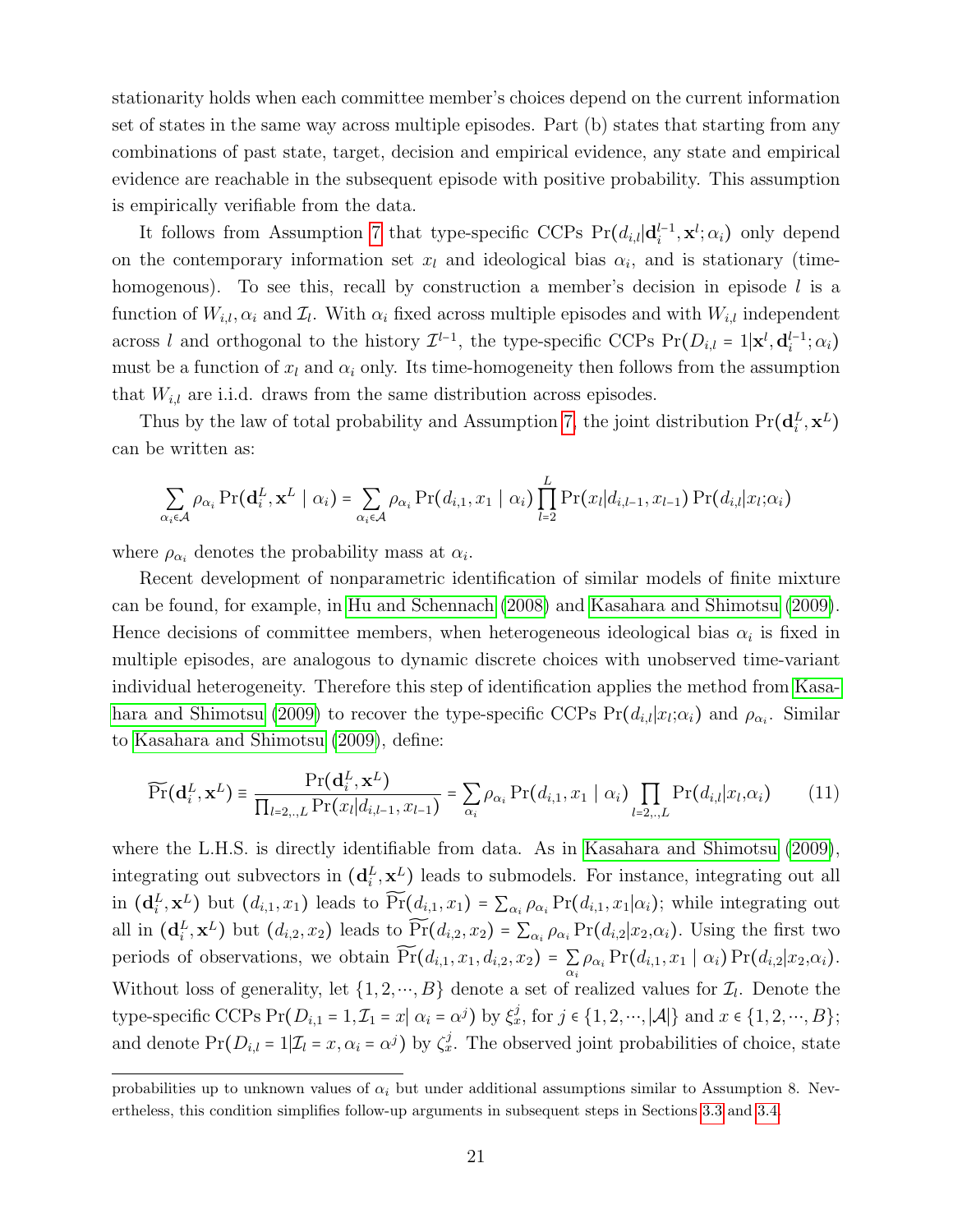and empirical evidence at period 1, period 2, and the first two periods are denoted by  $\chi_x$  =  $\widetilde{\Pr}(D_{i,1} = 1, \mathcal{I}_1 = x), \chi_x^* = \widetilde{\Pr}(D_{i,2} = 1, \mathcal{I}_2 = x)$ , and  $\chi_{x,x'} = \widetilde{\Pr}(D_{i,1} = 1, \mathcal{I}_1 = x, D_{i,2} = 1, \mathcal{I}_2 = x')$ , respectively. Furthermore, define:

$$
U \equiv \begin{pmatrix} 1 & \xi_1^1 & \dots & \xi_B^1 \\ \vdots & \vdots & \ddots & \vdots \\ 1 & \xi_1^{|\mathcal{A}|} & \dots & \xi_B^{|\mathcal{A}|} \end{pmatrix}, V \equiv \begin{pmatrix} 1 & \zeta_1^1 & \dots & \zeta_B^1 \\ \vdots & \vdots & \ddots & \vdots \\ 1 & \zeta_1^{|\mathcal{A}|} & \dots & \zeta_B^{|\mathcal{A}|} \end{pmatrix}, Q \equiv \begin{pmatrix} 1 & \chi_1^* & \dots & \chi_B^* \\ \chi_1 & \chi_{1,1} & \dots & \chi_{1,B} \\ \vdots & \vdots & \ddots & \vdots \\ \chi_B & \chi_{1,B} & \dots & \chi_{B,B} \end{pmatrix}.
$$

<span id="page-22-1"></span>**Assumption 8** (a) There exist a set of values for  $\mathcal{I}_l$ , denoted by  $\{1, 2, \cdots, B\}$ , such that B  $> |\mathcal{A}|$  and both U and V are full rank; and (b) there exists some  $x^* \in \{1, 2, \cdots, B\}$  such that  $\zeta_{x^*}^j > 0$  and  $\zeta_{x^*}^j \neq \zeta_{x^*}^{j'}$  for all  $j, j' \in \{1, 2, ..., |\mathcal{A}|\}$  with  $j \neq j'$ .

The full-rank condition Assumption [8\(](#page-22-1)a) is analogous to that imposed in [Kasahara and](#page-34-1) [Shimotsu](#page-34-1) [\(2009\)](#page-34-1) for identification. It requires  $x_l \equiv \{s_l, \tilde{y}_l, G(s_l), H_l(s_l)\}\;$  to vary sufficiently in order to achieve identification. With  $x_l$  being continuous, Assumption [8\(](#page-22-1)a) only requires there exists a finite set of values on its support  $\mathcal X$  where the full-rank condition holds. This assumption is in line with Assumption [2](#page-9-0) that requires sufficient variations of empirical evidence. Assumption [8](#page-22-1) (b) is a condition of non-degeneracy: there exists some states, targeted outcomes, and empirical evidence under which committee members of different types make different decisions. It also implies that the initial perception and the empirical evidence cannot be too close to each other. To see this, consider the extreme case where  $G(s_l) = H_l(s_l)$  for all  $l \leq L$  Then the updated perception, as a weighted average of the two, would be the same for members of all types. For MPC in the Bank of England,  $G$  and  $H_l$  are forecasts by outsiders and MPC, respectively, and the difference between them is observed to be apparent.

As shown in [Kasahara and Shimotsu](#page-34-1) [\(2009\)](#page-34-1), the variation in  $\mathcal{I}_l$  helps to recover the distribution of  $\alpha_i$ , the cardinality of A, and the choice probability  $Pr(D_{i,l} = d_{i,l} | \mathcal{I}_l; \alpha_i)$ . The results are summarized in the following lemma.

<span id="page-22-0"></span>Lemma 4 (Application of Propositions 1 and 3 in [Kasahara and Shimotsu](#page-34-1) [\(2009\)](#page-34-1)) Suppose Assumptions [5,](#page-16-1) [6,](#page-17-1) [7](#page-20-0) and [8](#page-22-1) hold and  $L \geq 3$ . Then  $|\mathcal{A}| = Rank(Q)$ , and the probability mass function  $\rho_{\alpha_i}$  and the stationary choice patterns  $Pr(D_{i,l}=1|x_l;\alpha_i)$  are identified for all  $x_l \in \mathcal{X}$ up to unknown values of  $\alpha_i$ .

Proof of this lemma follows from the same arguments for Proposition 1 and 3 in [Kasahara](#page-34-1) [and Shimotsu](#page-34-1) [\(2009\)](#page-34-1). A subtle difference is that in our setting we do not require members' ideological bias  $\alpha_i$  to be fixed during their tenure in the committee, as stated in Assumption [5.](#page-16-1) Instead, we only require that  $\alpha_i$  is known to be fixed within small intervals that partition the tenure of a committee member. This is essential for analyzing committees when the member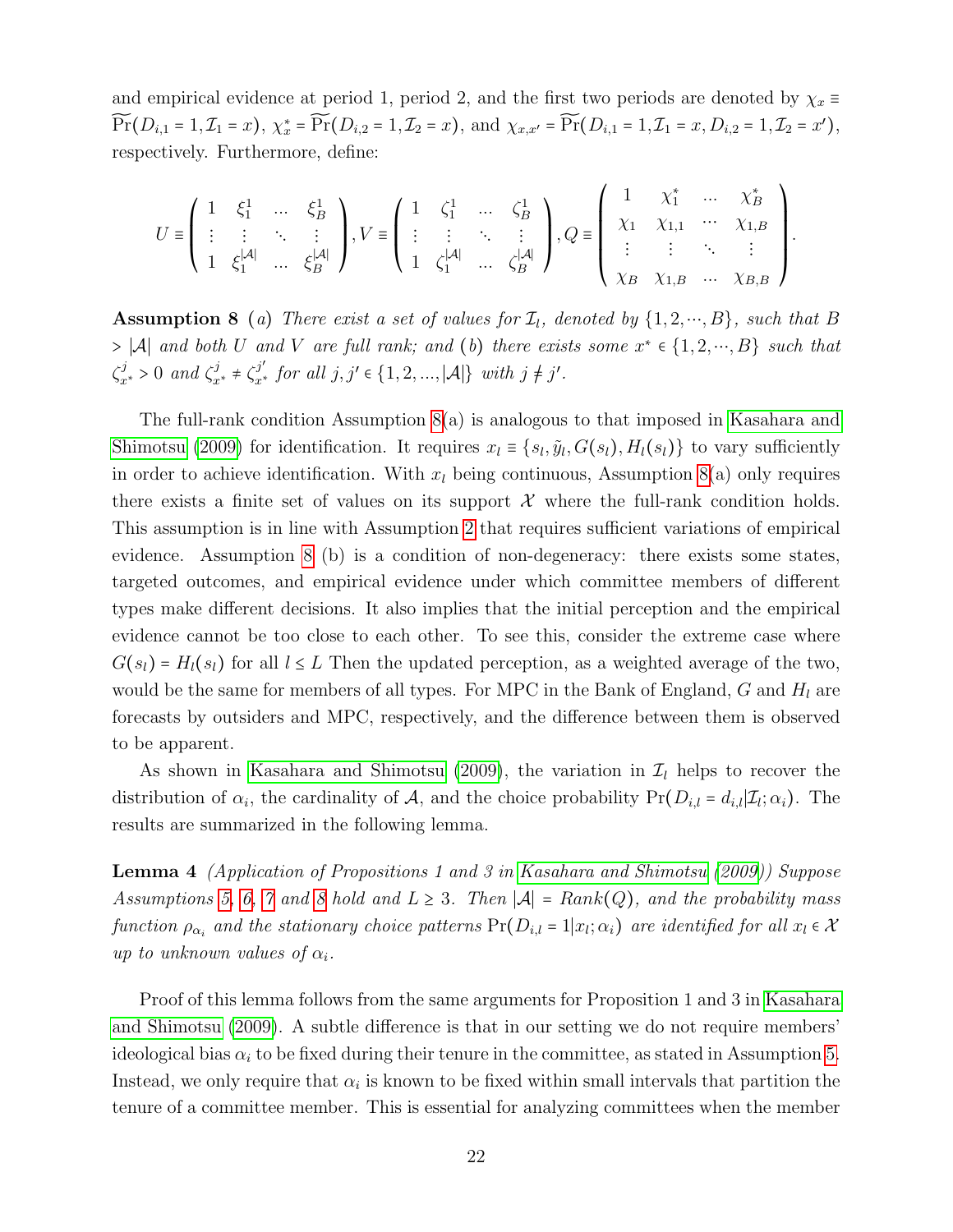compositions vary frequently (e.g., external members in MPC at the Bank of England often serve two to three years). Consequently, members tend to adjust their bias in processing multiple sources of information, due to deliberations with new members, etc.

The identifying power is from variations in the common information set, which imply different restrictions in various lower-dimensional submodels. For example, given the cardinality of the set of values considered in  $\{1, 2, \ldots, B\}$  and the number of episodes L, we would derive  $B<sup>L</sup>$  restrictions in the submodels by integrating out subvectors in the history of common information.

Finally, it is worth noting that the full-rank and non-degeneracy in [7](#page-20-0) are only required to hold for some realizations of  $\mathcal{I}_l$  while the identification results apply to all realizations of the common information set on the support  $\mathcal{X}$ .

#### <span id="page-23-0"></span>3.3 Ordering type-specific CCPs

It remains to order the type-specific CCPs according to realizations of  $\alpha_i$  on the support A). Our approach in this step differs qualitatively from that used in earlier papers that nonparametrically identify finite mixture models (e.g., in [An, Hu, and Shum](#page-33-9) [\(2010\)](#page-33-9) and [An](#page-33-10) [\(2010\)](#page-33-10)). In those papers, the conditions for ordering are either given exogenously by the underlying theoretical model or directly imposed as an assumption on component probabilities. In contrast, in this subsection, we provide conditions on model primitives which imply the monotonicity of type-specific CCPs in  $\alpha_i$ .

<span id="page-23-1"></span>**Assumption 9** (a)  $W_{i,l}$  is independent from  $\mathcal{I}_l$  with support  $\mathcal{W} \equiv (0, \infty)^K$ . (b) There exists  $x^* \in \mathcal{X}$  such that there exists no  $w \in \mathcal{W}$  so that members with  $W_{i,l} = w$  are indifferent between the two alternatives regardless of  $\alpha_i$ .

Part (a) in Assumption [9](#page-23-1) further strengthens part (a) in Assumption [5.](#page-16-1) Thus the private types  $\alpha_i$  and  $W_{i,l}$  are independent from each other, and are jointly independent from the common information set  $\mathcal{I}_l$ . Assumption [9](#page-23-1) (b) requires that decisions made by the committee members of different ideological bias diverge enough. It is implied by more primitive restrictions on the model structure. (See Appendix C for details.)

<span id="page-23-2"></span>**Lemma [5](#page-16-1)** Suppose Assumption 5 (c) holds. Let  $\mathcal{I}_l = x^*$  satisfy Assumption [8](#page-22-1) (b) and Assumption [9.](#page-23-1) Then  $Pr(D_{i,l} = 1 | \mathcal{I}_l = x^*, \alpha_i)$  is monotonic in  $\alpha_i$ , and the direction of monotonicity is identified.

The main insight underlying this lemma is that the set of tastes  $w_{i,l}$  causing a member to choose 1 changes monotonically as individual bias  $\alpha_i$  increases. Independence between  $W_{i,l}$ ,  $\alpha_i$  and  $\mathcal{I}_l$ , together with the positive densities of  $W_{i,l}$ , imply type-specific CCPs must be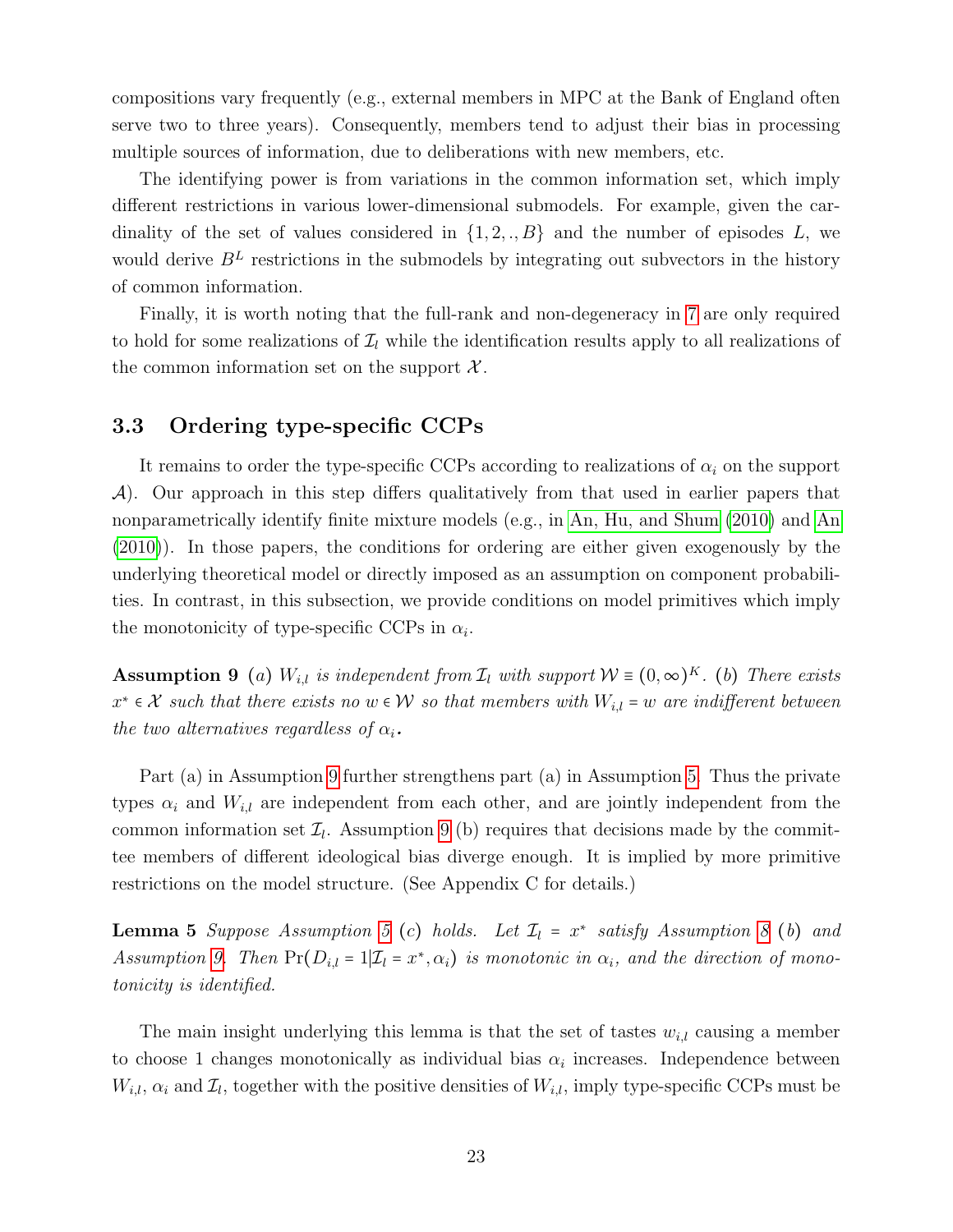monotonic in  $\alpha_i$ . Furthermore, the direction of monotonicity is determined by the common information available in data.

We now sketch the intuition for Lemma [5](#page-23-2) for the case with a two dimension outcome  $K = 2$ . It helps to visualize individual choices on the support of tastes W. Below, we drop subscripts l from  $x_l \equiv \{s_l, \tilde{y}_l, G(s_l), H_l(s)\}\$  and  $W_{i,l}$  for simplicity. Let  $A_{d_i,k}^H$  be i's ex ante deviation from the k-th dimension of the target conditional on his choice  $d_i$  and the empirical evidence H. That is,  $A_{d_i,k}^H \equiv \sum_q a_{q,k}(\tilde{y}) \left( \sum_{d \in \{0,1\}} H_{q,d} p_{d,d_i}^*(x) \right)$ , where  $p_{d,d_i}^*(x)$  is the probability that  $D^* = d$  when  $D_i = d_i$  and  $\mathcal{I} \equiv x$ . Define  $A_{d_i,k}^G$  similarly. Note  $p_{d,d_i}^*$  is directly identifiable from data in equilibrium. Under our assumptions,  $\alpha_i, W_i$  and  $\mathcal{I}_l$  are mutually independent, and type-specific CCPs in equilibrium are:

<span id="page-24-0"></span>
$$
\Pr(D_i = 1 | \mathcal{I} = x; \alpha_i) = \Pr\left\{ \sum_k W_{i,k} C_k(x; \alpha_i) \le t(x) \right\} \tag{12}
$$

where  $C_k(x; \alpha_i) \equiv \alpha_i \left( A_{1,k}^H - A_{0,k}^H \right) + (1 - \alpha_i) \left( A_{1,k}^G - A_{0,k}^G \right)$  for  $k = 1, 2$ ; and  $t(x) \equiv p_{1,1}^*(x) - p_{0,0}^*(x)$ . That is, for a member with bias  $\alpha_i$ ,  $C_k(x; \alpha_i)$  is the difference in ex ante deviation from targets in the k-th dimension between the two alternatives.

For any x,  $Pr(D_i = 1 | \mathcal{I} = x; \alpha_i)$  is visualized in Figure 2 as the probability mass over the half-space  $\{w_i : \sum_k w_{i,k} C_k(x; \alpha_i) \le t(x)\}$  in W. With individual tastes independent from bias and the common information, the ordering of  $Pr(D_i = 1 | \mathcal{I} = x; \alpha_i)$  in  $\alpha_i$  depends on the slopes and intercepts of indifference hyperplanes  $\sum_k W_{i,k}C_k(x;\alpha_i) = t(x)$ . (These hyperplanes are collections of all members with  $\alpha_i$  who are indifferent between the two alternatives under x.) By construction, these hyperplanes, indexed by  $\alpha_i$ , either have the same slope or all intersect at the same point.

Part (b) of Assumption [8](#page-22-1) requires that, given  $\mathcal{I} = x^*$ , changes in  $\alpha_i$  affect how the support W is partitioned by the hyperplane (or a line in  $\mathbb{R}^2$ ). Part (b) of Assumption [9](#page-23-1) rules out uninteresting cases where some members with certain tastes  $(W<sub>i</sub>)$  are indifferent between both alternatives regardless of bias. In other words, part (b) of Assumption [9](#page-23-1) requires the intersection of bias-specific hyperplanes, if exists, must be outside the support of tastes  $W$ . These two conditions, together with the independence between  $W_i$  and  $\alpha_i, \mathcal{I}_l$ , ensure changes in  $\alpha_i$  always result in monotonic changes in the set of tastes in favor of an action, which in turn leads to monotonic changes in  $Pr(D_i = 1 | \mathcal{I} = x^*; \alpha_i)$ .

It remains to find out the direction of monotonicity in type-specific CCPs, which depends on how intercepts and slopes of indifference hyperplanes vary with  $\alpha_i$ . The latter in turn are determined by ex ante deviations due to each one of the two sources of information alone (i.e.  $C_k(x; 1)$  and  $C_k(x; 0)$ ). The direction of monotonicity is identified since the intercepts and slopes are directly observed from the data.

To sum up,  $Pr(D_i = 1 | \mathcal{I} = x^*; \alpha_i)$  is identified from Lemma [4](#page-22-0) and is shown to be ordered in  $\alpha_i$  by Lemma [5.](#page-23-2) If the specific values for the elements on the support A are known, it would then follow from Lemma [4](#page-22-0) that the probability masses  $\rho_{\alpha_i}$ , or weights in the finite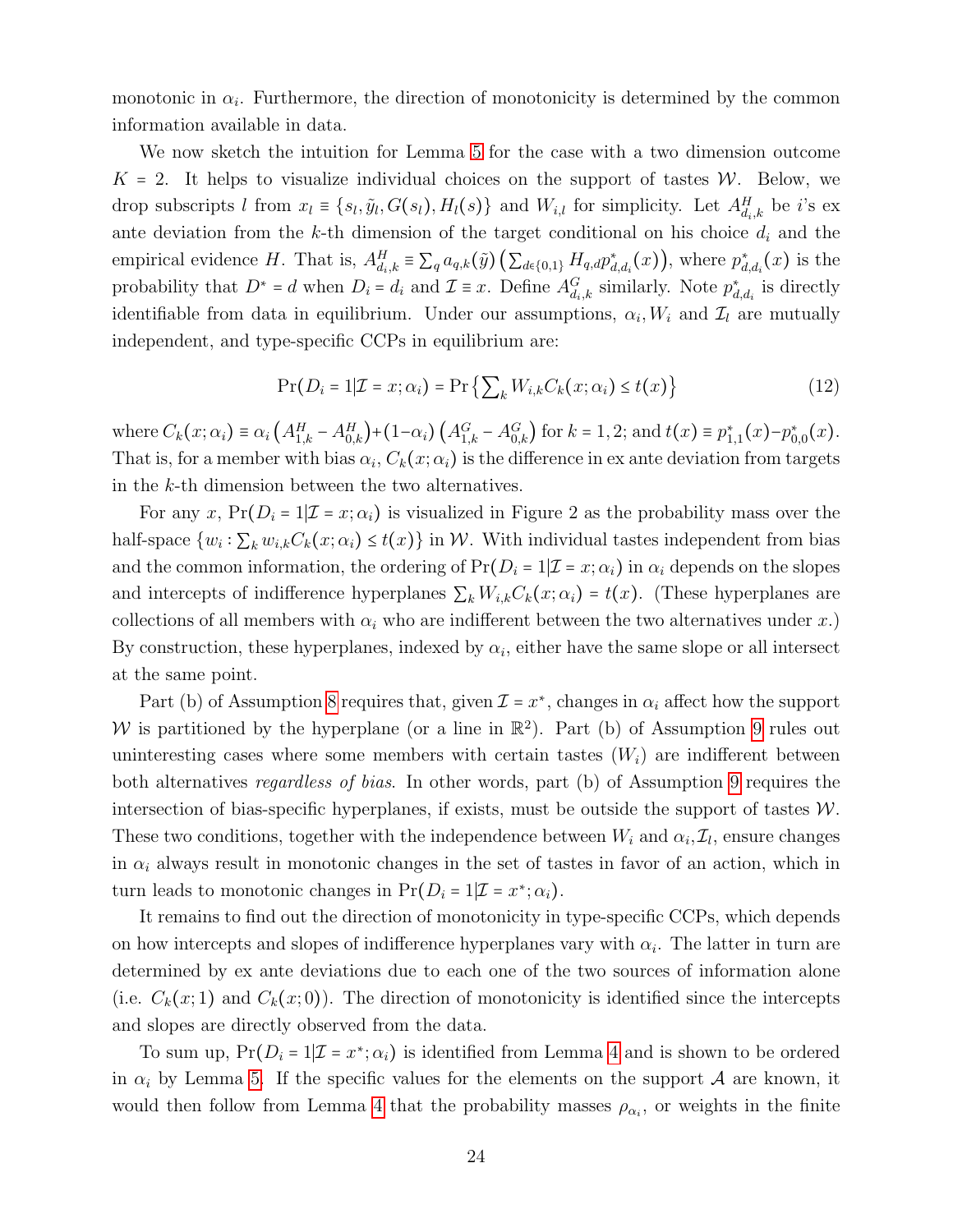mixture [\(11\)](#page-21-0), are identified.

#### <span id="page-25-0"></span>3.4 Identifying the distribution of  $W_i$

Having identified the type-specific CCPs  $Pr(D_i = d_i | \mathcal{I} = x; \alpha_i)$  for all x and bias  $\alpha_i$ , we next recover the joint distribution of  $W_i$ . As before, we drop subscripts l from  $\mathcal{I}_l$  and  $W_{i,l,k}$ , and focus our analysis on the case with  $K = 2$  for simplicity. To attain identification, we need to introduce additional structural and technical conditions. For any x on the support of  $\mathcal I$  and any  $\gamma \in \mathbb{R}^1_+$  and  $v \in \mathbb{R}^1$ , define:

$$
\Lambda(x, v, \gamma; \alpha_i) \equiv \frac{t(x) - C_2(x; \alpha_i)v - C_1(x; \alpha_i)\gamma - C_2(x; \alpha_i)\gamma}{C_1(x; \alpha_i)}.
$$

<span id="page-25-1"></span>**Assumption 10** (a)  $W_{i,1} = W_{i,0} + \eta_{i,1}$  and  $W_{i,2} = W_{i,0} + \eta_{i,2}$ , where  $W_{i,0}$  is continuously distributed over  $W_0 \subset \mathbb{R}_+$  and is independent from  $\alpha_i$  and  $\mathcal{I}$ ; and  $\eta_{i,k} \in \mathbb{R}^1$  is continuously distributed over support  $[\underline{\eta}_k, \overline{\eta}_k]$  for  $k = 1, 2$  with a known p.d.f.  $f_{\eta_k}(\cdot)$ . (b) Define:

$$
K(\gamma, x; \alpha_i) \equiv \int_{\underline{\eta}_2}^{\overline{\eta}_2} \mathbb{I}(\gamma, v) f_{\eta_1}(\Lambda(x, v, \gamma; \alpha_i)) f_{\eta_2}(v) dv,
$$

where  $\mathbb{I}(\gamma, v) \equiv \mathbb{I} \left\{ \frac{t(x) - C_2(x;\alpha_i)v - C_1\overline{\eta_1}}{C_1(x;\alpha_i)+C_2(x;\alpha_i)} \right\}$  $\frac{(x)-C_2(x;\alpha_i)v-C_1\overline{\eta}_1}{C_1(x;\alpha_i)+C_2(x;\alpha_i)} \leq \gamma \leq \frac{t(x)-C_2(x;\alpha_i)v-C_1\eta_1}{C_1(x;\alpha_i)+C_2(x;\alpha_i)}\bigg\}.$  Then for some  $\alpha \in \mathcal{A}$ , the function  $K(\cdot, \cdot; \alpha)$  has the following property: "If  $\delta$  is a bounded function with domain  $\mathcal{W}_0$  and  $\int_{\mathcal{W}_0} K(w, x; \alpha) \delta(w) dw = 0$  for all x on the support of I, then  $\delta(w) = 0$  almost everywhere over  $\mathcal{W}_0$ ." (c) The support for ideological bias A is known.

Part (a) of Assumption [10](#page-25-1) allows members' private tastes on different dimensions to be correlated. Part (b) requires that, at least for some  $\alpha_i$ , a bounded completeness condition is satisfied by  $K(\cdot, \cdot; \alpha_i)$ . It is a joint restriction on the densities of  $\eta_{i,1}$  and  $\eta_{i,2}$  as well as model elements involved in  $t(x)$ ,  $C_2(x;\alpha_i)$  and  $C_1(x;\alpha_i)$ . Completeness is a common condition in nonparametric identification of structural models, e.g., see [Andrews](#page-33-11) [\(2011\)](#page-33-11). Recently, [Hu](#page-34-11) [and Shiu](#page-34-11) [\(2012\)](#page-34-11) provide sufficient conditions under which a conditional density is complete. Part (c) is necessary for subsequent identification arguments. Since the cardinality of  $\mathcal A$ is identified above, part (c) could be replaced by some weaker shape restrictions, such as that require elements in  $\mathcal A$  to be equally spaced. With knowledge of  $\mathcal A$ , the results from the previous two subsections imply the probability mass function of  $\alpha_i$  is fully identified.

**Proposition 3** Suppose Assumptions [5,](#page-16-1) [6,](#page-17-1) [7,](#page-20-0) [8,](#page-22-1) [9,](#page-23-1) and [10](#page-25-1) hold. The distribution of  $W_{i,0}$  is identified.

The intuition for this result is as follows. By changing variables between  $\eta_{i,1}$  and the argument for the C.D.F. of  $W_{i,0}$  in the definition of the type-specific CCPs of [\(12\)](#page-24-0), we can recast this definition in the form of an integral equation:

<span id="page-25-2"></span>
$$
\varphi(x;\alpha_i) = \int_{-\infty}^{\infty} F_{W_0}(\gamma) K(\gamma, x; \alpha_i) d\gamma,
$$
\n(13)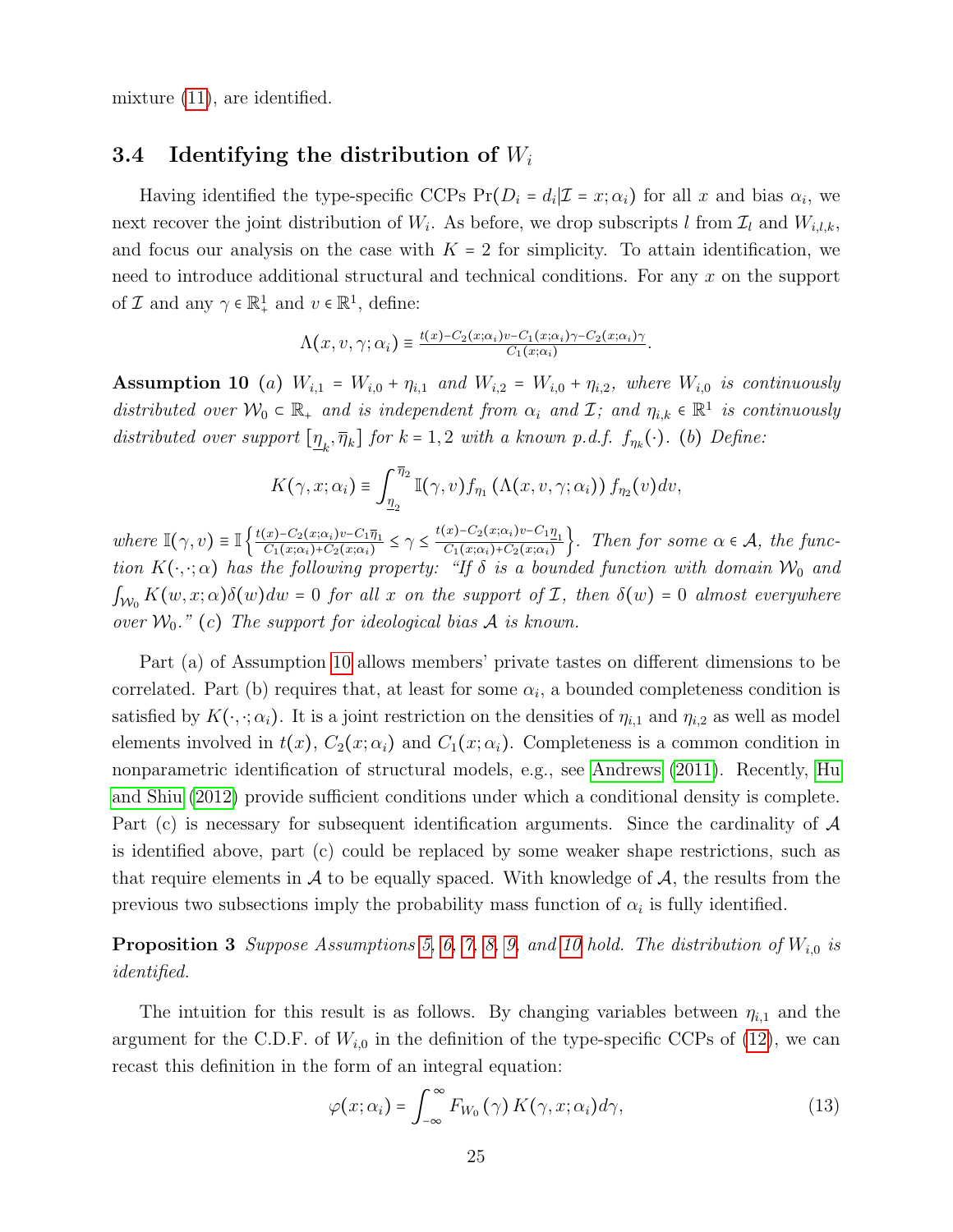where  $\varphi(x; \alpha_i) \equiv -\frac{\Pr(D_i=1|\mathcal{I}=x; \alpha_i)C_1(x;\alpha_i)}{C_1(x;\alpha_i)+C_2(x;\alpha_i)}$  $\frac{D_i=1|Z=x;\alpha_i|C_1(x;\alpha_i)}{C_1(x;\alpha_i)+C_2(x;\alpha_i)}$  and  $F_{W_0}$  is the C.D.F. for  $W_{i,0}$  (see Appendix A for details). The completeness condition in part (b) then guarantees that there exists a unique solution of  $F_{W_0}(\cdot)$  to [\(13\)](#page-25-2).

#### <span id="page-26-1"></span>3.5 Discussions about estimation

Estimation of the distributions of  $\alpha_i$  and  $W_{i,0}$  in the model with strategic recommendations takes several steps. We first estimate the cardinality of  $A$  as the rank of the matrix  $Q$ defined in Section [3.2.](#page-20-1) We then estimate the probability masses of  $\alpha_i$  and the distribution  $F_{W_0}(\cdot)$  using a sieve maximum likelihood estimator (MLE).

Lemma [4](#page-22-0) states  $|\mathcal{A}| = rank(Q)$ . This rank can be estimated using a sequential estimator [\(Robin and Smith](#page-35-2) [\(2000\)](#page-35-2)), which is constructed from a sequential test of the null hypotheses  $H_r$ : rank $(Q)$ = r against the alternative hypothesis  $H'_r$ : rank $(Q)$ > r, r = 0, 1, ···, |A| - 1. The estimator  $\hat{r}$  can be explicitly defined as  $\hat{r} \equiv \min_{r \in \{0,1,\dots,r-1\}} \{r : H_i \text{ is rejected}, i = 0,1,\dots,r-1\}$  $1; H'_{r}$  is not rejected. The critical regions are obtained based on the result that the limiting distribution of the test statistic is a weighted average of  $\chi^2$ -distributions for each step of testing. Allowing the significance level of each step to depend on sample size appropriately, it can be shown (Theorem 5.2 in [Robin and Smith](#page-35-2) [\(2000\)](#page-35-2)) that the rank of Q can be consistently estimated.

Having estimated the cardinality of  $A$ , we employ a two-step procedure to estimate the probability masses of  $\alpha_i$  and the distribution of  $W_{i,0}$ . First, estimate the equilibrium probability that the committee decision is d given committee i's decision is  $d_i$ , i.e.  $p^*_{d,d_i}$ . Then estimate the distributions of  $\alpha_i$  and  $W_0$  by a sieve MLE. For any  $x \in \mathcal{X}$ , the objective  $p_{1,1}^*$  is estimated as:

$$
\widehat{p}_{1,1}(x) \equiv \widehat{p}(d_l = 1|d_{i,l} = 1, x) = \frac{\widehat{g}(d_l = 1, d_{i,l} = 1, x)}{\widehat{g}(d_{i,l} = 1, x)}.
$$

 $\widehat{g}(d_l = 1, d_{i,l} = 1, x)$  and  $\widehat{g}(d_{i,l} = 1, x)$  are kernel estimators. Also,  $p_{0,0}^*(x)$  is estimated by  $\widehat{p}_{0,0}(x)$  in a similar fashion. The uniform consistency of  $\widehat{p}_{d,d_i}(x)$  under some regularity conditions follows from standard arguments, such as in [Fan and Yao](#page-33-12) [\(2005\)](#page-33-12). Consequently,  $t(x)$  and  $C_k(x)$ ,  $k = 1, 2$  can also be consistently estimated using  $\widehat{p}_{d,d_i}(x)$ . Second, estimate the distribution of  $\alpha_i$  and  $W_{i,0}$  jointly using sieves MLE and the first-stage estimates. Let  $|\mathcal{C}|$  be the number of members in a committee  $\mathcal{C}$  (which, W.L.O.G., is fixed across crosssectional units),  $\mathcal{P} \equiv \{p \in [0,1]^{|\mathcal{A}|} : \sum_{j \leq |\mathcal{A}|} p_j = 1\}$  be the parameter space for the probability mass function for ideological bias, and let  $\mathcal{F}_n$  denote an appropriately chosen sequence of sieves space for continuous distributions over  $W_0$  such that as  $n \to \infty$ ,  $\mathcal{F}_n$  becomes dense in the parameter space for  $F_{W_0}$ . Then the sieve MLE is given by

<span id="page-26-0"></span>
$$
\widehat{\theta} \equiv (\widehat{p}, \widehat{F}) = \arg \max_{p \in \mathcal{P}, F \in \mathcal{F}_n} \sum_{n=1}^{N} \sum_{i=1}^{|\mathcal{C}|} \log \widehat{\mathcal{L}}_{i,n}(p, F)
$$
(14)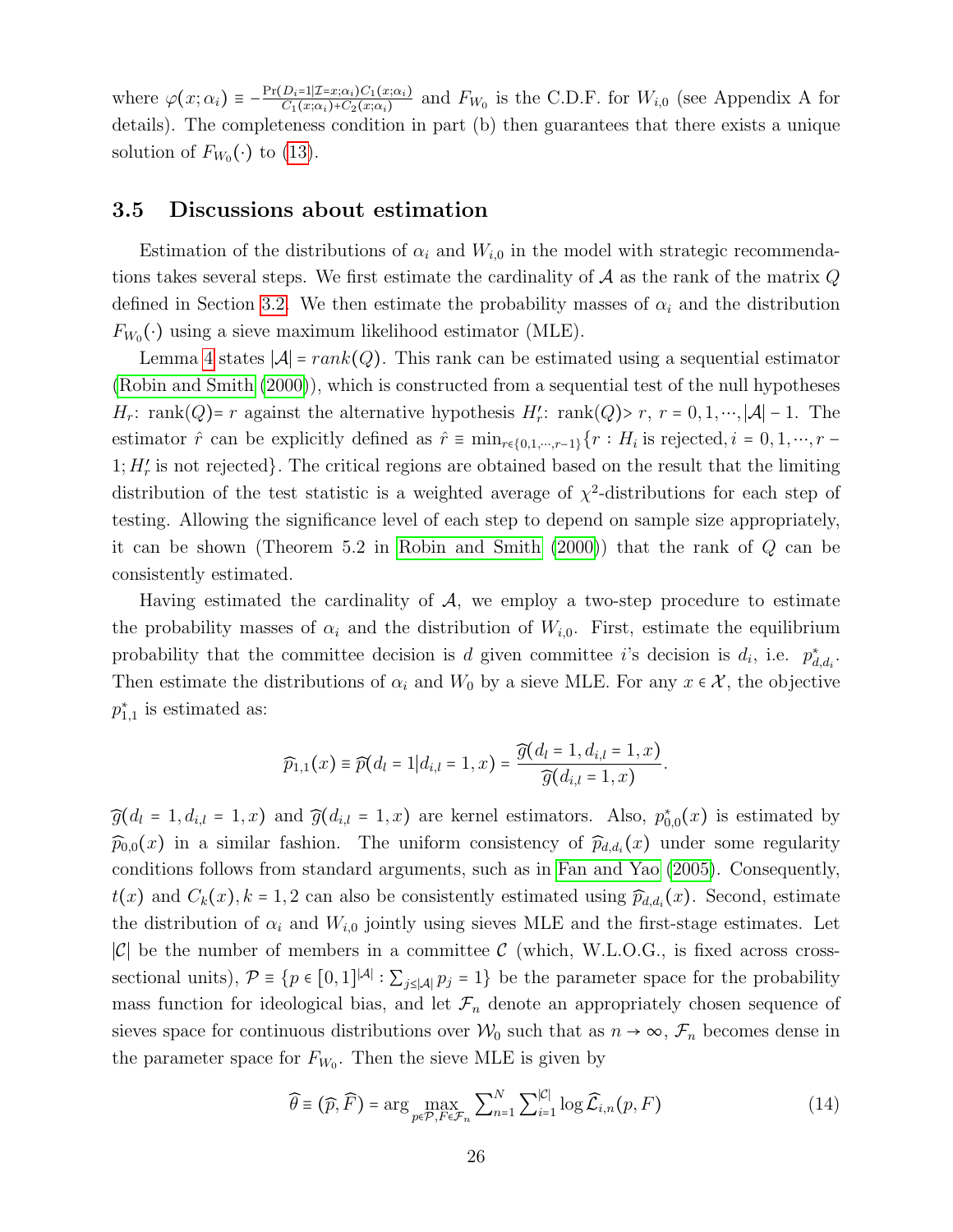where i indicates committee member,  $n$  indexes the cross-sectional units of independent committees and N is the sample size; and  $\widehat{\mathcal{L}}_{i,n}$  is the estimated likelihood based on the conditional distribution of individual and committee decisions given the common information throughout  $L$  episodes observed for committee  $n$ .

$$
\widehat{\mathcal{L}}_{i,n}(p,F)=\sum_{j=1}^{|\mathcal{A}|}p_j\left\{\prod_{l=1}^{L}\left[\int_0^{\infty}F(\gamma)\,\widetilde{K}(\gamma,x_{n,l};\alpha^j)d\gamma\right]^{d_{i,l}}\left[1-\int_0^{\infty}F(\gamma)\,\widetilde{K}(\gamma,x_{n,l};\alpha^j)d\gamma\right]^{1-d_{i,l}}\right\},\,
$$

where

$$
\widetilde{K}(\gamma, x_{n,l}; \alpha^j) \equiv -\frac{\widehat{C}_1(x_{n,l}; \alpha^j) + \widehat{C}_2(x_{n,l}; \alpha^j)}{\widehat{C}_1(x_{n,l}; \alpha^j)} \widehat{K}(\gamma, x_{n,l}; \alpha^j),
$$

and  $\widehat{K}(\cdot)$  is the estimator of  $K(\cdot)$  for given known form of  $f_{\eta_k}(\cdot), k = 1, 2$  as well as the estimates  $\widehat{t}(\cdot)$  and  $\widehat{C}_k(\cdot)$  from the first step.

Similar to the estimation of expressive recommendations, conditions for consistency of the sieve MLE, as well as discussions on appropriate choices of the sieve space  $\mathcal{F}_n$ , are provided in [Shen](#page-35-1) [\(1997\)](#page-35-1), [Chen and Shen](#page-33-4) [\(1998\)](#page-33-4) and [Ai and Chen](#page-33-5) [\(2003\)](#page-33-5). Our estimator  $\hat{\theta}$  is consistent, as long as the objective function in [\(14\)](#page-26-0), despite preliminary estimation errors in  $\hat{t}(\cdot)$  and  $\hat{C}_k(\cdot)$ , satisfies the conditions listed in those references. We leave a formal proof and the derivation of additional technical conditions needed for consistency to future research. Instead, we adopt a parametric approach for estimation in the empirical section below. Finally, note our estimator can be generalized to be conditional on individual heterogeneities that are reported in data.

## <span id="page-27-0"></span>4 Empirical Application

We illustrate our methodology by analyzing the decisions of the Bank of England's Monetary Policy Committee (MPC). The committee is made up of nine members. Five of them are internal members, who hold full-time executive positions in the Bank; and the other four are external who have no executive responsibilities and mostly work part time. The committee meets every month to vote for an interest rate. Individual recommendations by members of MPC are aggregated using a simple majority rule.

A growing literature on MPC focus on explaining the discrepancies in the recommendations from different members by their observed characteristics. However, it has been shown that these observed individual characteristics of the members are not sufficient for explaining difference in their recommendation patterns.<sup>[11](#page-1-0)</sup>

We estimate a structural model of MPC decisions, which rationalizes heterogenous recommendations within MPC by the members' idiosyncratic bias and tastes, as well as strategic

<sup>&</sup>lt;sup>11</sup>[Besley, Meads, and Surico](#page-33-7) [\(2008\)](#page-33-7) and [Harris, Levine, and Spencer](#page-34-12) [\(2011\)](#page-34-12) demonstrate that neither the type of membership nor background characteristics fully explain the difference in voting pattern.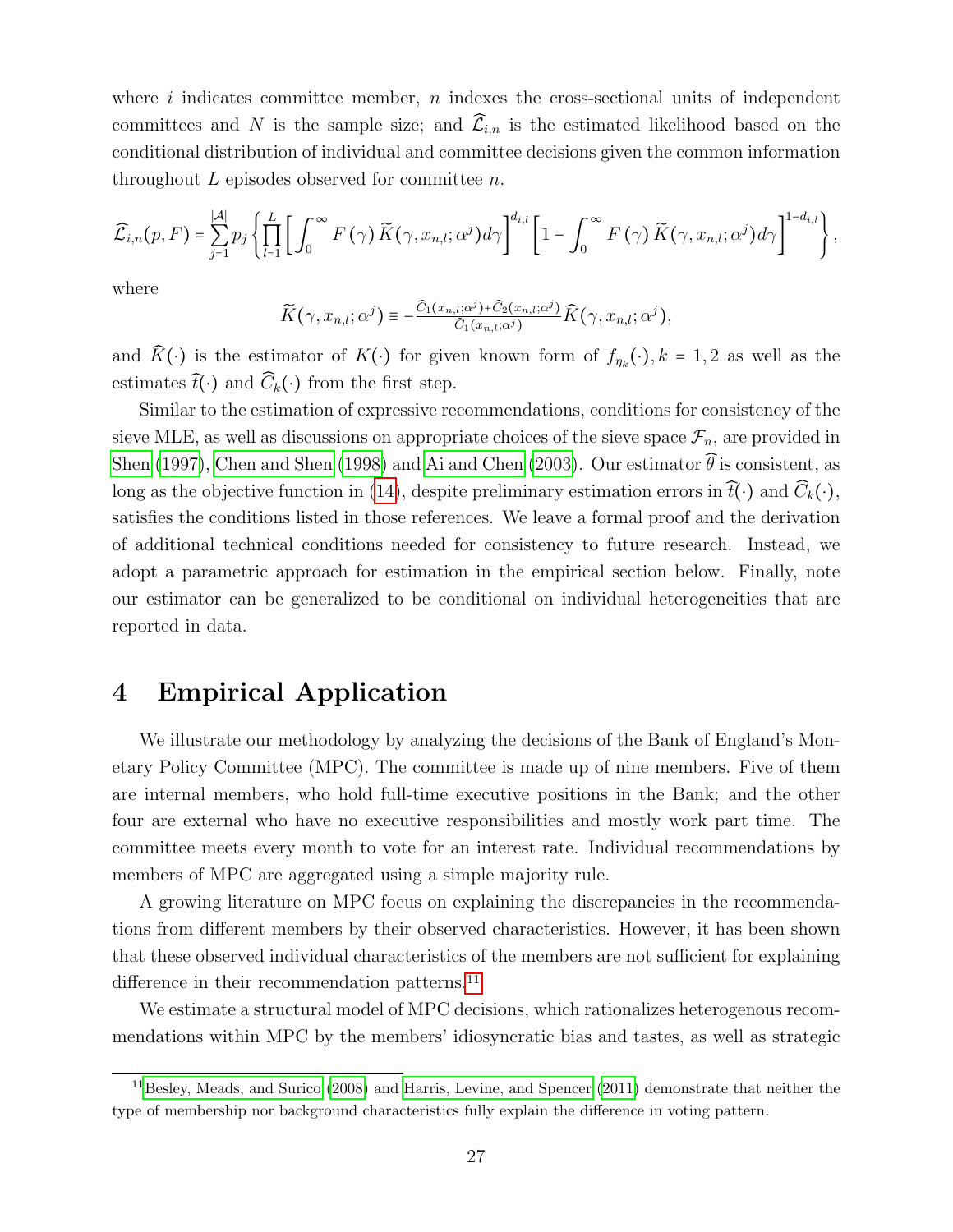career concerns. To the best of our knowledge, this marks the first effort to analyze MPC decisions by explicitly modeling its members' unobserved tastes and ideological bias. That said, the main goal of this section is to provide an illustrating example for our method, rather than a thorough analysis of MPC decisions as such.

#### <span id="page-28-0"></span>4.1 The data and empirical specification

The data we use are compiled from several sources: (1) Individual committee members' voting records are collected from the publicly available "Minutes of MPC Meetings" from the Bank of England, which contain 187 monthly meetings from June 1997 to June 2013 involving 32 committee members (13 internal and 19 external). Each committee member is observed with his votes and membership types (external or internal). In most of the voting periods, committee members vote for two different rates (with only 8 exceptions out of 187). Therefore we transform members' choices to a binary variable  $d_{i,l} \in \{0,1\}$ , with 0 being "choose a lower interest rate" and 1 being "vote for a higher interest rate". (2) The quarterly forecasts of MPC and outsiders on inflation and output, which are published in the Bank of England's quarterly Inflation Report starting from August 1997. The Bank of England carries out a survey in each quarter just before an Inflation Report which presents the summary of the survey. The survey asks a group of external forecasters (other than MPC members) from financial institutions mainly based in the City of London for their prediction of inflation, output growth, etc., under various interest rates. Because the institutions that participate in the survey are prominent and the sample size is fairly large, the outsiders' forecasts can be taken as a good measure of conventional wisdom. Following the literature, we use the forecasts formulated on an assumption of a constant interest rate. (3) Historical data of inflation rates (monthly) and GDP (quarterly) are from Office for National Statistics (ONS).

Our sample contains the data from the three sources above between August 1998 and June 2013,<sup>[12](#page-1-0)</sup> which accounts for 60 quarters or 180 months (include the emergency MPC meeting in September 2001). Table [1](#page-47-0) presents summary statistics for the voting records and membership of committee members.

The purpose of the monthly MPC meeting is to set an interest rate to achieve a twodimensional target: inflation and GDP, i.e.,  $(\tilde{y}_l, \tilde{\pi}_l)$ , where  $\tilde{y}_l$  is the targeted GDP growth rate while  $\tilde{\pi}_l$  is the targeted inflation rate. The GDP target  $\tilde{y}_l$  is measured as the potential GDP growth rate using Hodrick-Prescott filter (with a smoothing parameter set to be 1600) from the Bank of England's vintage data of GDP.<sup>[13](#page-1-0)</sup> The inflation target  $\tilde{\pi}_l$  is 2.5% up to De-cember 2003 and 2.0% after that.<sup>[14](#page-1-0)</sup> Similarly, the state  $s_l$  contains the current inflation rate

 $12$ August 1998 is the first month that the complete forecasts of both MPC and outsiders are available.

<sup>13</sup>See [Robert and Prescott](#page-35-3) [\(1980\)](#page-35-3) for details of the method.

<sup>&</sup>lt;sup>14</sup>The targeted inflation rate was moved from 2.5 to 2 percent in January 2004 when the targeted inflation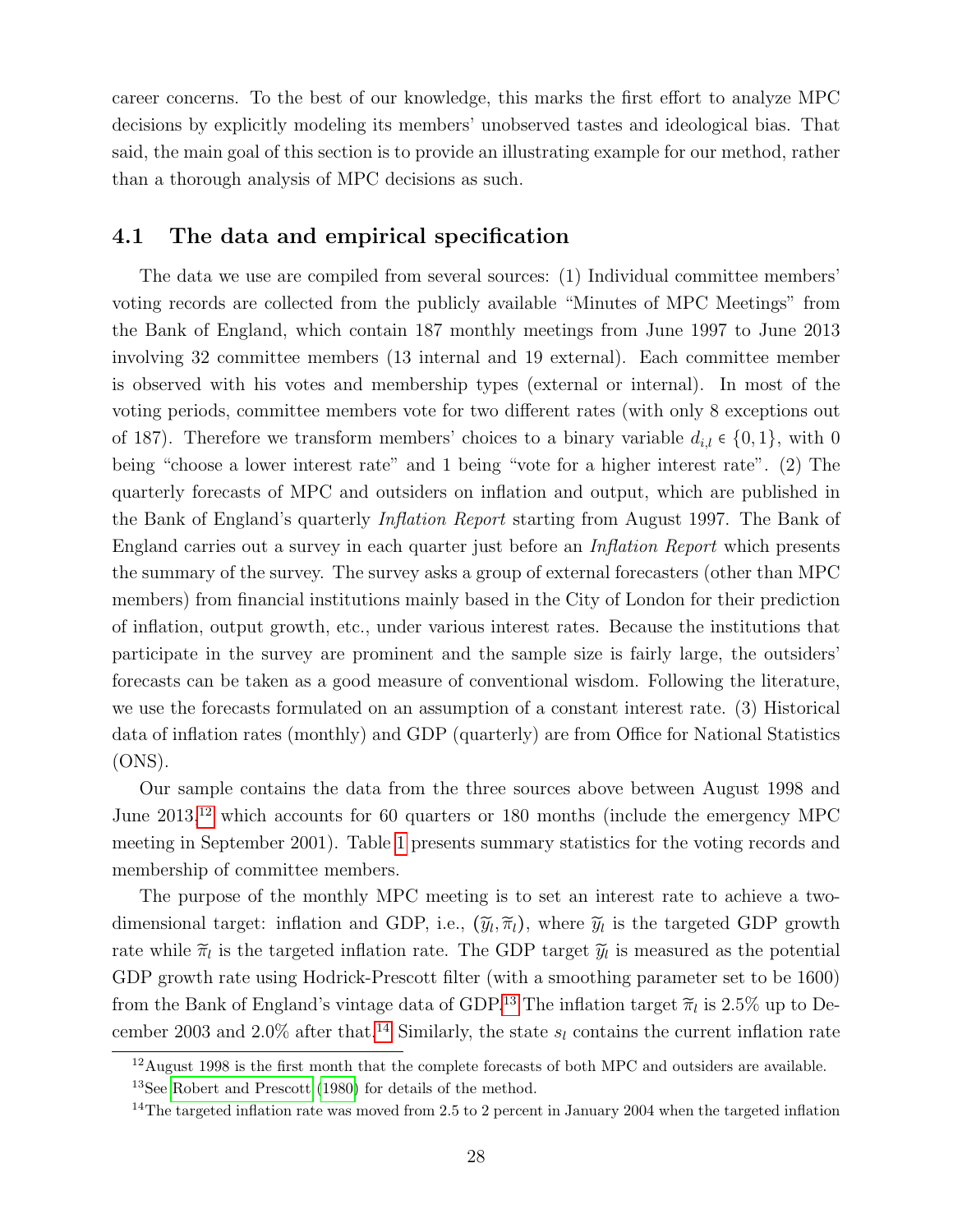and growth rate of GDP. The empirical evidence  $H_l(y, \pi | s, d)$  and MPC's initial perception  $G(y, \pi | s, d)$  are constructed from the forecasts of MPC and outsiders, respectively. The support of state S is discretized as values  $\{(y^{\text{high}}, \pi^{\text{high}}), (y^{\text{high}}, \pi^{\text{low}}), (y^{\text{low}}, \pi^{\text{high}}), (y^{\text{low}}, \pi^{\text{low}})\}.$ 

Given targets  $(\tilde{y}, \tilde{\pi})$ , state  $s = (y, \pi)$ , empirical evidence H and initial perception G, a member chooses an interest rate by solving the problem in equation [\(8\)](#page-17-0) and his decision is determined by the individual taste  $W_{i,1}, W_{i,2}$  and ideological bias  $\alpha_i$ , where  $W_{i,1}$  and  $W_{i,2}$ capture the weights the member imposes on GDP and inflation relative to career concerns, respectively. We assume that a member's ideological bias is unchanged in a quarter and independent across quarters, while individual tastes are i.i.d. across months. Let  $W_{i,k}$  =  $W_{i,0} + \eta_{i,k}$  for  $k = 1, 2$ , where  $\eta_{i,k}$  are i.i.d. draws from truncated standard normal distribution between  $[-2, 2]$  for  $k = 1, 2$ . The distribution of  $W_{i,0}$  depends on the type of membership  $(E_i=1$  if the member is external and  $E_i = 0$  otherwise) and is specified as gamma distribution with parameter  $(a^e, b^e)$  for  $e \in \{0, 1\}$ . The support of individual bias  $\alpha_i$ , A is specified as  $\{\alpha^1, \alpha^2, \alpha^3\}$  =  $\{1/4, 1/2, 3/4\}$  to capture how members balance MPC and outsiders' forecasts. The distribution of  $\alpha_i$  also depends on  $E_i$ , and its probability masses are denoted as  $Pr(\alpha_i =$  $\alpha^{j} | E_{i} = e$  =  $p_{j,e}$  for  $1 \leq j \leq 3$  and  $e = 0, 1$ .

These parametric specifications satisfy some main identifying conditions in Section [3.](#page-15-0) Assumptions [5](#page-16-1) holds because the ideological bias is assumed to be fixed in a quarter and independent across quarters, and the tastes are i.i.d. across individuals and months. Assumption [6](#page-17-1) holds due to the institutional fact that forecasts by outsiders are available quarterly while those by MPC members are updated monthly. We verify Assumption [9](#page-23-1) in the context of parametric specification in the next subsection.

#### <span id="page-29-0"></span>4.2 Estimation and results

We maintain that committee members' recommendations are rationalized as solutions to  $(8)$  in each observation.<sup>[15](#page-1-0)</sup> Our objective is to estimate the parameters in the distribution of committee members' heterogenous tastes and ideological bias. The estimation is based on equation [\(13\)](#page-25-2) and completed in two steps: first, the difference of probabilities  $t(x) \equiv$  $p_{1,1}^*(x) - p_{0,0}^*(x)$  is parametrized and estimated, then the probability masses of  $\alpha_i$  and the distribution  $F_{W_0}$  are estimated in the second step.

We take a different approach from the estimation strategies in previous section to estimate  $t(x)$ . For this purpose, we first express  $p_{d,d_i}^*(x)$  as a function of individual choice probabilities for both external and internal members, denoted by  $\lambda_{Int}(x) \equiv Pr(d_i = 1|E_i = 0, x)$  and

index was changed from the retail price index excluding mortgage interest payments (RPIX) to the index of consumer prices (CPI).

<sup>15</sup>Our model of MPC's objective function is in line with the literature. For example, in [Geraats](#page-33-13) [\(2009\)](#page-33-13), policymakers' objective is to minimize the loss function  $W_{i,t} = -\frac{\alpha_i}{2} (\pi_t - \pi^*)^2 - \frac{1-\alpha_i}{2} (y_t - y^*)^2$ , where  $\alpha_i$  is an individual's weight put on inflation.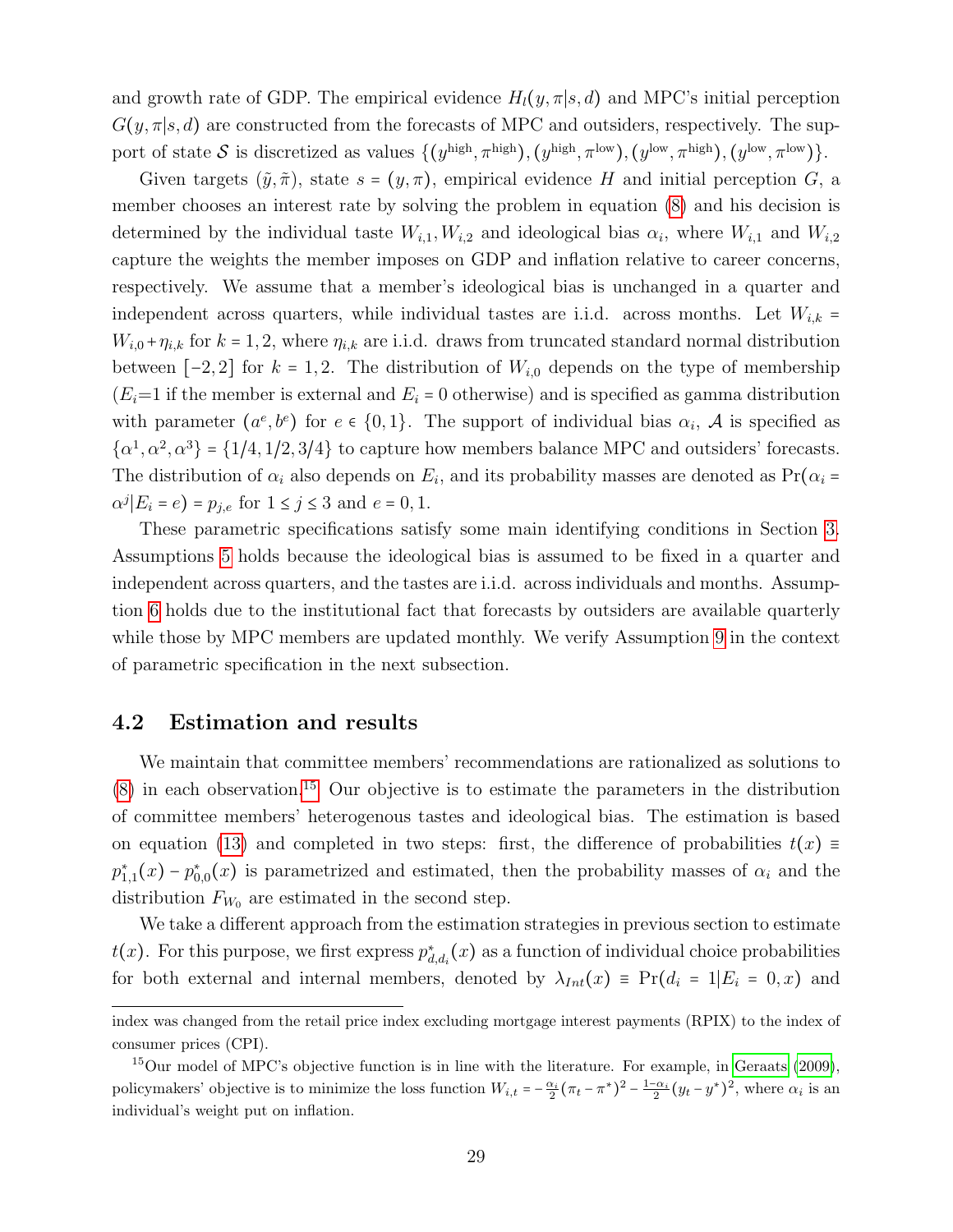$\lambda_{Ext}(x)$  = Pr( $d_i$  = 1|E<sub>i</sub> = 1, x), respectively.<sup>[16](#page-1-0)</sup> We adopt a logit form for the individual choice probabilities for both external and internal members with parameters  $\theta_j$  and  $\vartheta_j$  (j =  $0, 1, 2, 3, 4$ :

$$
\lambda_{Ext}(x) \equiv \Pr(d_i = 1 | E_i = 1, x) = \frac{\exp{\{\theta_0 + \sum_{j=1}^4 \theta_j \omega_j\}}}{1 + \exp{\{\theta_0 + \sum_{j=1}^4 \theta_j \omega_j\}}},
$$
  

$$
\lambda_{Int}(x) \equiv \Pr(d_i = 1 | E_i = 0, x) = \frac{\exp{\{\theta_0 + \sum_{j=1}^4 \theta_j \omega_j\}}}{1 + \exp{\{\theta_0 + \sum_{j=1}^4 \theta_j \omega_j\}}},
$$

where  $\omega_i$  (j = 1, 2, 3, 4) is directly recovered from data and it describes how committee members aggregate the two sources of information  $H$  and  $G$ , targets, and possible outcomes to solve their optimization problem.

$$
\omega_j \equiv \begin{cases} \sum_{\{q: y^q \neq \tilde{y}\}} a_{q,k}(\tilde{y}) \Big[ H_{q,1}(s) - H_{q,0}(s) \Big] \text{ for } j = k, \\ \sum_{\{q: y^q \neq \tilde{y}\}} a_{q,k}(\tilde{y}) \Big[ G_{q,1}(s) - G_{q,0}(s) \Big] \text{ for } j = k+2, k = 1, 2. \end{cases}
$$

The validity of Assumption [9](#page-23-1) is verified by our data. To do so, we estimate  $C_k(\cdot, \cdot)$  and  $t(\cdot)$ using data on voting records and states as above. Then for all common information set  $x$  in data, we solve for the solutions  $(w_{i,1}, w_{i,2})$  for the system of equations:  $w_{i,k}C_k(x; \alpha_i) = t(x)$ for all  $\alpha_i \in \mathcal{A}$ . The solutions, which are based on preliminary estimates of  $C_k(\cdot, \cdot)$  and  $t(\cdot)$ , are sufficiently bounded away from the first quadrant in  $\mathbb{R}^2$  with absolute values large relative to the standard errors. As is shown in Figure [2](#page-48-0) in the appendix, this suggests our data satisfies Assumption [9.](#page-23-1)

Table [2](#page-47-1) summarizes the estimated parameters, with the standard errors obtained through bootstrap resampling. (We draw  $B = 200$  bootstrap samples from the data, and the standard errors in the table are reported as the empirical standard deviation from the 200 estimates calculated from the bootstrap samples. ) The results reveal the pattern of members' using information available for their decisions. Overall, there is evidence that external and internal members process various sources of information in a similar manner. Especially, the outsiders' forecasts of GDP play a less important role in decision-making for both types of members ( $\theta_4$  and  $\theta_4$  are both insignificant). On the other hand, external members care more about inflation than external members ( $\vartheta_1$  is significantly larger than  $\theta_1$ ).

Based on the results of  $t(x)$ , we estimate the parameters of committee members' tastes and ideological bias in the second step using MLE. Let  $\theta \equiv \{(a^e, b^e)_e, (p_{j,e}, p_{j,e})_{j,e}\}, e = 0, 1; j =$ 1, 2, 3,  $x_t = \{s_t, \tilde{y}_t, G_t(s_t), H_t(s_t)\}\$  denote the information set available at episode t as before. The log-likelihood function is given by

$$
\mathcal{L} = \sum_{i=1}^{9} \sum_{\tilde{t}=1}^{60} \log L_{i,\tilde{t}}(\theta),
$$

<sup>16</sup>For example, for each internal member  $(E_i = 0)$ ,

 $p_{1,1}^{Int}(x)$  = Pr( $D^* = 1|D_i = 1, E_i = 0, x$ ) = Pr{at least 4 out of eight others choose 1 |  $E_i = 0, x$ },

and this probability can be easily expressed as a function of individual choice probabilities.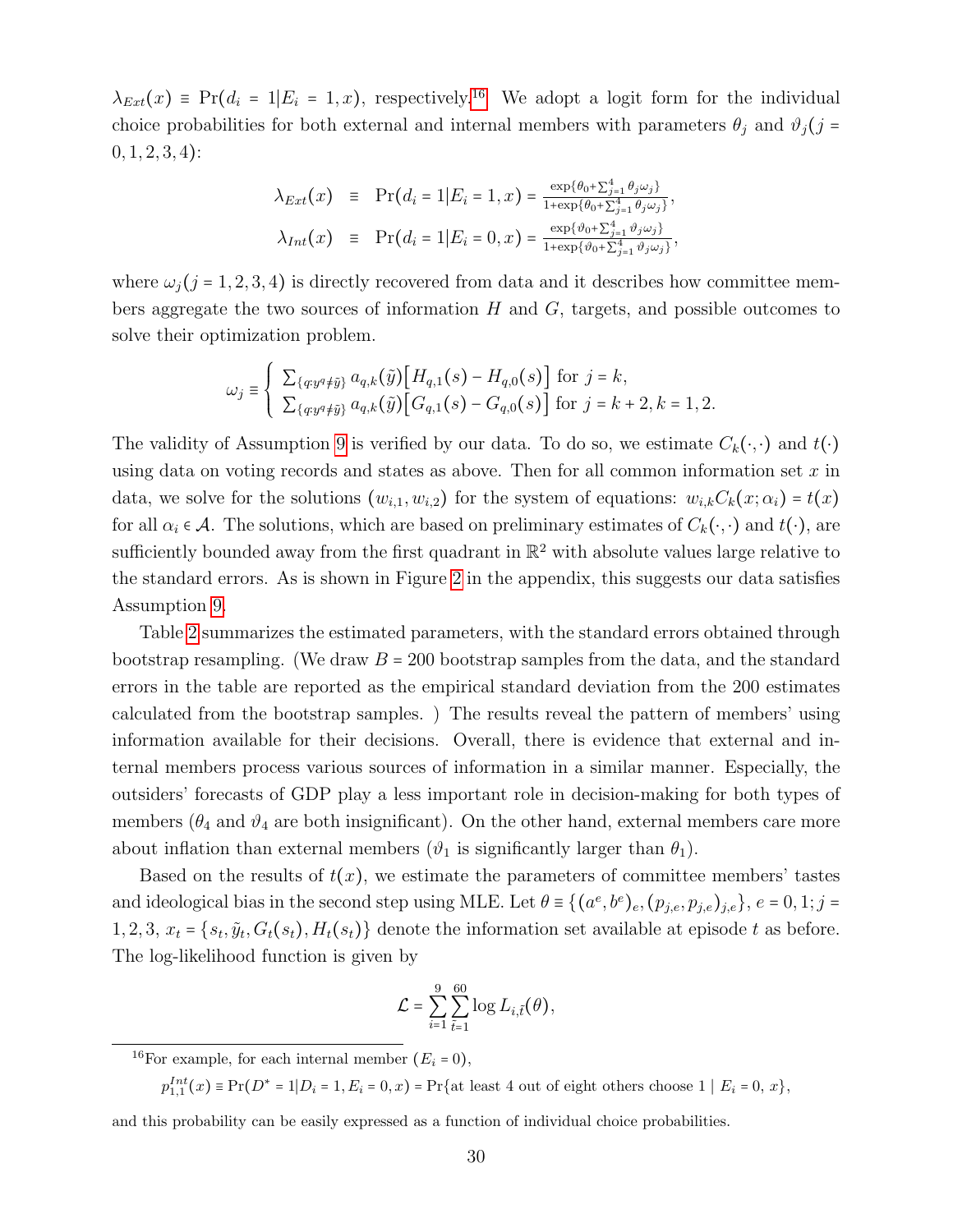where the summation indexed by i and  $\tilde{t}$  are w.r.t. individuals and quarters, respectively. The function  $L_{i,\tilde{t}}(\cdot)$  is defined as

$$
L_{i,\tilde{t}}(\theta) = \sum_{j} p_{j,e_i} \left\{ \prod_{t=3(\tilde{t}-1)+1}^{3\tilde{t}} \left[ \int_0^{\infty} \Phi_{j,e_i}(\gamma, x_t; \theta) d\gamma \right]^{d_{i,t}} \left\{ 1 - \left[ \int_0^{\infty} \Phi_{j,e_i}(\gamma, x_t; \theta) d\gamma \right] \right\}^{1-d_{i,t}} \right\},\,
$$

where

 $\Phi_{j,e_i}(\gamma, x_i; \theta) \equiv F_{W_0}(\gamma; a^{e_i}, b^{e_i}) \widetilde{K}_{e_i}(\gamma, x_i; \alpha^j)$ 

with  $\widetilde{K}_{e_i}(\gamma, x; \alpha^j) = -\frac{C_1(x; \alpha_i) + C_2(x; \alpha_i)}{C_1(x; \alpha_i)} K_{e_i}(\gamma, x; \alpha^j)$ , and  $K_{e_i}(\gamma, x; \alpha^j)$  is defined as in the previous subsection and depends on membership. A computational difficulty arises because it is impractical to evaluate  $L_{i,\tilde{t}}(\theta)$  analytically for a given  $\theta$ . Hence we first use Monte Carlo simulation to get an estimate of  $\Phi_{j,e_i}(\gamma, x_i; \theta)$ ,

$$
\widehat{\Phi}_{j,e_i}(x_t;\theta) \equiv \frac{1}{M} \sum_{\tilde{m}=1}^M \Phi_{j,e_i}(\gamma_{\tilde{m}},x_t;\theta),
$$

where  $(\gamma_{\tilde{m}})_{\tilde{m}\leq M}$  are chosen grid points on the support of  $f_{\eta_1}$  and  $f_{\eta_2}$ . Our estimator is thus expressed as

$$
\widehat{\theta} = \arg\max_{\theta} \sum_{i,\tilde{t}} \log \widehat{L}_{i,\tilde{t}}(\theta)
$$

where

$$
\widehat{L}_{i,\tilde{t}}(\theta) \equiv \sum_{j} p_{j,e_i} \left\{ \prod_{t=3(\tilde{t}-1)+1}^{3\tilde{t}} \left\{ d_{i,t} \left[ \widehat{\Phi}_{j,e_i} \left( x_t; \theta \right) \right] + (1 - d_{i,t}) \left[ 1 - \widehat{\Phi}_{j,e_i} \left( x_t; \theta \right) \right] \right\} \right\}.
$$
 (15)

Tables [3](#page-49-0) and [4](#page-49-1) summarize the bootstrap estimates of the sampling distribution of our sieve MLE for parameters in the distributions of ideological bias and individual tastes. They are both based on the empirical distribution of sieve MLE estimates from  $B = 200$  bootstrap samples. Table [3](#page-49-0) reports the estimated sampling distribution of our estimator for the probability mass of  $\alpha_i$ . With higher probabilities, both types of members put more weights on MPC forecasts than on outsiders' forecasts. That is,  $Pr(\alpha = 75\%) > max\{Pr(\alpha = 25\%)$ ,  $Pr(\alpha = 50\%)$  for both types of members. Besides, there is little chance that the members weigh both evidence equally (i.e.  $Pr(\alpha = 50\%)$  is not statistically significant for both types of members). In addition, the results imply that internal members focus slightly more on MPC's forecasts than external members and this is consistent with the estimates of the logit model in the first step.

Table [4](#page-49-1) reports the estimated sampling distribution of our estimator for the parameters in the distribution of  $F_{W_i}$ . To better interpret the estimated distribution of committee members' tastes, we plot the point estimate for the CDF of tastes for both types using the estimated parameters in Figure [3.](#page-48-1) Recall that  $W_{i,k}$ ,  $k = 1, 2$  describes the importance of GDP and inflation relative to career concerns in members' decisions. The point estimates in Figure [3](#page-48-1) are consistent with a hypothesis that the external members' recommendations are less distorted by strategic incentives than internal members. In other words, internal members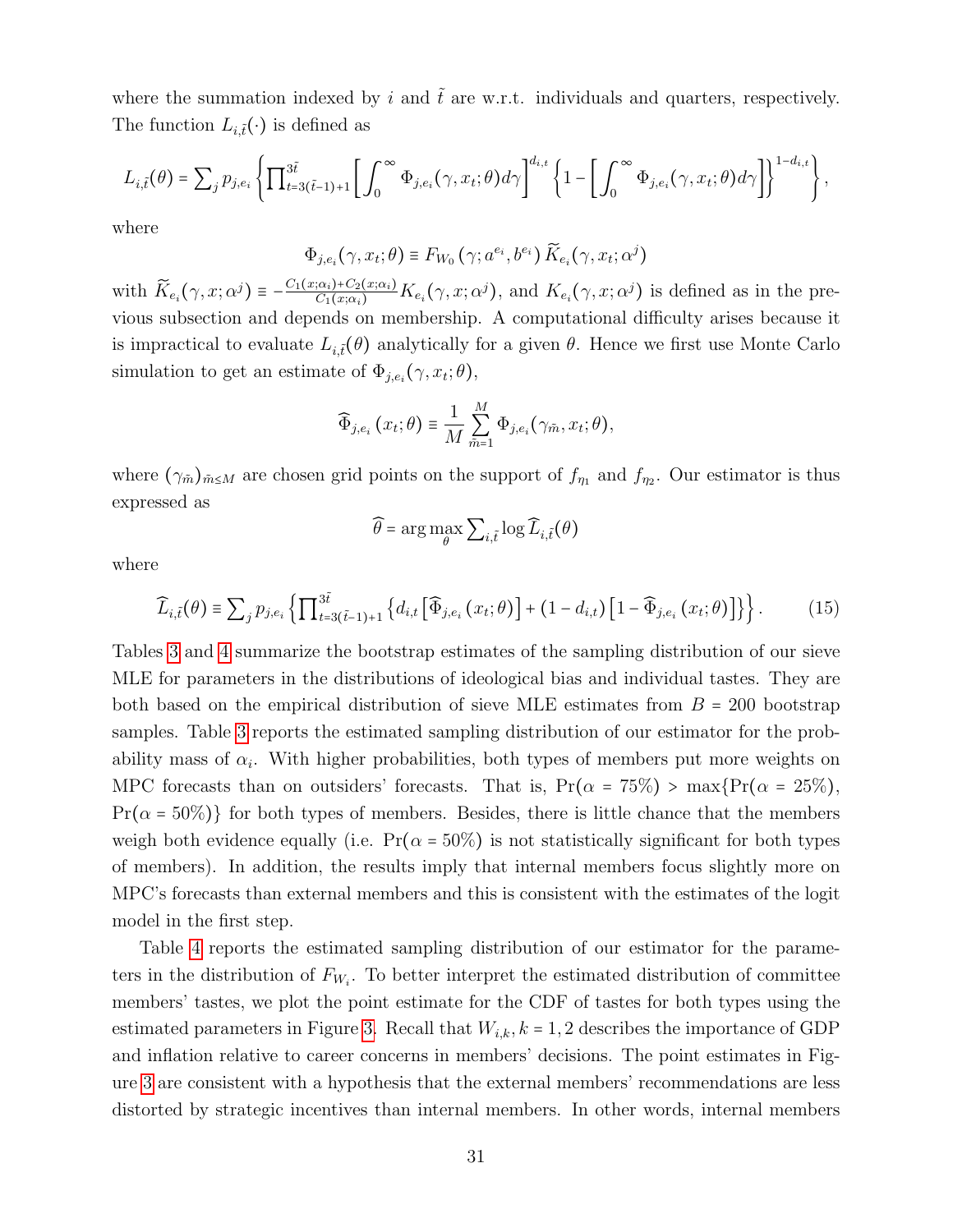care more about the chance that their recommendations conform to the final committee decisions. This new finding in MPC's decisions illustrates that the existence of external members helps to alleviate possible distortions in committee decisions due to strategic incentives for conformity. The results also explain that the heterogeneous recommendation patterns of different types of members are mostly ascribed to the difference in how they weigh multiple dimensions in the target, rather than the difference in how they process various sources of information.

## 5 Concluding Remarks

We study the identification and estimation of a structural model of committee decisions when the members have two-dimensional private types: how they process different sources of information (ideological bias); and how they weigh multiple dimensions in the target outcome (tastes). A motivation for the model is the need to explain why committee members who share the same target and information could end up making different recommendations.

Our model also allows for interactions between members with strategic concerns, such as conformity to the group decision. We show how to nonparametrically recover the distributions of members' private types from members' decisions and sources of common information used in decisions. The identification arguments differ qualitatively for cases with and without strategic concerns. An empirical analysis of MPC decisions at the Bank of England suggests the heterogeneous patterns of recommendations among different types of committee members are ascribed more to heterogeneous tastes for multi-dimensional objectives than to the difference in bias towards various sources of information.

There are a few directions for future research. First, we investigate the models with expressive and strategic recommendations, while leaving out a test of one model against the other. It will be interesting to test which model better describes committee members' behavior. Second, decision makers in our model have a deterministic objective function, which describes their view on how their decisions affect the outcomes, while allowing committee members have multiple views enables us to further investigate committee decision-making in the framework of "robust decision-making". Third, our empirical analysis of MPC focus on the explanation of heterogeneous voting patterns, while more detailed studies will provide useful policy implications. For example, our framework allows us to investigate the effects of committee size, composition of the committee, whether the committee is transparent or secretive, etc.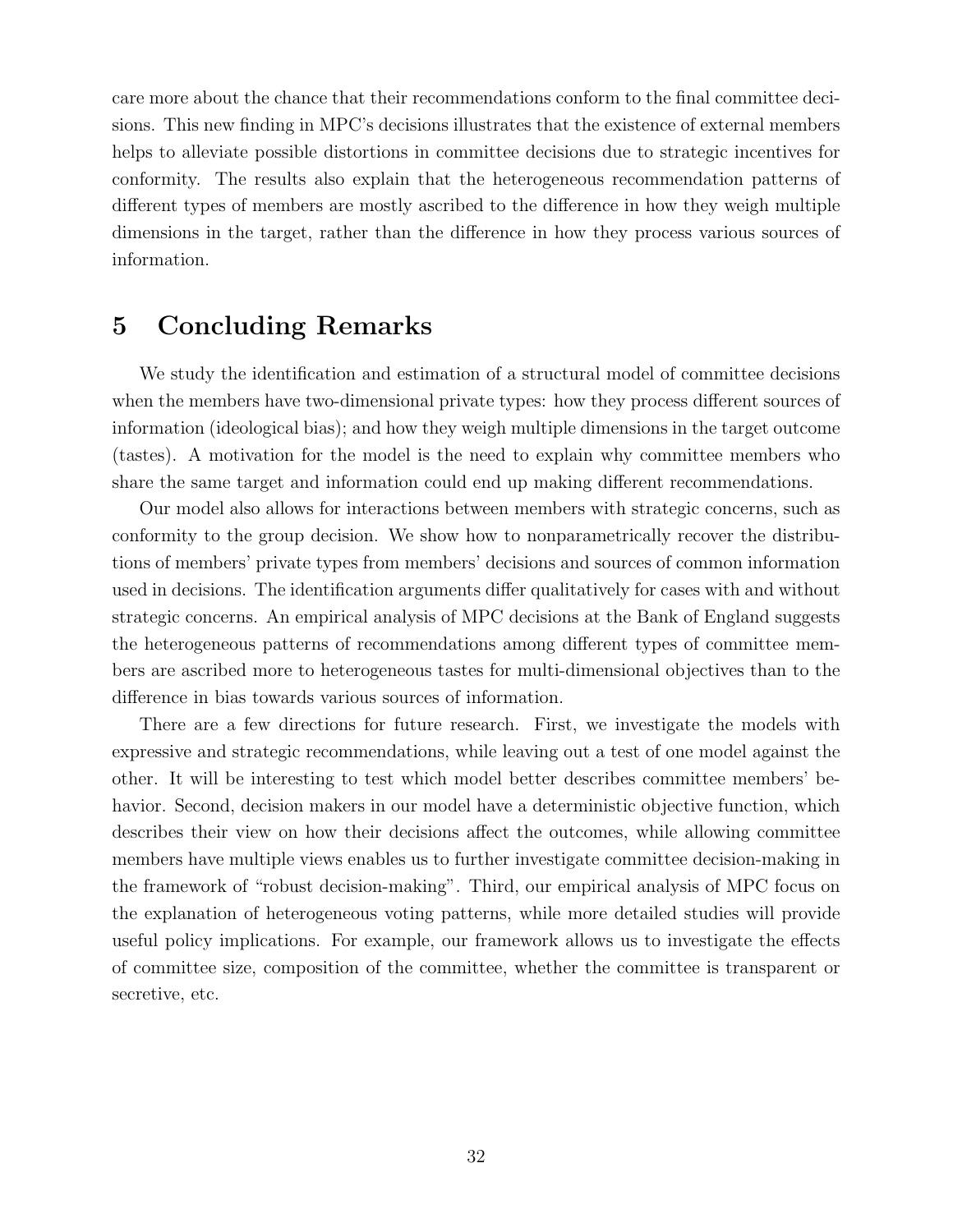## References

- <span id="page-33-5"></span>Ai, C., and X. Chen (2003): "Efficient estimation of models with conditional moment restrictions containing unknown functions," Econometrica, 71(6), 1795–1843. [2.3.5,](#page-15-1) [3.5](#page-26-0)
- <span id="page-33-10"></span>An, Y. (2010): "Nonparametric Identification and Estimation of Level-k Auctions," Manuscript, Johns Hopkins University. [3.3](#page-23-0)
- <span id="page-33-9"></span>An, Y., Y. Hu, and M. Shum (2010): "Estimating First-Price Auctions with an Unknown Number of Bidders: A Misclassification Approach," Journal of Econometrics, 157, 328– 341. [3.3](#page-23-0)
- <span id="page-33-11"></span>ANDREWS, D. (2011): "Examples of L2-Complete and Boundedly-Complete Distributions," . [3.4](#page-25-1)
- <span id="page-33-8"></span>Bajari, P., H. Hong, J. Krainer, and D. Nekipelov (2010): "Estimating static models of strategic interactions," Journal of Business  $\mathcal C$  Economic Statistics, 28(4). [3.1](#page-19-0)
- <span id="page-33-6"></span>BERGEMANN, D., AND S. MORRIS (2013): "Robust predictions in games with incomplete information," Econometrica, 81(4), 1251–1308. [3.1](#page-16-0)
- <span id="page-33-7"></span>BESLEY, T., N. MEADS, AND P. SURICO (2008): "Insiders versus outsiders in monetary policymaking," American Economic Review, 98(2), 218–223. [2,](#page-17-2) [11](#page-27-0)
- <span id="page-33-2"></span>Chen, X., H. Hong, and D. Nekipelov (2011): "Nonlinear models of measurement errors," Journal of Economic Literature, 49(4), 901–937. [2](#page-2-0)
- <span id="page-33-4"></span>Chen, X., and X. Shen (1998): "Sieve Extremum Estimates for Weakly Dependent Data," Econometrica, 66, 289–314. [2.3.5,](#page-15-1) [3.5](#page-26-0)
- <span id="page-33-3"></span>Costanzo, M., N. Shaked-Schroer, and K. Vinson (2010): "Juror Beliefs About Police Interrogations, False Confessions, and Expert Testimony," Journal of Empirical Legal Studies, 7(2), 231–247. [2.2](#page-7-0)
- <span id="page-33-12"></span>Fan, J., and Q. Yao (2005): Nonlinear Time Series: Nonparametric and Parametric Methods. Springer. [3.5](#page-26-1)
- <span id="page-33-13"></span>Geraats, P. M. (2009): "Trends in Monetary Policy Transparency," International Finance, 12(2), 235–268. [15](#page-29-0)
- <span id="page-33-0"></span>HALL, P., AND X.-H. ZHOU (2003): "Nonparametric estimation of component distributions in a multivariate mixture," Annals of Statistics, 31(1), 201–224. [1](#page-2-0)
- <span id="page-33-1"></span>Hao, L., and W. Suen (2009): "Viewpoint: Decision-making in committees," Canadian Journal of Economics/Revue canadienne d'économique,  $42(2)$ ,  $359-392$ . [1](#page-2-0)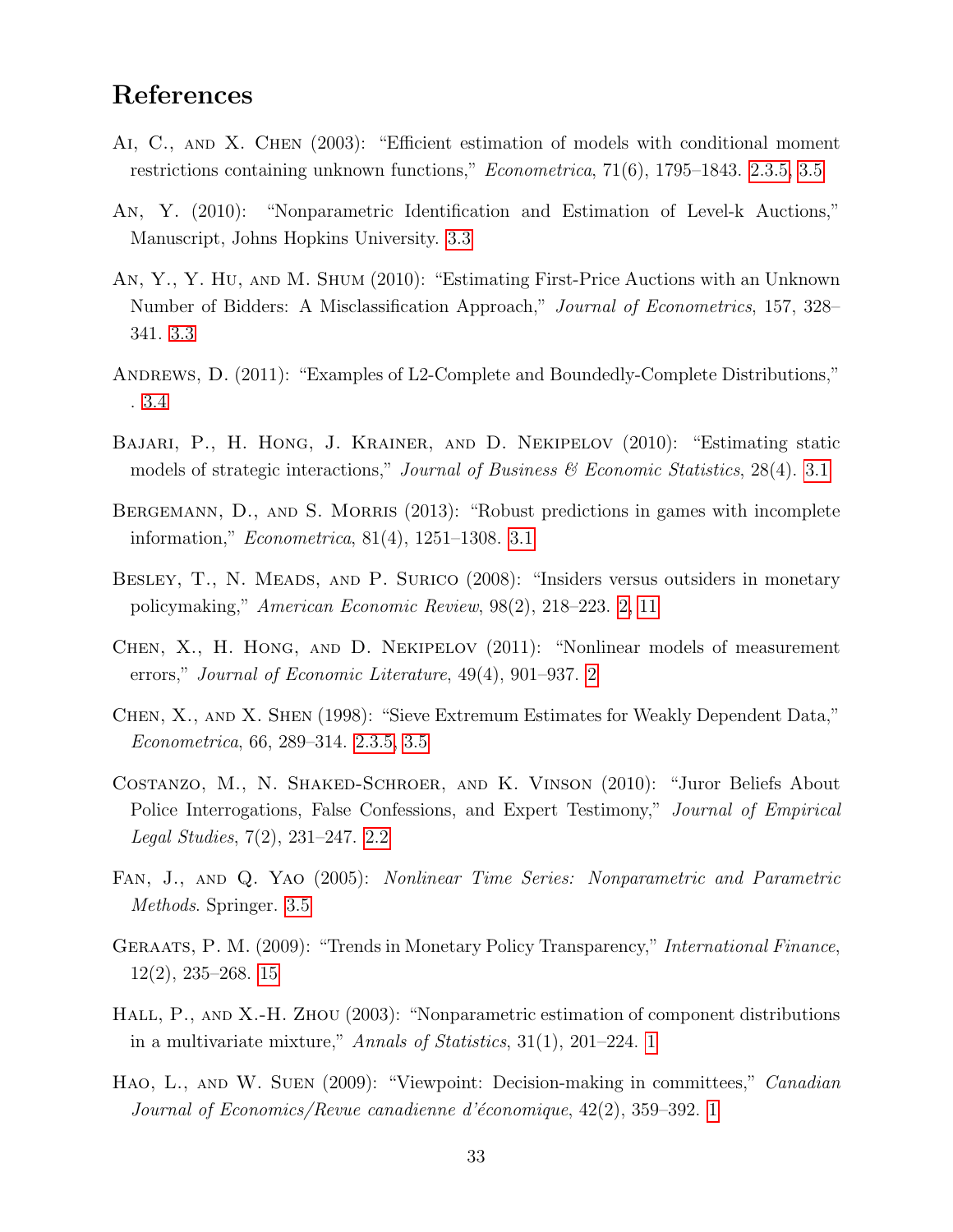- <span id="page-34-12"></span>Harris, M., P. Levine, and C. Spencer (2011): "A decade of dissent: explaining the dissent voting behavior of Bank of England MPC members," Public Choice, 146(3), 413– 442. [11](#page-27-0)
- <span id="page-34-7"></span>HENRY, M., Y. KITAMURA, AND B. SALANIÉ (2013): "Identifying Finite Mixtures in Econometric Models," Quantitative Economics, Forthcoming. [1](#page-2-0)
- <span id="page-34-0"></span>Hu, Y., and S. M. Schennach (2008): "Instrumental variable treatment of nonclassical measurement error models," Econometrica, 76(1), 195–216. [1,](#page-2-0) [3.2](#page-20-0)
- <span id="page-34-11"></span>HU, Y., AND J.-L. SHIU (2012): "Nonparametric Identification using instrumental variables: sufficient conditions for completeness," Johns Hopkins Working Paper 581. [3.4](#page-25-1)
- <span id="page-34-3"></span>Iaryczower, M., G. Lewis, and M. Shum (2013): "To elect or to appoint? Bias, information, and responsiveness of bureaucrats and politicians?," Journal of Public Economics, 97, 230–244. [1](#page-2-0)
- <span id="page-34-5"></span>Iaryczower, M., X. Shi, and M. Shum (2012): "Words Get in the Way: The Effect of Deliberation in Collective Decision-Making," Working paper: California Institute of Technology. [1](#page-2-0)
- <span id="page-34-4"></span>Iaryczower, M., and M. Shum (2012a): "Money in Judicial Politics: Individual Contributions and Collective Decisions," Princeton University. [1](#page-2-0)

<span id="page-34-2"></span>(2012b): "The Value of Information in the Court: Get it Right, Keep it Tight," American Economic Review, 102(1), 202–237. [1](#page-2-0)

- <span id="page-34-8"></span>Kadane, J. B. (1983): "Juries hearing death penalty cases: Statistical analysis of a legal procedure," Journal of the American Statistical Association, 78(383), 544–552. [2.2](#page-7-0)
- <span id="page-34-1"></span>Kasahara, H., and K. Shimotsu (2009): "Nonparametric identification of finite mixture models of dynamic discrete choices," Econometrica, 77(1), 135–175. [1,](#page-2-0) [10, 3.2,](#page-20-0) [3.2,](#page-21-0) [3.2,](#page-22-1) [4,](#page-22-0) [3.2](#page-22-0)
- <span id="page-34-6"></span>Kawai, K., and Y. Watanabe (2013): "Inferring strategic voting," American Economic Review, 103(2), 624–662. [1](#page-2-0)
- <span id="page-34-9"></span>Levy, G. (2007): "Decision Making in Committees: Transparency, Reputation, and Voting Rules," American Economic Review, 97(1), 150–168. [3.1](#page-16-0)
- <span id="page-34-10"></span>LEWBEL, A., AND X. TANG (2013): "Identification and Estimation of Games with Incomplete Information Using Excluded Regressors," Working paper: University of Pennsylvania. [3.1](#page-19-0)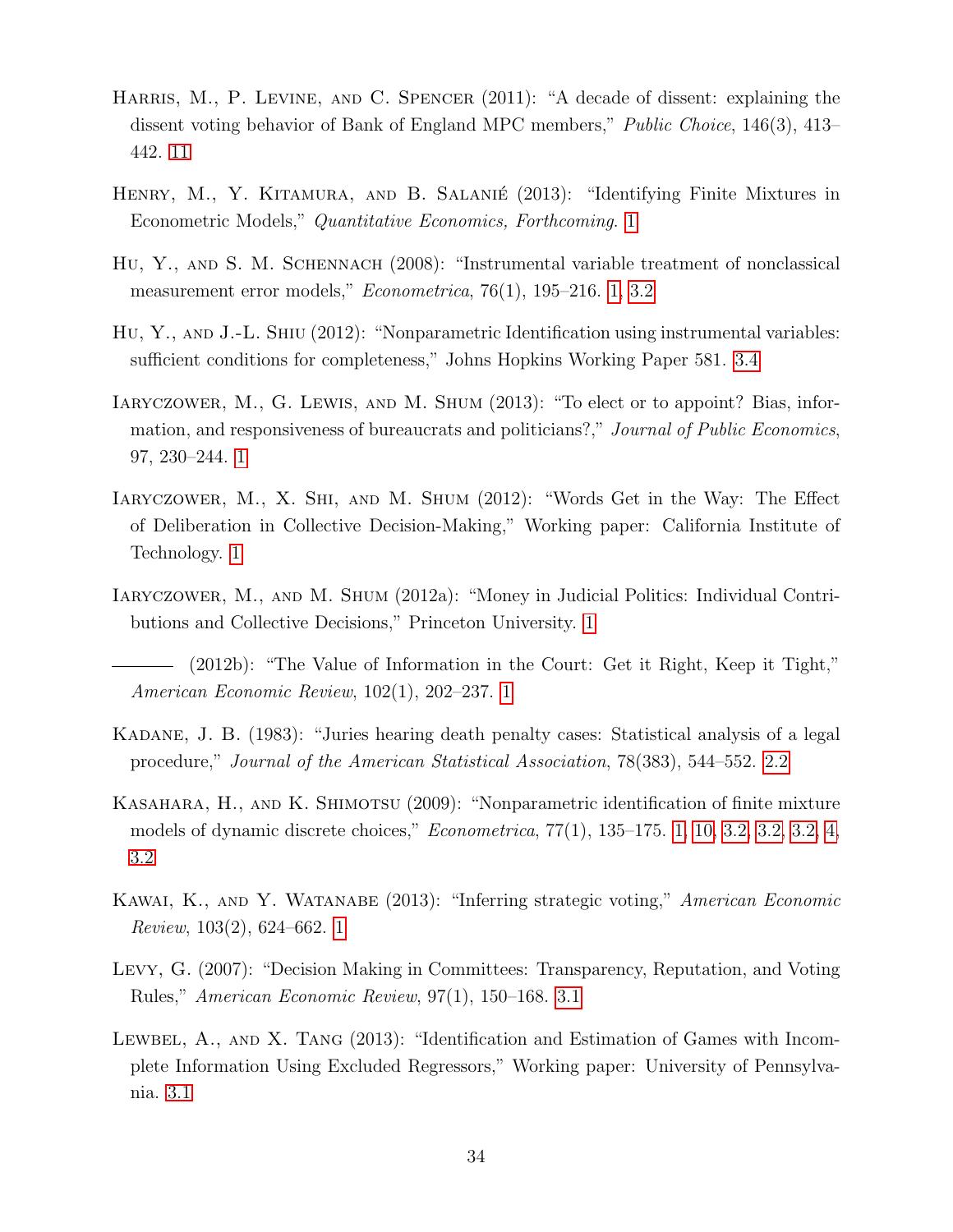- <span id="page-35-0"></span>MERLO, A., AND A. DE PAULA (2010): "Identification and estimation of preference distributions when voters are ideological," PIER Working Paper. [1](#page-2-0)
- <span id="page-35-3"></span>ROBERT, H., AND E. PRESCOTT (1980): "Post-War US Business Cycles: An Empirical Investigation," Journal of Money, Credit and Banking, 29(1), 1–16. [13](#page-28-0)
- <span id="page-35-2"></span>ROBIN, J.-M., AND R. J. SMITH (2000): "Tests of rank," *Econometric Theory*, 16(02), 151–175. [3.5](#page-26-1)
- <span id="page-35-1"></span>SHEN, X. (1997): "On methods of sieves and penalization," Annals of Statistics, 25(6), 2555–2591. [2.3.5,](#page-15-1) [3.5](#page-26-0)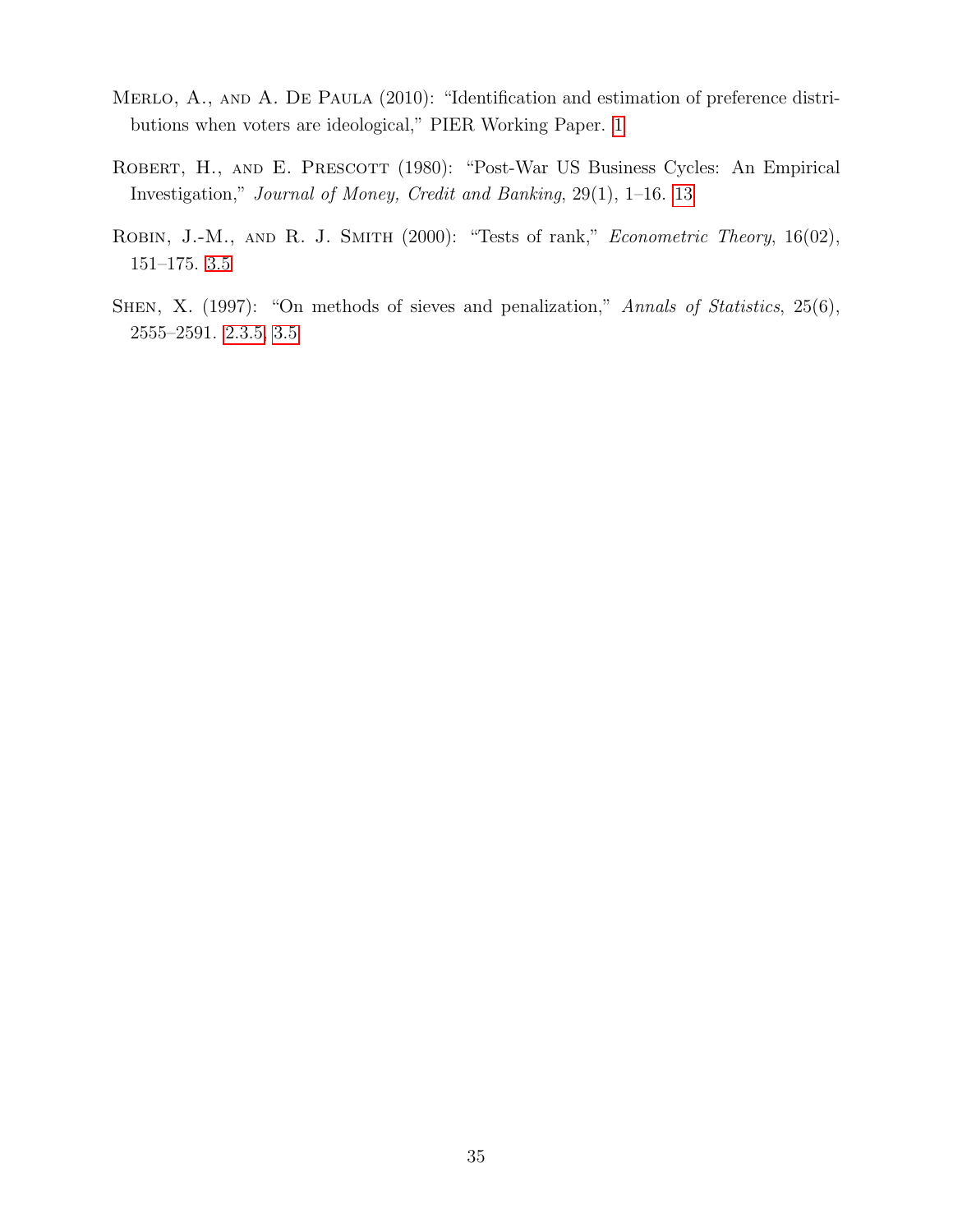## Appendix

## A Proofs

*Proof of Lemma [1.](#page-8-0)* First, we characterize the best response of a member i who has types  $(\alpha_i, w_i)$  when other members adopt generic strategies  $\sigma_{-i} \equiv {\sigma_j}_{j \neq i}$ , with  $\sigma_j$  mapping from the support of  $\alpha_j, W_j$  to binary actions  $\{0, 1\}$ . Suppress  $\mathcal I$  from notations throughout the proof. Let  $p_{d',d_i}$  be i's belief about the chance that his decision is adopted by the committee. That is,

<span id="page-36-0"></span>
$$
p_{d',d_i}(\sigma_{-i}) \equiv \Pr(D^* = 1 | d_i; \sigma_{-i}) = \sum_{\{\mathbf{d}_{-i}:D^*(d_i, \mathbf{d}_{-i}) = d'\}} \left( \prod_{j \neq i} \Pr(D_j = d_j | \sigma_j) \right)
$$
(A.1)

where  $D^*(d) \equiv \arg \max_{d^* \in \{0,1\}} \sum_i \mathbb{1}(d_i = d^*)$  denotes the majority rule. Then i's objective function is:

$$
\sum_{k}\left\{w_{i,k}\left[\sum_{\{q:y^q\neq \tilde{y}\}}(y_k^q-\tilde{y}_k)^2\left[\mathcal{F}_{q,1}(\alpha_i)p_{1,d_i}(\sigma_{-i})+\mathcal{F}_{q,0}(\alpha_i)(1-p_{1,d_i}(\sigma_{-i}))\right]\right]\right\}
$$

where  $\mathcal{F}_{q,d_i}(\alpha_i) \equiv \alpha_i H_{q,d_i} + (1 - \alpha_i) G_{q,d_i}$ , and the dependence on s is suppressed in  $G_{q,d_i}$  and  $H_{q,d_i}$ . By removing the terms that do not depend on  $d_i$ , member i's optimization problem is equivalent to:

$$
\arg\min_{d_i\in\{0,1\}} \sum_k \left\{ w_{i,k} \big[ \alpha_i \delta_{H,k} + (1-\alpha_i) \delta_{G,k} \big] \right\} p_{1,d_i}(\sigma_{-i}).
$$

Thus member i would choose  $d_i = 1$  if and only if

$$
[p_{1,1}(\sigma_{-i}) - p_{1,0}(\sigma_{-i})] \sum_{k} w_{i,k} [\alpha_i \delta_{H,k} + (1 - \alpha_i) \delta_{G,k}] \le 0.
$$

But note that  $p_{1,1} > p_{1,0}$  regardless of other members strategies  $\sigma_{-i}$ , which follows from the definition of  $p_{d',d_i}(\sigma_{-i})$  in [\(A.1\)](#page-36-0) and the fact that  $\{d_{-i}: D^*(1, d_{-i}) = 1\}$  must be a strict subset of  $\{d_{-i}: D^*(0, d_{-i}) = 1\}$ . Hence i would choose  $d_i = 1$  if and only if  $\sum_k w_{i,k} [\alpha_i \delta_{H,k} +$  $(1 - \alpha_i)\delta_{G,k}$  ≤ 0 for all  $\sigma_{-i}$ .  $\Box$ 

*Proof of Lemma [2.](#page-12-1)* Fix the triple  $\{s, \tilde{y}, G(s)\}\$ . For a pair  $(h^a, h^b)$  satisfying part (b) of Assumption [2,](#page-9-0) define the index for the infimum and supremum of the set of evidence that has non-degenerate CCPs:

<span id="page-36-1"></span>
$$
\lambda_1 \equiv \sup \{ \lambda : \Pr \{ D_i = 1 \mid h = (1 - \lambda) h^a + \lambda h^b \} = 0 \}; \text{ and}
$$
  
\n
$$
\lambda_4 \equiv \inf \{ \lambda : \Pr \{ D_i = 1 \mid h = (1 - \lambda) h^a + \lambda h^b \} = 1 \}.
$$
\n(A.2)

For example, in panel (i) of Figure 1,  $\lambda_1 = \lambda_2$  and  $\lambda_4 = \lambda_1$ ; on the other hand, in panel (ii) of Figure 2,  $\lambda_1 = \underline{\lambda}_2$  and  $\lambda_4 = \underline{\lambda}_1$ .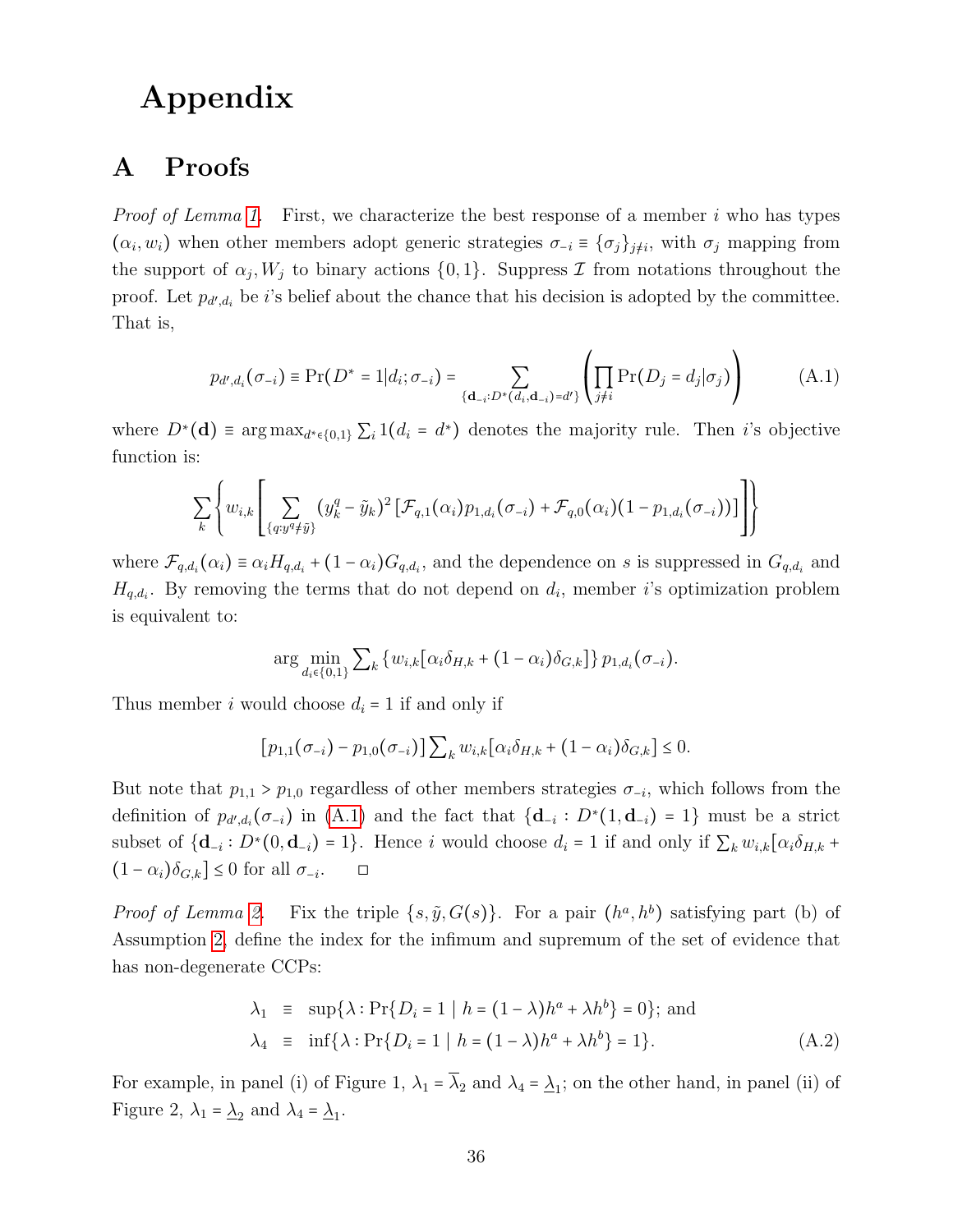First off, discussions in the second and the third paragraphs in Section [2.3.2](#page-11-0) suggest immediately that cases (i), (iv) can be distinguished from the cases (ii), (iii), (v) and (vi). To see why, note in (i) and (iv), the CCPs must be strictly increasing in h over the set of convex combinations indexed between  $[\lambda_1, \lambda_4]$  under Assumption [1.](#page-6-2) In contrast, in each of (ii), (iii), (v) and (vi), the CCPs must be invariant over a certain range of evidence over  $\mathcal{H}(h^a,h^b).$ 

For all six cases (i)-(vi), let  $\lambda_1, \lambda_4$  be defined as in [\(A.2\)](#page-36-1); for cases (ii), (iii), (v), (vi), let  $\lambda_2, \lambda_3$  be the infimum and the supremum of a strict sub-interval in  $[\lambda_1, \lambda_4]$  over which the CCP conditional on the convex combination of extreme evidence is constant. While  $\lambda_1, \lambda_2, \lambda_3, \lambda_4$  are all directly identified from the CCPs in (ii), (iii), (v) and (vi), the matching between them and the four indifference thresholds  $\{\underline{\lambda}_j, \lambda_j\}_{j=1,2}$  vary across these cases. For instance, in panel (ii),  $\lambda_2 = \lambda_2$  and  $\lambda_3 = \lambda_1$ ; in panel (iii),  $\lambda_2 = \underline{\lambda}_2$  and  $\lambda_3 = \lambda_1$ .

The unmatched thresholds as  $\{\lambda_j(h^a, h^b) : 1 \leq j \leq 4\}$  are functions of extreme evidence  $(h^a, h^b)$  conditioned on. Let  $\delta_{j,j'}(h^a, h^b)$  denote the distance between  $\lambda_j(h^a, h^b)$  and  $\lambda_{j'}(h^a, h^b)$ , which by construction is differentiable at  $(h^a, h^b)$  in both arguments due to Assumption [2.](#page-9-0) Let  $\delta'_{j,j'}$  denote the partial derivative of  $\delta'_{j,j'}$  with respect to the second coordinate of  $h^a$  for  $l \in \{a, b\}$ . Recall that in panels (i), (iv), only  $\lambda_1, \lambda_4$  are identified while in the other four panels all four indifference thresholds are identified. In what follows, we suppress dependence of  $\delta_{j,j'}$  and  $\delta'_{j,j'}$  on  $(h^a, h^b)$  for simplification. It can be shown from Figure 1 that: in case (i),  $\delta'_{1,4} > 0$ ; in case (ii),  $\delta'_{2,3} = 0$  while  $\delta'_{1,2} < 0$ ; in case (iii),  $\delta'_{2,3} < 0$ ; in case (iv),  $\delta'_{1,4} < 0$ ; in case (v),  $\delta'_{2,3} = 0$  while  $\delta'_{1,2} > 0$ ; in case (vi),  $\delta'_{2,3} > 0$ . Hence all six cases can be distinguished from each other using these identifiable partial derivatives.  $\Box$ 

*Proof of Proposition [1.](#page-13-0)* Fix the triple  $\{s, \tilde{y}, G(s)\}\$ and the pair of evidence  $(h^a, h^b)$ . Consider the case (ii). In this case,  $\lambda_2$  is identified as  $\lambda_1 \equiv \inf \{ \lambda : \Pr \{ D_i = 1 \mid h(\lambda) \} > 0$ . By construction,  $c(\underline{w}; h(\underline{\lambda}_2)) = r^2$ . With  $\underline{w}$  and  $(h^a, h^b)$  known and  $\underline{\lambda}_2$  identified, the equation allows us to solve for  $\delta_{G,1} + \underline{w} \delta_{G,2}$ , where  $\delta_{G,k}$  is defined in [\(3\)](#page-8-1). In addition,  $\lambda_2$  is identified as  $\lambda_2$ , or the infimum of the strict sub-interval of  $[\lambda_1, \lambda_4]$  over which CCPs remain constant. Likewise, this allows us to solve for  $\delta_{G,1} + \overline{w} \delta_{G,2}$ .

First, identify the probability mass function for  $\alpha_i$ . By construction,  $Pr\{D_i = 1 | h\}$  $\sum_{j=1,2} \Pr\{c(W,h) \leq r^j\} \Pr\{R_i = r^j\}$  for all h. In case (ii),  $\Pr\{c(W; h(\lambda_2)) \leq r^1\} = 0$  and  $Pr\{c(W; h(\lambda_2)) \le r^2\} = 1$ . Hence  $Pr\{\alpha_i = \alpha^2\}$ , or equivalently  $Pr\{R_i = r^2\}$ , is identified as  $Pr{D_i = 1 | h(\lambda_2)}$ .

To identify the distribution  $F_{W_i}$  in case (ii), we need to first recover the initial perception  $g_q$  for  $q = 1, 2$  at the conditioned state s. The full-rank condition in Assumption [3](#page-12-0) implies  $a_{1,1}$  $\frac{a_{1,1}}{a_{2,1}} \neq \frac{a_{1,2}}{a_{2,2}}$  $\frac{a_{1,2}}{a_{2,2}}$  with both sides nonzero, which in turn implies  $\frac{a_{1,1}+w a_{1,2}}{a_{2,1}+w a_{2,2}} \neq \frac{a_{1,1}+\overline{w} a_{1,2}}{a_{2,1}+\overline{w} a_{2,2}}$  $\frac{a_{1,1}+wa_{1,2}}{a_{2,1}+\overline{wa}_{2,2}}$  and both sides are nonzero. With  $\delta_{G,1} + w \delta_{G,2}$  identified for  $w = w, \overline{w}$  using arguments above, this inequality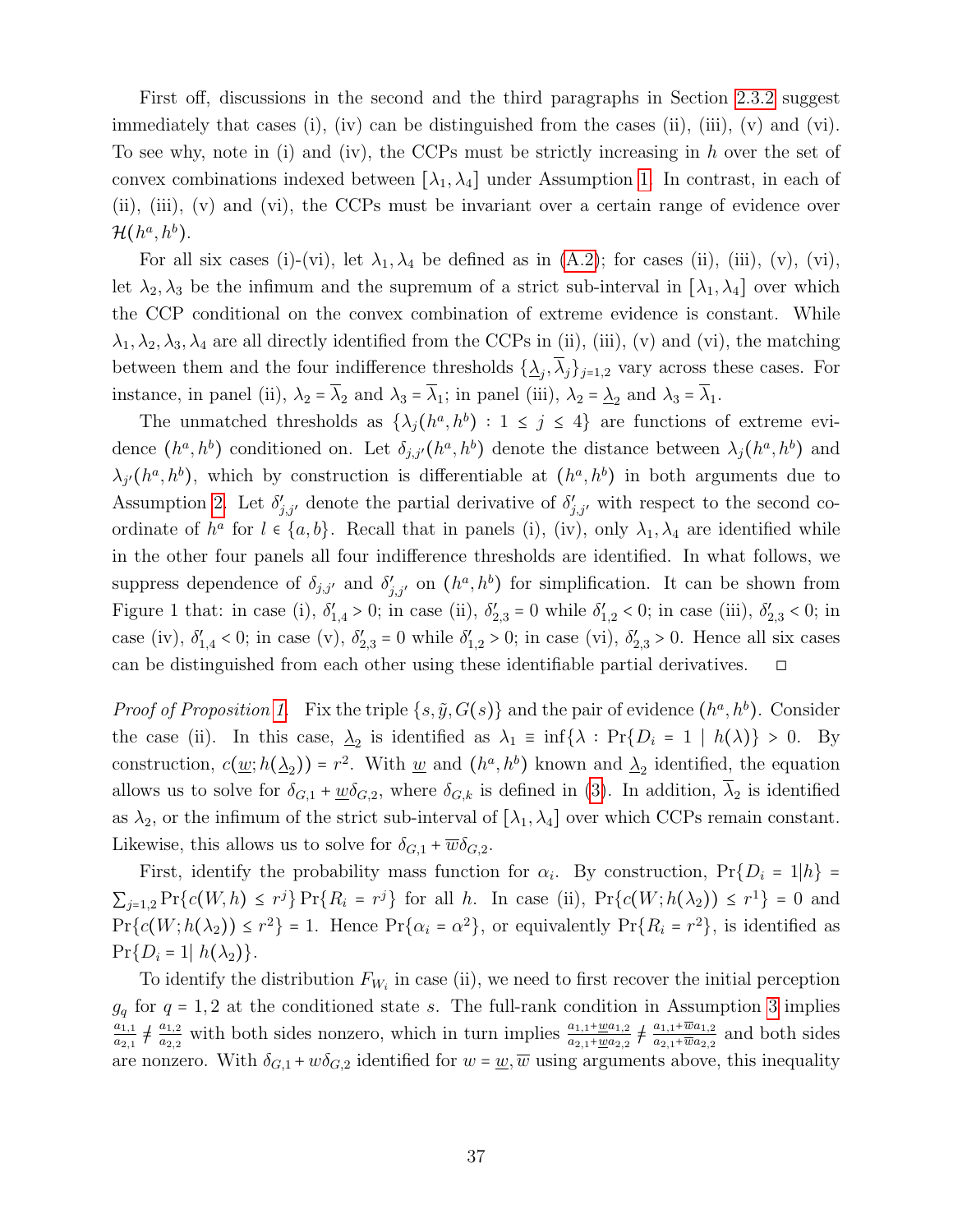implies  $g_1$  and  $g_2$  are identified (at the state s conditioned on) as the unique solution to:

$$
\left(\begin{array}{cc} a_{1,1} + \underline{w}a_{1,2} & a_{2,1} + \underline{w}a_{2,2} \\ a_{1,1} + \overline{w}a_{1,2} & a_{2,1} + \overline{w}a_{2,2} \end{array}\right) \left(\begin{array}{c} g_1 \\ g_2 \end{array}\right) = \left(\begin{array}{c} \delta_{G,1} + \underline{w} \delta_{G,2} \\ \delta_{G,1} + \overline{w} \delta_{G,2} \end{array}\right).
$$

As a result, the function  $c(w; h)$  is identified for any given  $w, h$ .

Next, note for all  $\lambda \in (\lambda_1, \lambda_2)$ , we have:

<span id="page-38-0"></span>
$$
\Pr\{c(W, h(\lambda)) \le r^2\} = \frac{\Pr\{D_i = 1 | h(\lambda)\}}{\Pr\{\alpha_i = \alpha^2\}}.\tag{A.3}
$$

Under Assumption [3,](#page-12-0) it can be shown that the sign of the derivative of  $c$  with respect to w at any  $h(\lambda)$  with  $\lambda \in [\lambda_1, \lambda_2]$  must equal the sign of

<span id="page-38-1"></span>
$$
\frac{a_{1,1}h_1(\lambda) + a_{2,1}h_2(\lambda)}{a_{1,1}g_1 + a_{2,1}g_2} - \frac{a_{1,2}h_1(\lambda) + a_{2,2}h_2(\lambda)}{a_{1,2}g_1 + a_{2,2}g_2} \tag{A.4}
$$

which does not depend on w. Note for any  $\{s, \tilde{y}, G(s)\}\$  and  $(h^a, h^b)$  conditioned on, this sign is non-zero for almost all  $\lambda$  over  $[\lambda_1, \lambda_2]$ .

Let  $c^{-1}(r, h)$  denote the inverse of c at r given h. Then the left-hand side of  $(A.3)$  is either  $Pr{W_i \leq c^{-1}(r^2, h(\lambda))}$  or  $Pr{W \geq c^{-1}(r^2, h(\lambda))}$ , depending on the sign of the difference in [\(A.4\)](#page-38-1), which is known given  $\{s, \tilde{y}, g(s)\}\$  and  $(h^a, h^b)$ . Also  $c^{-1}(r^2, h(\lambda))$  is continuous in  $\lambda$ with  $c^{-1}(r^2, h(\lambda_1)) = \underline{w}$  and  $c^{-1}(r^2, h(\lambda_2)) = \overline{w}$  by construction. Therefore,  $F_{W_i}$  is identified almost everywhere over its support  $W$ .

Identification of  $F_{\alpha_i}$  and  $F_{W_i}$  under the other three cases (iii), (v) and (vi) follows from symmetric arguments.  $□$ 

Proof of Proposition [2.](#page-15-2) Suppose members' decisions can be rationalized as following dominant strategies under two sets of model primitives:  $(F_{\alpha}, F_W) \neq (\tilde{F}_{\alpha}, \tilde{F}_W)$ . That is,  $(F_{\alpha}, F_W)$ are true parameters in the data-generating process and  $(\tilde{F}_{\alpha}, \tilde{F}_{W})$  are alternative parameters that are observationally equivalent to  $(F_{\alpha}, F_{W})$ . To simplify notations, we use q and p to denote the probability that  $\alpha_i = \alpha^2$  according to  $F_\alpha$  and  $\tilde{F}_\alpha$  respectively, and drop the subscripts W in the two c.d.f.s  $F_W$  and  $F_W$ .

For the two sets of primitives to be observationally equivalent, it must be the case that:

$$
qF(w) = p\tilde{F}(w) \forall w \in [\overline{w}_1, \overline{w}]; \text{ and}
$$
  

$$
q + (1-q)F(w) = p + (1-p)\tilde{F}(w), \forall w \in [\underline{w}, \underline{w}_1].
$$

According to these restrictions, a necessary condition for  $(q, F) \neq (p, \tilde{F})$  is  $p \neq q$ . Then the observational equivalence of  $(q, F)$  and  $(p, \tilde{F})$  requires

<span id="page-38-2"></span>
$$
\tilde{F}(w) = \frac{q}{p} F(w), \ \forall w \in [\overline{w}_1, \overline{w}]; \text{ and}
$$
\n
$$
1 - \tilde{F}(w) = \frac{1-q}{1-p} [1 - F(w)], \ \forall w \in [\underline{w}, \underline{w}_1].
$$
\n(A.5)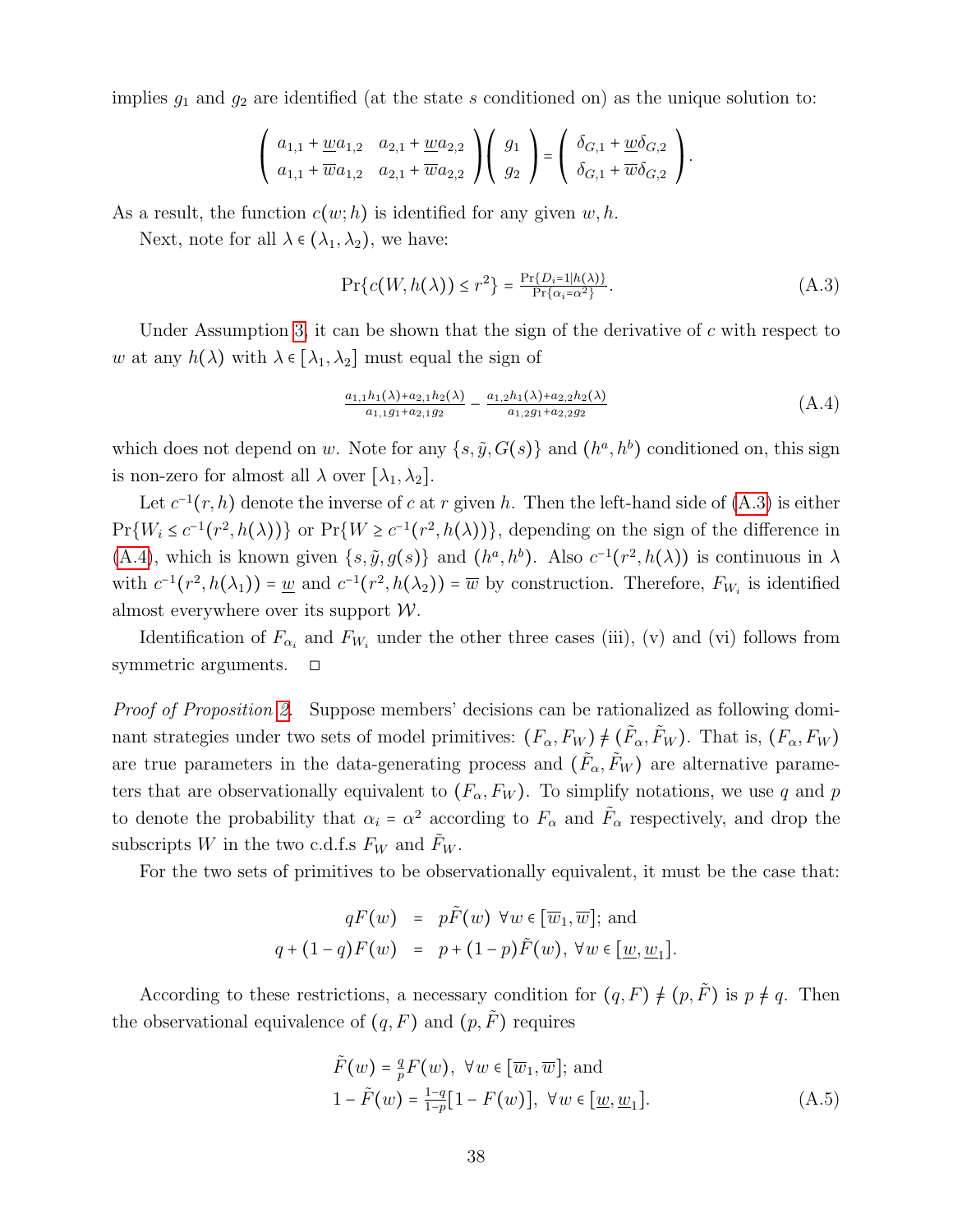With  $\overline{w}_1 < \underline{w}_1$ , the open interval  $(\overline{w}_1, \underline{w}_1)$  is non-empty and non-degenerate. It then follows from the two conditions in [\(A.5\)](#page-38-2) that

$$
\frac{q}{p}F(w) + \frac{1-q}{1-p}[1 - F(w)] = 1 \ \forall w \in (\overline{w}_1, \underline{w}_1),
$$

or equivalently

$$
p^{2} - [q + F(w)]p + qF(w) = 0 \,\forall w \in (\overline{w}_{1}, \underline{w}_{1}),
$$

The solutions require either  $p = q$  or  $p = F(w)$  for all w in  $(\overline{w}_1, \underline{w}_1)$ . If  $p = q$ , then the restrictions in [\(A.5\)](#page-38-2) implies  $F = \tilde{F}$  over W. Suppose  $p \neq q$ , then  $p = F(w)$ . This contradicts the assumption that  $F_W$  is strictly monotonic on W. Hence there exists no  $(p, F)$  that differs from  $(q, F)$  but is observationally equivalent to  $(q, F)$  at the same time.  $\Box$ 

*Proof of Lemma [5.](#page-23-2)* For any given x, a member i chooses 1 if and only if  $\sum_k w_{i,k}C_k(x;\alpha_i) \leq$  $t(x)$ , where  $C_k$  is defined as in the text. Figure 2 visualizes this event on the  $(W_{i,1}, W_{i,2})$ -plane and the five panels are all the cases allowed by the non-degeneracy condition Assumption [8](#page-22-1) (b) (we suppress the subscripts l for episodes in the proof and let  $W_{i,k}$  denote the k-th coordinate in  $W_i$ .) Let  $\mathcal{B} \equiv (0, \infty) \times (0, \infty)$ . Then

$$
\Pr(D_i = d_i | \mathcal{I} = x; \alpha_i) = \iint_{\mathcal{B}} \mathbb{I}(uC_1(X; \alpha_i) + vC_2(X; \alpha_i) \leq t(X)) f_{W_{i,1}, W_{i,2}}(u, v) du dv.
$$

Since  $W_i$  is independent from X, the ordering of the type-specific CCPs w.r.t.  $\alpha_i$  is determined by the relative positions of lines  $\sum_k w_{i,k}C_k(x;\alpha_i) = t(x)$  on the  $(W_{i,1}, W_{i,2})$ -plane. Without loss of generality, let the supremum and the infimum of the support of  $\alpha_i$  be 1 and 0 respectively.

The three lines in Figure 2 denote  $\sum_k w_{i,k}C_k(x; 1) = t(x)$  (line A) and  $\sum_k w_{i,k}C_k(x; 0) =$  $t(x)$  (line B) and a generic  $\sum_k w_{i,k}C_k(x;\alpha_i) = t(x)$  (line C) respectively. The event " $D_i = 1$ given  $\alpha_i$  and  $\mathcal{I}_l$ " is shown in the figure as a half-space defined by the line  $\sum_k w_{i,k}C_k(x;\alpha_i)$  =  $t(x)$ .

The slope of the line associated with a generic  $\alpha_i$ , i.e.  $-C_1(x;\alpha_i)/C_2(x;\alpha_i)$ , is either monotonic or invariant in  $\alpha_i \in (0,1)$ . To see this, write  $C_k(x; \alpha_i)$  as:

$$
C_k(x; \alpha_i) = \alpha_i C_k(x; 1) + (1 - \alpha_i) C_k(x; 0)
$$
 for  $k = 1, 2$ ,

where  $C_k(x; 1) \equiv A_{1,k}^H - A_{0,k}^H$  and  $C_k(x; 0) \equiv A_{1,k}^G - A_{0,k}^G$  (with  $A_{d_i,k}^H, A_{d_i,k}^G$  defined as in the text). Taking derivative of  $-C_1(x; \alpha_i)/C_2(x; \alpha_i)$  w.r.t.  $\alpha_i$ , we get

$$
-\frac{d}{d\alpha_i}\left(\frac{C_1(x;\alpha_i)}{C_2(x;\alpha_i)}\right) = \frac{C_1(x;1)C_2(x;0) - C_2(x;1)C_1(x;0)}{[\alpha_i C_2(x;1) + (1-\alpha_i)C_2(x;0)]^2},
$$

where the numerator does not depend on  $\alpha_i$  and is known, and the denominator is positive by construction. Hence a line associate with a generic  $\alpha_i$  necessarily lies between the lines A and B and their slopes are either monotonic or invariant in  $\alpha_i$ . Also note that by construction,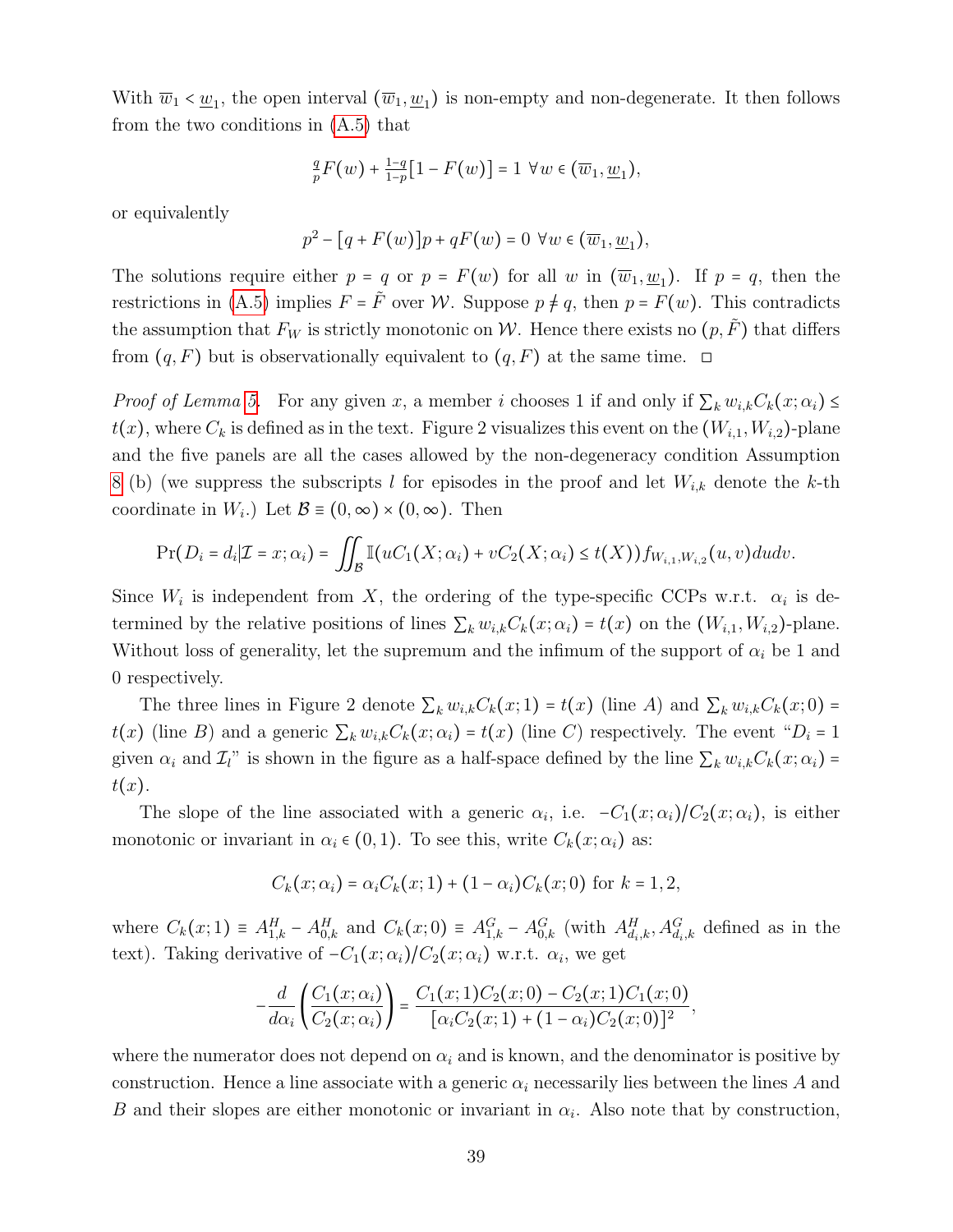if lines A and B intersect at  $(w_{i,1}^*, w_{i,2}^*)$ , then line C must also intersect with them at the same point. In the following, we prove the lemma under two scenarios above, depending on whether the lines A and B intersect or not.

**Case 1.**  $C_1(x; 1)C_2(x; 0) = C_2(x; 1)C_1(x; 0)$ . Thus the lines A, B, and C are parallel. Then the position of  $\sum_k w_{i,k}C_k(x;\alpha_i) = t(x)$  can be attained by the intercepts on  $W_{i,1}$ -axis or  $W_{i,2}$ -axis, being  $t(x)/C_1(x;\alpha_i)$  and  $t(x)/C_2(x;\alpha_i)$ , respectively, which are both monotonic in  $\alpha_i$ . For instance, suppose  $C_k(x; \alpha_i) > 0$  for  $k = 1, 2$ , the intercept on  $W_{i,2}$ -axis is  $t(x)/[\alpha_i C_1(x;1)+(1-\alpha_i)C_1(x;0)]$ , which is monotonic in  $\alpha_i$ <sup>[17](#page-1-0)</sup> Such a proof is generic no matter whether the slope of the parallel lines is positive (panel (i)) or negative (panel (ii)). In the former case with positive slopes, the proof is straightforward since the parallel lines always intersect with the first quadrant and the intercept on  $W_{i,1}$ -axis or  $W_{i,2}$ -axis must be positive, which can be used to rank the lines.

In the latter case of negative slopes, Assumption [8](#page-22-1) (b) guarantees that there is at most one realization of  $\alpha_i \in [0,1]$  such that the corresponding line has no intersection with the first quadrant since such a line corresponds to the fact that this type of decision makers choose alternative  $d = 1$  with probability zero. According to the monotonicity of the slope in  $\alpha_i$ , this type of decision makers must have  $\alpha_i = 0$  or  $\alpha_i = 1$ . All the other lines can be ordered by the intercepts again.

**Case 2.**  $C_1(x; 1)C_2(x; 0) \neq C_2(x; 1)C_1(x; 0)$ . Thus lines A and B intersect at  $(w_{i,1}^*, w_{i,2}^*)$ , and so does line C. Assumption [9](#page-23-1) (b) restricts the intersection point  $(w_{i,1}^*, w_{i,1}^*) \notin (0, \infty) \times$  $(0, \infty)$ . Otherwise there will be some members with tastes  $(w_{i,1}^*, w_{i,2}^*)$  who are always indifferent between the two alternatives regardless of their ideological bias  $\alpha_i$  for the given  $\mathcal{I}_l$ . This case can be further divided into three subcases as illustrated by panel (iii), (iv), and (v) in Figure 2. In panel (iii), all the lines have positive slopes and they interact with the first quadrant for sure and this permits us to employ the intercept arguments as in Case 1 again to order the lines. As for panel (iv), Assumption [8\(](#page-22-1)b) implies that the intersection point can only be in the second or the fourth quadrant. Otherwise if it is in the third quadrant, there will be more than two types of members whose choice is always  $d = 0$  as we argued in Case 1, i.e., more than two lines with negative slope and do not pass the first quadrant. A similar proof can be applied to the subcase depicted in panel  $(v)$  where the intersection point can only be in the second quadrant due to Assumptions [8\(](#page-22-1)b) and [9\(](#page-23-1)b). In all three cases, the argument of intercepts which depend on  $C_k(x; h)$ ,  $k = 1, 2, h = 0, 1$  still holds and this provides an ordering of all the lines. Consequently the choice probabilities  $Pr(D_i = d_i | \mathcal{I} = x; \alpha_i)$  are completely ordered according to  $\alpha_i$ .  $\Box$ 

<sup>&</sup>lt;sup>17</sup>The monotonicity violates when  $C_1(X; 1) = C_1(X; 0)$ , however in this case we will have  $C_2(X; 1) =$  $C_2(X; 0)$ , too. Consequently, all the members behave exactly the same regardless of their ideological bias. This would be ruled out by Assumption [9\(](#page-23-1)b) already.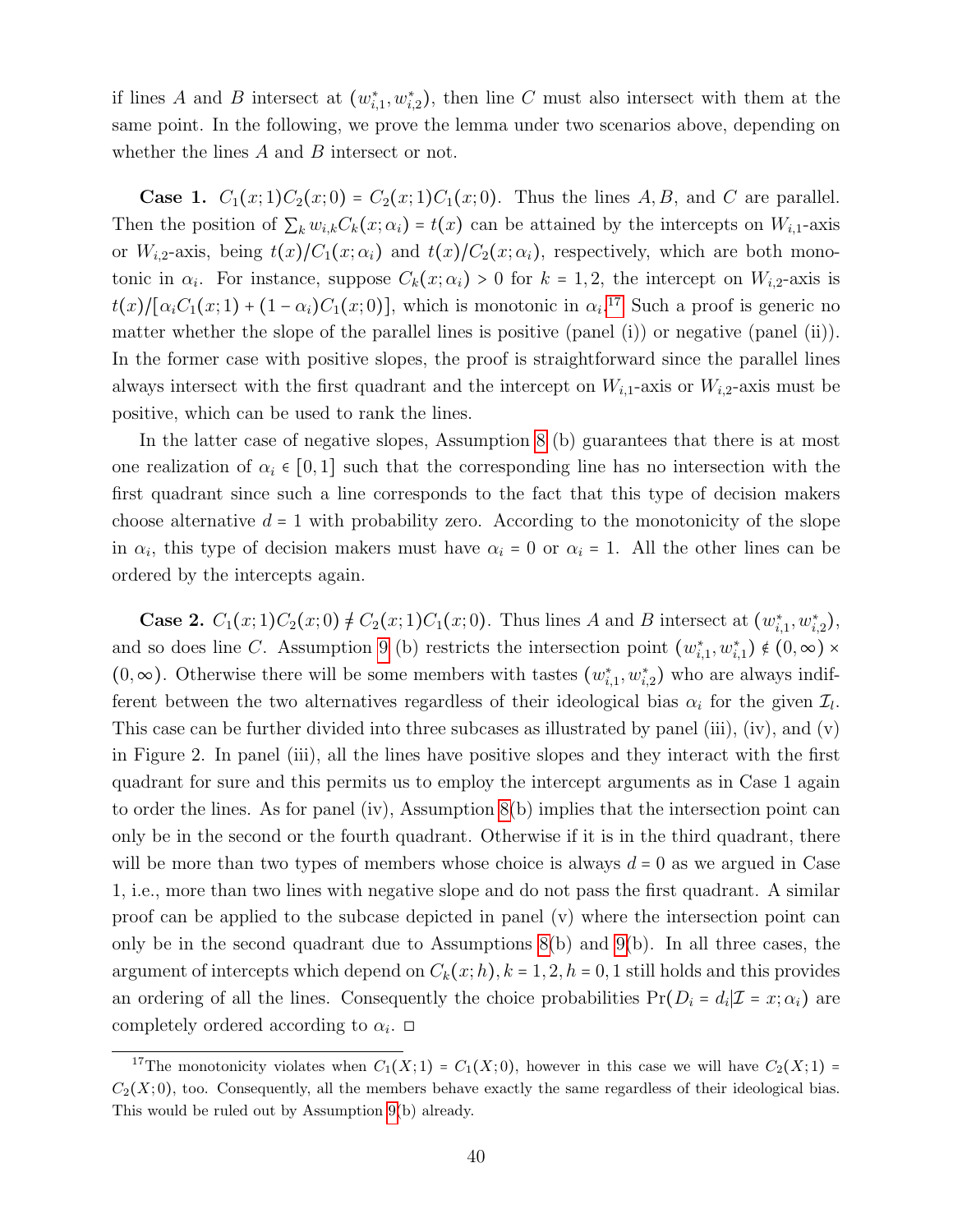Proof of Equation [\(13\)](#page-25-2). Under Assumption [10,](#page-25-1) identification of the joint distribution  $F_{W_1,W_2}(\cdot)$  is equivalent to that of the distribution  $F_{W_0}(\cdot)$ . Recall that the expression of choice probability of alternative  $D_i = 1$  in [\(12\)](#page-24-0) is

$$
\Pr(D_i = 1 | \mathcal{I} = x; \alpha_i) = \Pr\left\{ \sum_k W_{i,k} C_k(x; \alpha_i) \le t(x) \right\}.
$$

By the law of total probability and our specification of  $W_{i,k}$ ,

$$
\Pr(D_i = 1 | \mathcal{I} = x; \alpha_i) = \Pr \left\{ \sum_k (W_{i,0} + \eta_{i,k}) C_k(x; \alpha_i) \le t(x) \right\}
$$

$$
= \int_{\underline{\eta}_2}^{\overline{\eta}_2} \left[ \int_{\underline{\eta}_1}^{\overline{\eta}_1} F_{W_0} \left( \frac{t(x) - C_1(x; \alpha_i)u - C_2(x; \alpha_i)v}{C_1(x; \alpha_i) + C_2(x; \alpha_i)} \right) f_{\eta_1}(u) du \right] f_{\eta_2}(v) dv
$$

Denote the choice probability  $Pr(D_i = 1 | \mathcal{I} = x; \alpha_i)$  by  $\Phi(x; \alpha_i)$ . The variation of x provides a linear integral equation of our identification objective  $F_{W_0}(\cdot)$ . With the support of  $\alpha_i$ assumed known, the functions  $C_k(x; \alpha_i)$  are also known. W.L.O.G., we only consider the case where  $C_1(x; \alpha_i) + C_2(x; \alpha_i) > 0$  and  $C_1(x; \alpha_i) > 0$  (as the other cases can be analyzed by symmetric argument). In this case,

$$
\Phi(x;\alpha_i)
$$
\n
$$
= \int_{\underline{\eta}_2}^{\overline{\eta}_2} \left[ \int_{\underline{\eta}_1}^{\overline{\eta}_1} F_{W_0} \left( \frac{t(x) - C_1(x;\alpha_i)u - C_2(x;\alpha_i)v}{C_1(x;\alpha_i) + C_2(x;\alpha_i)} \right) f_{\eta_1}(u) du \right] f_{\eta_2}(v) dv
$$
\n
$$
= \int_{\underline{\eta}_2}^{\overline{\eta}_2} \left[ \int_{-\infty}^{\infty} \mathbb{I}(\gamma, v) F_{W_0}(\gamma) f_{\eta_1} \left( \Lambda(x, v, \gamma; \alpha_i) \right) \left( -\frac{C_1(x;\alpha_i) + C_2(x;\alpha_i)}{C_1(x;\alpha_i)} \right) d\gamma \right] f_{\eta_2}(v) dv
$$
\n
$$
= -\left( \frac{C_1(x;\alpha_i) + C_2(x;\alpha_i)}{C_1(x;\alpha_i)} \right) \int_{\underline{\eta}_2}^{\overline{\eta}_2} \left[ \int_{-\infty}^{\infty} F_{W_0}(\gamma) \mathbb{I}(\gamma, v) f_{\eta_1} \left( \Lambda(x, v, \gamma; \alpha_i) \right) d\gamma \right] f_{\eta_2}(v) dv,
$$

where the second equality is due to change of variables, and the indicator function  $\mathbb{I}(\cdot, \cdot)$  and  $\Lambda(x, v, \gamma; \alpha_i)$  are defined as

$$
\mathbb{I}(\gamma, v) \equiv \mathbb{I}\left\{\frac{t(x)-C_2(x;\alpha_i)v-c_1\overline{\eta}_1}{C_1(x;\alpha_i)+C_2(x;\alpha_i)} \leq \gamma \leq \frac{t(x)-C_2(x;\alpha_i)v-c_1\overline{\eta}_1}{C_1(x;\alpha_i)+C_2(x;\alpha_i)}\right\},\
$$

$$
\Lambda(x, v, \gamma; \alpha_i) \equiv \frac{t(x)-C_2(x;\alpha_i)v-C_1(x;\alpha_i)\gamma-C_2(x;\alpha_i)\gamma}{C_1(x;\alpha_i)}.
$$

Applying Fubini's theorem to the R.H.S. of the equation above,

$$
\Phi(x;\alpha_i) = -\left(\frac{C_1(x;\alpha_i)+C_2(x;\alpha_i)}{C_1(x;\alpha_i)}\right)\int_{-\infty}^{\infty} F_{W_0}(\gamma)\left[\int_{\underline{\eta}_2}^{\overline{\eta}_2} \mathbb{I}(\gamma,v)f_{\eta_1}\left(\Lambda(x,v,\gamma;\alpha_i)\right)f_{\eta_2}(v)dv\right]d\gamma.
$$

The integral equation above can be succinctly summarized as:

$$
\varphi(x;\alpha_i) = \int_{-\infty}^{\infty} F_{W_0}(\gamma) K(\gamma, x; \alpha_i) d\gamma
$$
 (A.6)

where

$$
\varphi(x;\alpha_i) = -\frac{\Phi(x;\alpha_i)C_1(x;\alpha_i)}{C_1(x;\alpha_i) + C_2(x;\alpha_i)},
$$
  

$$
K(\gamma, x; \alpha_i) = \int_{\underline{\eta}_2}^{\overline{\eta}_2} \mathbb{I}(\gamma, v) f_{\eta_1}(\Lambda(x, v, \gamma; \alpha_i)) f_{\eta_2}(v) dv.
$$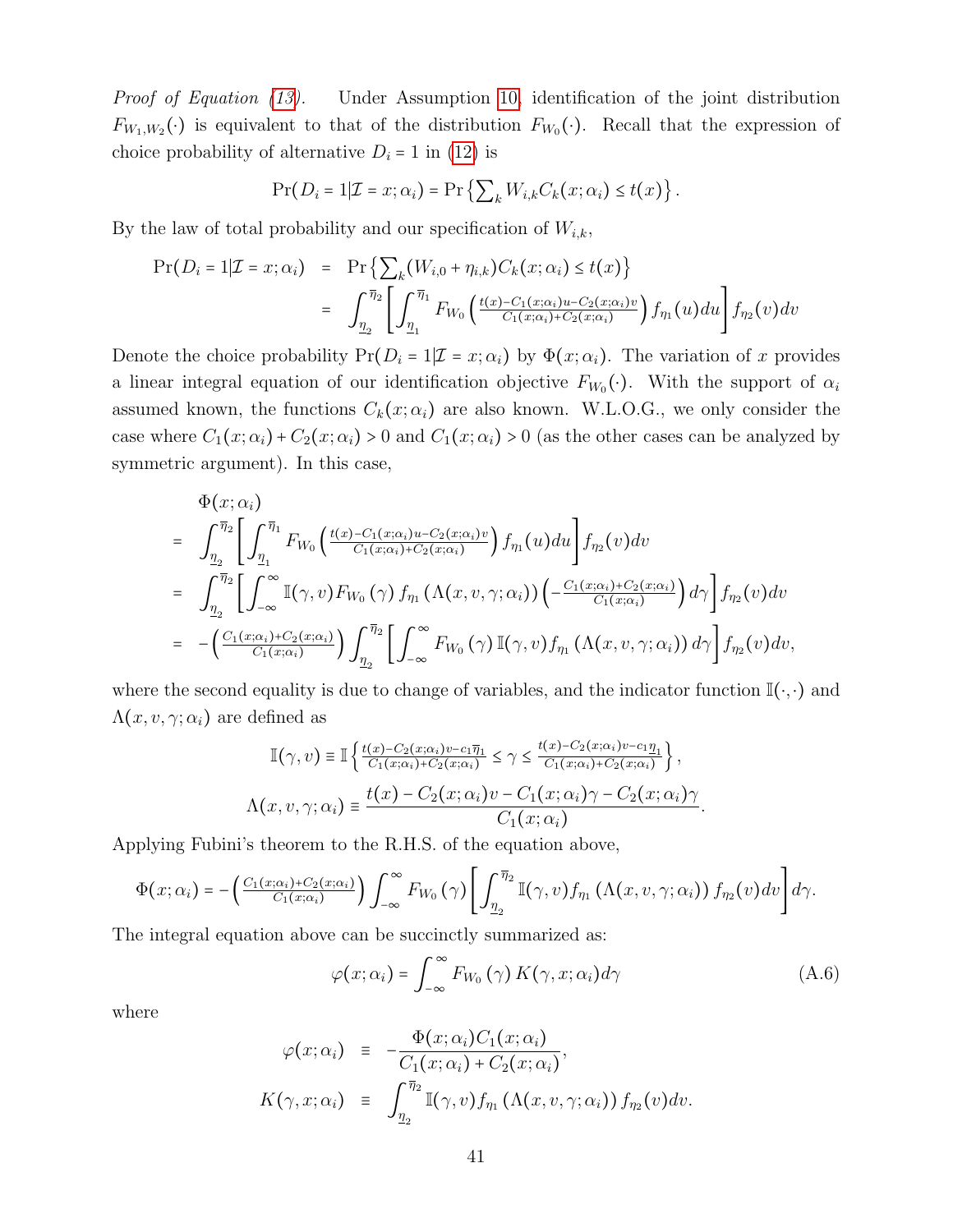The completeness of  $K(\gamma, x; \alpha_i)$  guarantees that  $F_{W_0}(\cdot)$  is the unique solution to the the integral equation [\(13\)](#page-25-2), i.e.,  $F_{W_0}(\cdot)$  is nonparametrically identified.  $\Box$ 

## B Generalization of Proposition [2](#page-15-2)

We extend the proof of Proposition [2](#page-15-2) by relaxing Assumption [4.](#page-14-0) To do this, we first define

$$
\underline{w}_t \equiv \phi_1^{-1}(\phi_2(\underline{w}_{t-1})) \text{ and } \overline{w}_t \equiv \phi_2^{-1}(\phi_1(\overline{w}_{t-1})).
$$

We assume alternatively,

Assumption B.1. For  $\{s, \tilde{y}, g(s)\}$  conditioned on and  $(h^a, h^b)$  considered,  $\underline{w}_1 < \overline{w}_1 < \underline{w}_2$ .

It is sufficient to prove the identification results for the two cases (i) and (iv) in Figure 1 since the proof for the four cases (ii), (iii), (v) and (vi) is unchanged. Here we follow the similar procedure to seek contradictions as in the proof of Proposition [2.](#page-15-2) The equivalence of the two sets of primitives  $(q, F)$  and  $(p, F)$  implies the following relationship:

$$
qF(w_1) = p\tilde{F}(w_1), w_1 \in [\overline{w}_1, \overline{w}_1],
$$
  
\n
$$
qF(w_2) + (1-q)F(w_1) = p\tilde{F}(w_2) + (1-p)\tilde{F}(w_1), w_2 \in [\underline{w}_1, \underline{w}_2], w_1 \in [\overline{w}_1, \overline{w}_1],
$$
  
\n
$$
q + (1-q)F(w_2) = p + (1-p)\tilde{F}(w_2), w_2 \in [\underline{w}_1, \underline{w}_2],
$$

where the second equality holds due to Assumption B.1 which guarantees the existence of a non-degenerate and non-empty open interval  $(\overline{w}_1, w_2)$ . The above observational equivalence can be further simplified as,

$$
\tilde{F}(w_1) = \frac{q}{p} F(w_1), w_1 \in [\overline{w}_1, \overline{w}_1],
$$
\n
$$
\tilde{F}(w_2) = \frac{q}{p} F(w_2) + \frac{F(w_1) - \tilde{F}(w_1)}{p}, w_2 \in [\underline{w}_1, \underline{w}_2],
$$
\n
$$
\overline{\tilde{F}}(w_2) = \frac{1 - q}{1 - p} \overline{F}(w_2), w_2 \in [\underline{w}_1, \underline{w}_2],
$$

where the second equality is derived using the relationship  $qF(w_1) - p\tilde{F}(w_1) = 0$  for all  $w_1 \in [\overline{w}_1,\overline{w}_1]$ . Notice that  $w_1$  changes monotonically as we move  $w_2$ , therefore we denote  $w_1$ by  $w_1(w_2)$ . Both  $\tilde{F}(w_2) + \overline{\tilde{F}}(w_2) = 1$  and  $F(w_2) + \overline{F}(w_2) = 1$  need to hold on the interval  $(\overline{w}_1, \underline{w}_2)$  in order for  $\tilde{F}$  and  $F$  to be well-defined C.D.Fs.

We express explicitly the restriction imposed by  $\tilde{F}(w_2) + \overline{\tilde{F}}(w_2) = 1$ :

$$
1 = \tilde{F}(w_2) + \tilde{F}(w_2)
$$
  
\n
$$
= \frac{q}{p}F(w_2) + \frac{F(w_1(w_2)) - \tilde{F}(w_1(w_2))}{p} + \frac{1-q}{1-p}\overline{F}(w_2)
$$
  
\n
$$
= \frac{q}{p}F(w_2) + \frac{p-q}{p^2}F(w_1(w_2)) + \frac{1-q}{1-p}[1 - F(w_2)].
$$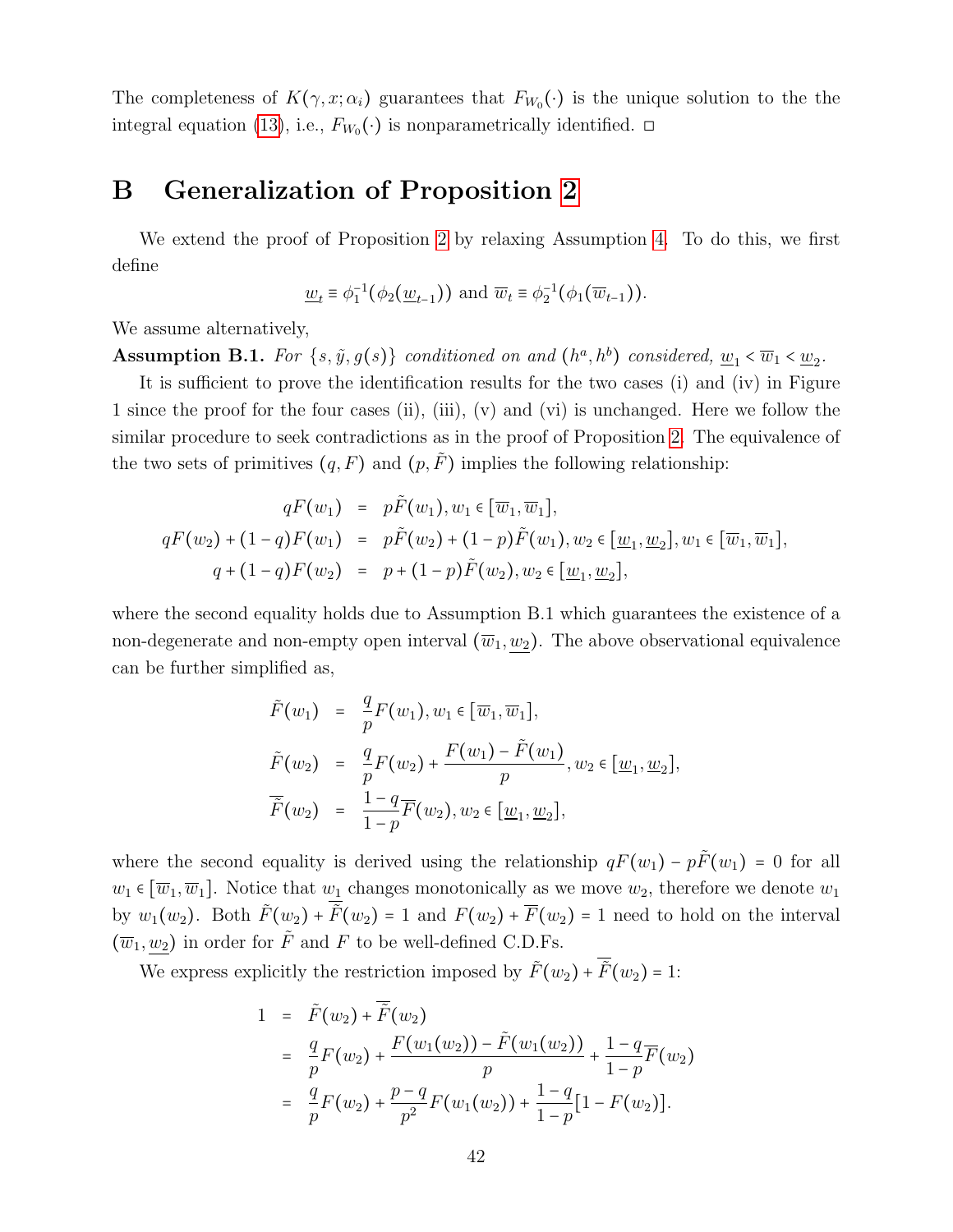Suppressing the argument in  $F(\cdot)$  and denote  $F(w_1(w_2))$  and  $F(w_2)$  by  $F_1$  and  $F_2$ , respectively. Then the relationship above provides a quadratic equation of  $p$ ,

$$
(p-q)\left[p^2 - (F_1 + F_2)p + F_1\right] = 0.
$$

The solution  $p = q$  restricts  $F = \tilde{F}$  for all  $w \in \mathcal{W}$ . Therefore we focus on the quadratic equation of  $p$ ,

$$
p^2 - (F_1 + F_2)p + F_1 = 0.
$$

It is sufficient to consider the possibilities of two real roots on  $(0, 1)$ .

(a) There are two equal real roots,  $p_1 = p_2 = p^*$ . Straightforwardly, we obtain in this case  $p^* = \frac{F_1 + F_2}{2}$ <sup>+F<sub>2</sub></sub>. If we let  $w_2$  increase continuously on the interval  $(\overline{w}_1, \underline{w}_2)$ , both  $F_1 \equiv F(w_1(w_2))$ </sup> and  $F_2 \equiv F(w_2)$  increase continuously and this contradicts our assumption that p is a constant in  $(0, 1)$ .

(b) There are two distinct real roots,  $p_1 \neq p_2, 0 < p_j < 1, j = 1, 2$ . Vieta's theorem implies that  $p_1 + p_2 = F_1 + F_2$  and  $p_1 p_2 = F_1$ , or equivalently,

$$
\frac{p_1}{1 + p_1/p_2} = \frac{F_1}{F_1 + F_2}.
$$

The L.H.S. of the equation above is bounded for  $p_1$  and  $p_2$  are two constants on  $(0, 1)$ . However, the R.H.S. changes with  $w_2$ . The relationship  $w_1 \equiv w_1(w_2)$  permits us to vary  $w_2$  continuously such that  $w_1(w_2) \to \underline{w}$ . Meanwhile,  $w_2 > \underline{w}_1$  always holds and  $F_2 > F(\underline{w}_1)$ is bounded always from zero. As a consequence, the R.H.S. goes to zero as we move  $w_2$ continuously while the L.H.S. keeps a constant. This leads to a contradiction and completes our proof. □

## C Existence of PBNE in Section [3](#page-15-0)

This part of the appendix provides sufficient conditions for condition (b) in Lemma [3](#page-19-1) when  $|\mathcal{C}| = 3$ . In a symmetric PBNE, members follow the same pure strategy  $\sigma^*$  which can be characterized by a subset of the support of private types  $\omega^*(\sigma^*) \equiv \{(\alpha_i, w_i) \in \mathcal{A} \otimes \mathbb{R}^K_+ :$  $\sigma^*(\alpha_i, w_i) = 1$ . Let  $p(\omega^*) \equiv \Pr\{(\alpha_i, w_i) \in \omega^* \}$ . With  $|\mathcal{C}| = 3$ ,

$$
p_{1,1} \equiv 1 - (1 - p(\omega^*))^2
$$
;  $p_{0,0} \equiv 1 - p(\omega^*)^2$ ;  $p_{1,0} = p(\omega^*)^2$ ,

where  $p_{d,d_i}$  are defined as in the text. Thus  $\varphi(p(\omega^*)) \equiv \frac{-1+2p(\omega^*)}{2p(\omega^*)(1-p(\omega^*))}$ . Let  $\phi$  be defined as in the text.

 $TC(Tail\ Conditions). \phi'(\kappa;\mathcal{I}_l)\phi(\kappa;\mathcal{I}_l)^{-2} \rightarrow +\infty \ as \ \kappa \rightarrow -\infty \ and \ \phi'(\kappa;\mathcal{I}_l)[1-\phi(\kappa;\mathcal{I}_l)]^{-2} \rightarrow +\infty$ as  $\kappa \to +\infty$ .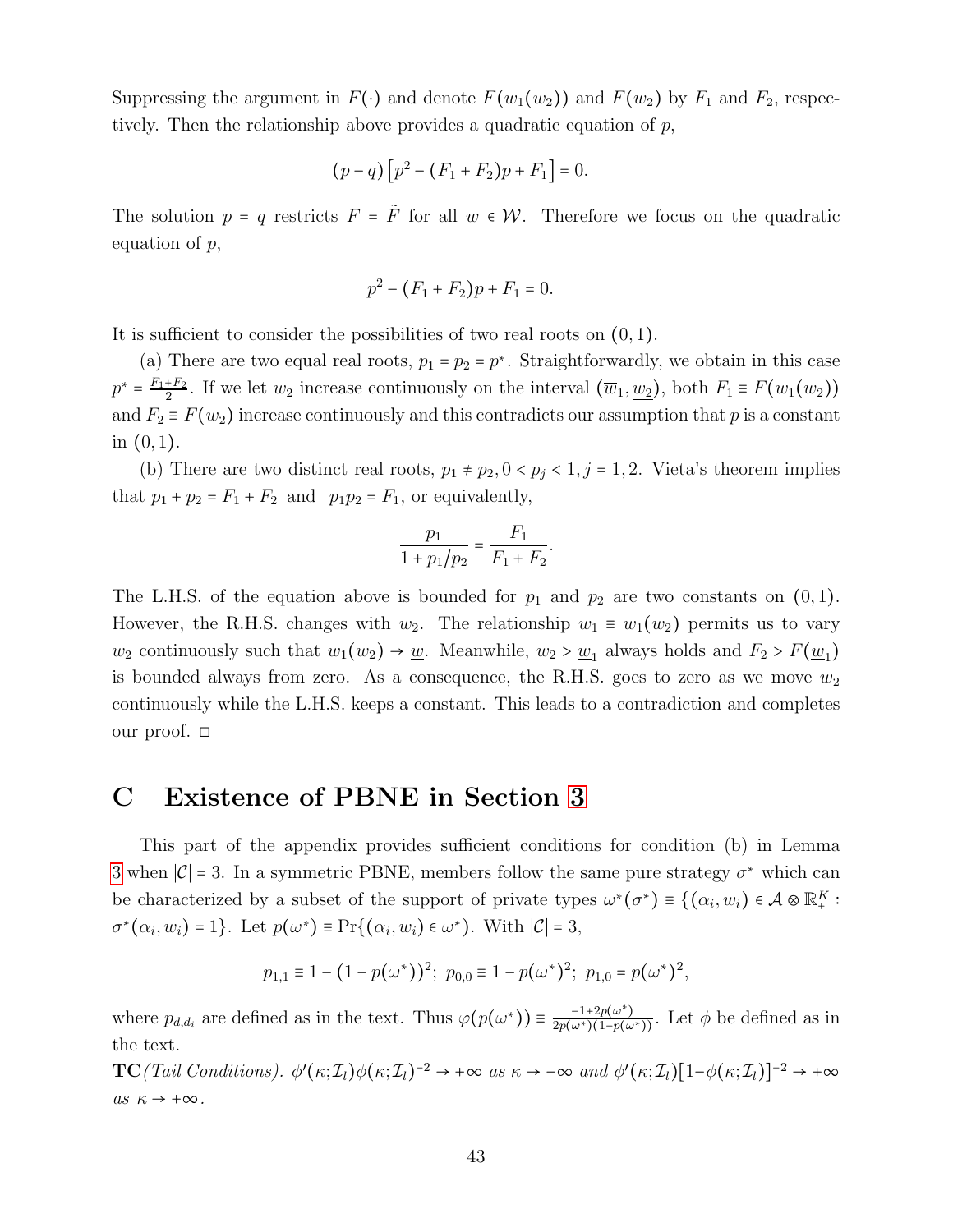TC is a tail restriction conditional on the information set  $\mathcal{I}_l$ , which we suppress in notations for simplicity. TC requires the rate of increase of  $\lceil \phi(\kappa) \rceil^{-1}$  as  $\kappa$  decreases (and the rate of increase of  $[1 - \phi(\kappa)]^{-1}$  as  $\kappa$  increases) is unbounded when  $\kappa$  gets sufficiently small (and large respectively). This implies as  $\kappa \to \pm \infty$ , the rate of changes in  $\varphi \circ \phi(\kappa)$  (which is a monotonic function in  $\kappa$  over  $(-\infty, +\infty)$  eventually exceeds one. Hence  $\varphi \circ \phi(\kappa) = 0$  for some  $\kappa \in (-\infty, +\infty)$ .

To see why this implies equilibrium existence with unbounded W, note  $d(\varphi \circ \phi(\kappa))$  $\kappa$ )/d $\kappa = \varphi'(\phi(\kappa))\phi'(\kappa) - 1$  where  $\varphi'(\phi(\kappa))\phi'(\kappa)$  is positive for all  $\kappa \in \mathbb{R}$ . This is because  $\varphi'(\phi) = \frac{2\phi^2 - 2\phi + 1}{2\phi^2(1-\phi)^2}$  $\frac{2\phi^2-2\phi+1}{2\phi^2(1-\phi)^2} > 0$  with  $\phi \in [0,1]$ . Besides,  $\varphi'(\phi) \equiv \frac{d}{d\phi}\varphi(\phi)$  is  $O(\phi^{-2})$  as  $\phi \to 0$ , and is  $O([1-\phi]^{-2})$  as  $\phi \to 1$ . As a result,  $\varphi'(\phi(\kappa))\phi'(\kappa)$  is  $O(\phi'(\kappa)\phi(\kappa)^{-2})$  as  $\kappa \to -\infty$  and is  $O(\phi'(\kappa)[1-\phi(\kappa)]^{-2})$  as  $\kappa \to +\infty$ . Assumption TC ensures the rate of increase or decrease in  $\varphi'(\phi(\kappa))\phi'(\kappa)$  must eventually exceeds that in  $\kappa$  (which is constantly 1 or -1) as  $\kappa$  approaches  $\infty$  or  $-\infty$ . Thus it follows from continuity of  $\varphi$  and  $\phi$  and the intermediate value theorem that solutions to the fixed point equation  $\varphi \circ \phi(\kappa^*) = \kappa^*$  must exist.

## D Sufficient Primitive Conditions for Monotonicity

We now analyze what primitive conditions on the quadruple  $(s, \tilde{y}, H, G)$  that are sufficient for Lemma [5.](#page-23-2) For this purpose, we relax Assumptions [8\(](#page-22-1)b) and [9\(](#page-23-1)b). To fix ideas, consider the case with  $K = 2$  and let the support of  $W_{i,k}$  be  $[0, +\infty)$  for  $k = 1, 2$ .<sup>[18](#page-1-0)</sup> We follow the notations from the proof of Lemma [5](#page-23-2) but make one more simplification by letting  $\Delta \equiv$  $p_{1,1} - p_{0,0} = t(x)$ . Then the choice probability of the alternative  $D_i = 1$  is

$$
\Pr(D_i = 1 | \mathcal{I} = x; \alpha_i) = \Pr\left(\sum_k w_{i,k} C_k(x; \alpha_i) \leq \Delta\right).
$$

We now provide two sufficient conditions on model primitives for the CCP Pr( $D_i = 1/\mathcal{I} =$  $(x; \alpha_i)$  to be strictly monotonic in  $\alpha_i$ . They are corresponding to the cases that  $\sum_k w_{i,k} C_k(x; \alpha_i) =$  $\Delta$  are parallel and intersect, respectively. To make our problem nontrivial, we exclude the case where  $C_k(x; 1) = C_k(x; 0)$ ,  $k = 1, 2$  since in such a scenario all the committee members are homogenous in making decisions, thus the unobserved types play no role.

Condition D.1. (i)  $C_1(x; 1)/C_2(x; 1) = C_1(x; 0)/C_2(x; 0)$ . (ii) Either  $-\infty < C_1(x; h)/C_2(x; h)$ 0 or sign $[C_1(x; h)] = sign[C_2(x; h)] = sign(\Delta), h = 0, 1.$ 

Condition D.1(i) implies that the lines  $\sum_k w_{i,k}C_k(x;\alpha_i) = \Delta$  are parallel for all  $\alpha_i \in [0,1]$ . There are two subcases which correspond to panel (i) and (ii) in Figure 2 we need to consider: first, the lines have positive slope on  $(w_{1i}, w_{2i})$ -plane  $(-\infty < C_1(x; h)/C_2(x; h) < 0)$ , then they

<sup>&</sup>lt;sup>18</sup>We can also accommodate the case with bounded support of  $W_{i,k}$ , which only involves more tedious algebra but does not pose any additional conceptual challenge.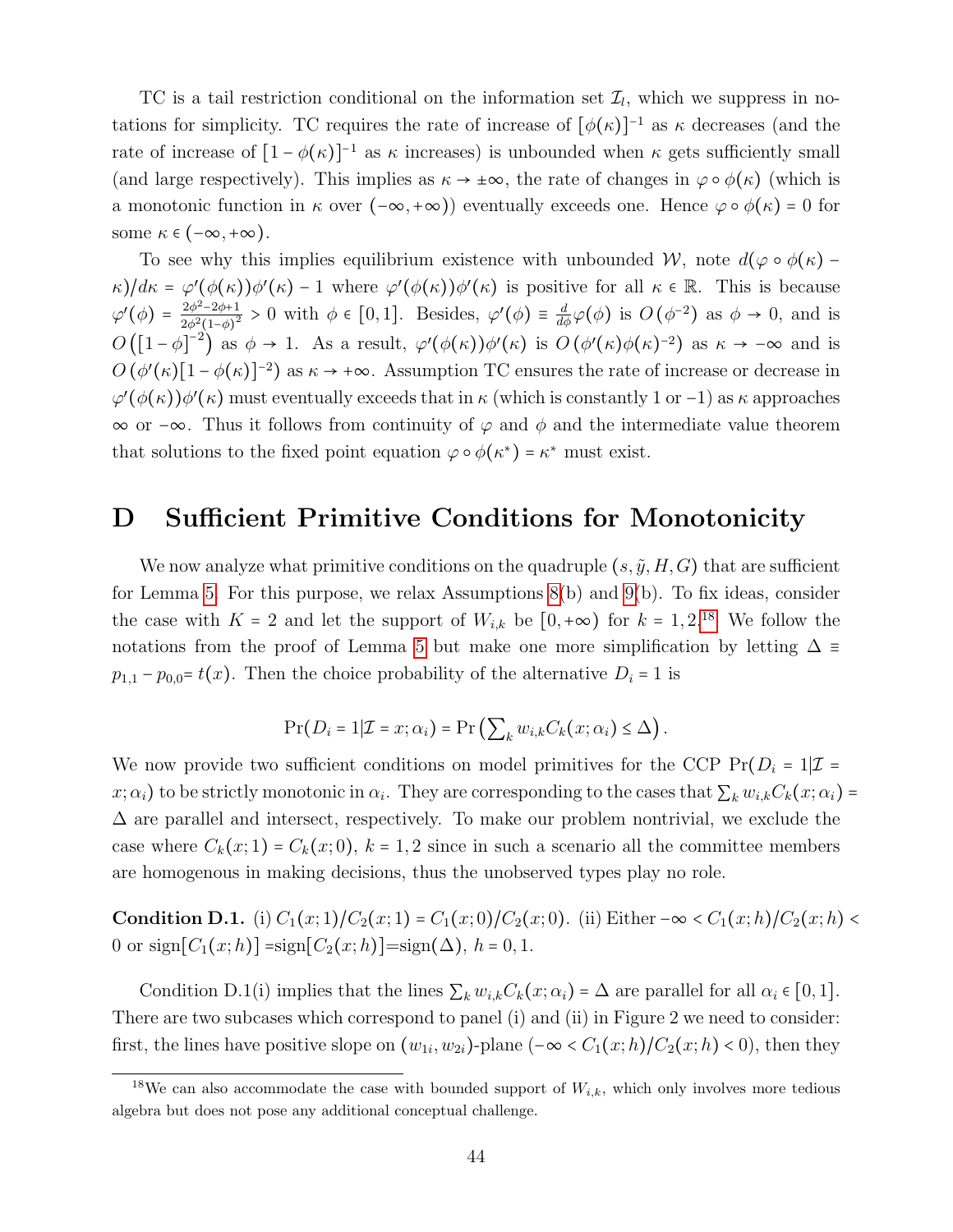are distinguishable without any additional condition as we argued in the proof of Lemma [5.](#page-23-2) Second, if the slope is negative, then  $\text{sign}[C_1(x; h)] = \text{sign}[C_2(x; h)] = \text{sign}(\Delta)$  ensures that all the lines intersect with the positive  $w_{1i}$ − and  $w_{2i}$ − axis. Again, the argument of intercepts in proof of Lemma [5](#page-23-2) applies and the ordering of the lines is identified. Notice that  $C_k(x; h)$ ,  $k = 1, 2, h = 0, 1$  are observable, hence Condition D.1 is empirically testable. Hence by imposing condition D.1, we relax the high-level assumption of non-degenerate choice probabilities and substitute it by the assumption on primitives.

Before present condition D.2, we express explicitly the intersection point defined in the proof of Lemma [5](#page-23-2) using model primitives. Recall that  $(w_{1i}^*, w_{2i}^*)$  satisfy

$$
\sum_{k} w_{i,k}^{*} C_{k}(x; 0) = t(x),
$$
  

$$
\sum_{k} w_{i,k}^{*} C_{k}(x; 1) = t(x).
$$

In matrix form,

$$
\left(\begin{array}{cc}C_1(x;0)&C_2(x;0)\\C_1(x;1)&C_2(x;1)\end{array}\right)\left(\begin{array}{c}w_{1i}^*\\w_{2i}^*\end{array}\right)=\left(\begin{array}{c}t(x)\\t(x)\end{array}\right),
$$

with the solution

$$
\left(\begin{array}{c}w_{1i}^*\\w_{2i}^*\end{array}\right)=\frac{t(x)}{|C|}\left(\begin{array}{c}C_2(x;1)-C_2(x;0)\\C_1(x;1)-C_1(x;0)\end{array}\right)\equiv\frac{\Delta}{|C|}\left(\begin{array}{c}\Delta C_2\\ \Delta C_1\end{array}\right),
$$

where  $|C| \equiv C_1(x; 1)C_2(x; 0) - C_2(x; 1)C_1(x; 0)$  and  $\Delta C_j = C_j(x; 1) - C_j(x; 0), j = 1, 2$ .

**Condition D.2.** (i)  $C_1(x; 1)/C_2(x; 1) \neq C_1(x; 0)/C_2(x; 0)$ . (ii) One of the following three conditions holds, for  $h = 0, 1$  (a)  $-\infty < C_1(x; h)/C_2(x; h) < 0$ , and  $w_{1i}^*$  or  $w_{2i}^*$  is negative. (b)  $0 < C_1(x; h)/C_2(x; h) < \infty$ ,  $\text{sign}[C_1(x; h)] = \text{sign}[C_2(x; h)] = \text{sign}(\Delta)$ , and  $w_{1i}^* \times w_{2i}^*$  $< 0.$  (c)  $sign[C_1(x; 1)/C_2(x; 1)] \neq sign[C_1(x; 0)/C_2(x; 0)], w_{1i}^* < 0$  and  $w_{2i}^* > 0$ . Furthermore, conditions (ii)-(a) and (ii)-(b) can be combined as a more intuitive condition (d)  $sign[C_1(x; 1)/C_2(x; 1)] = sign[C_1(x; 0)/C_2(x; 0)]$ , decision of any member i with ideological bias  $\alpha_i \in (0,1)$  based on prior belief differs from that on on empirical evidence, and  $\text{sign}[C_1(x; h)] = \text{sign}[C_2(x; h)] = \text{sign}(\Delta) \text{ if } 0 < C_1(x; h) / C_2(x; h) < \infty.$ 

Condition D.2 is specified for the case that all the lines corresponding to different  $\alpha_i$  intersect at  $(w_{1i}^*, w_{2i}^*)$ . According to the slopes of the lines, all three possible scenarios are summarized in panel (iii), (iv), and (v) of Figure 2. Panel (iii) illustrates the case that all the intersected lines have positive slopes as specified in (ii)-(a),  $-\infty < C_1(x; h)/C_2(x; h) < 0$ . The ordering of the lines in this case requires that  $(w_{1i}^*, w_{2i}^*)$  is not in the first quadrant. Otherwise we may not order the lines according to the event  $\sum_k w_{i,k}C_k(x;\alpha_i) = \Delta$ . If all the lines have negative slopes, i.e.,  $0 < C_1(x; h)/C_2(x; h) < \infty$  as shown in panel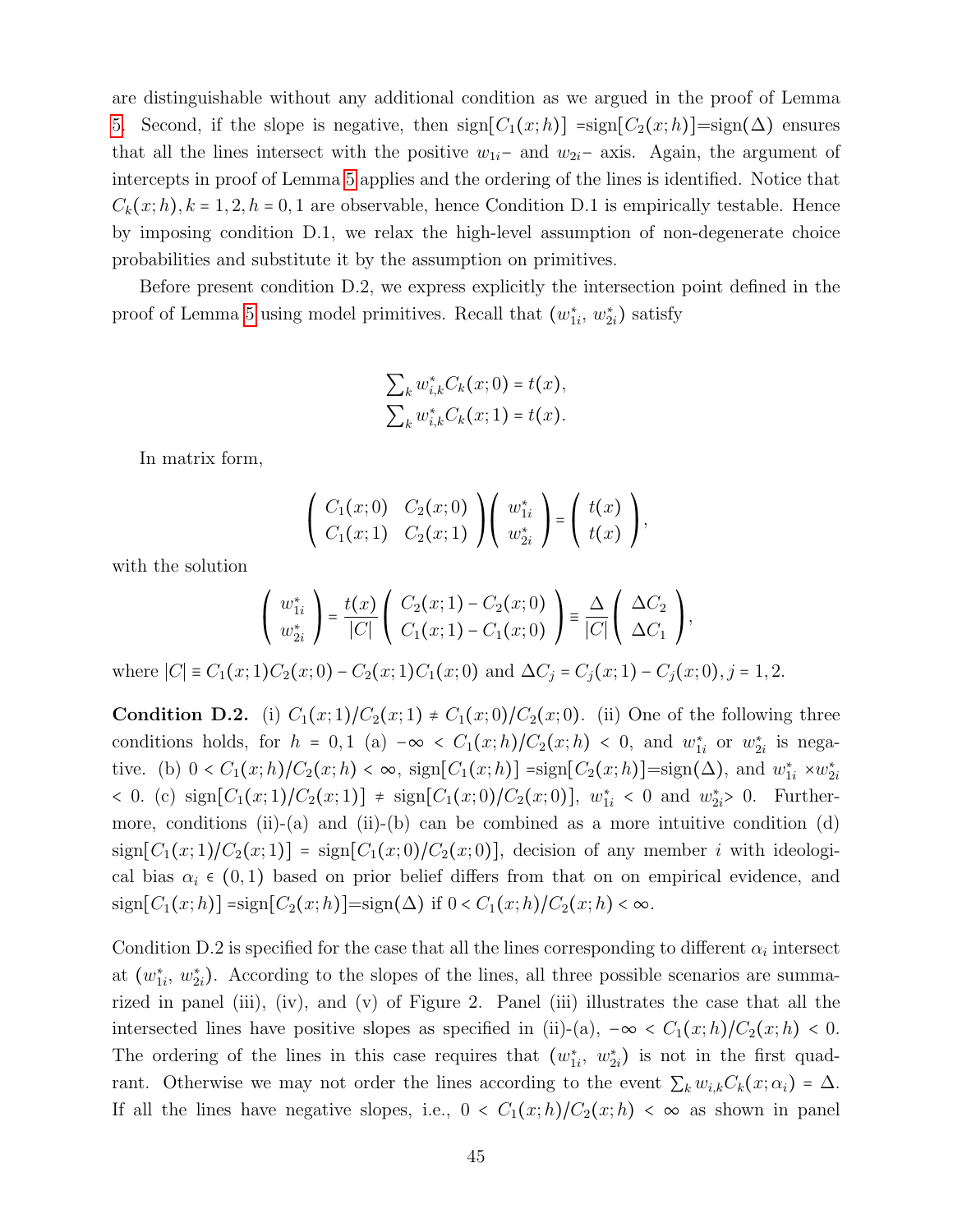(iv), the assumption  $\text{sign}[C_1(x; h)] = \text{sign}[C_2(x; h)] = \text{sign}(\Delta)$  ensures that there are no degenerating types such that they all choose  $D_i = 1$  with probability zero. Again, we need to exclude the possibility that the intersection point is in the first quadrant as argued above, this requirement is satisfied by imposing the restriction  $w_{1i}^* \times w_{2i}^* < 0$ . This is because sign[ $C_1(x; h)$ ] =sign[ $C_2(x; h)$ ]=sign( $\Delta$ ) implies that the intersection point can only be in the first, the second and the fourth quadrant while  $w_{1i}^* \times w_{2i}^* < 0$  restricts it to the second and the fourth quadrant. To investigate the more intuitive condition (ii)-(d), which is equivalent to (ii)-(a) plus (ii)-(b), we first notice that a committee member changes his decision if he switches his information from prior belief to empirical evidence implies that the intersection point cannot be in the first quadrant. The remaining analysis is similar to previous one thus we omit it for brevity. Panel (v) depicts the last case: some of the lines have positive slopes while others have negative slopes, i.e.,  $sign[C_1(x; 1)/C_2(x; 1)] \neq$  $sign[C_1(x;0)/C_2(x;0)]$ . If the intersection point  $(w_{1i}^*, w_{2i}^*)$  is in the second or the third quadrant, it is easy to check that non-degenerate choice probabilities can not be guaranteed. This is due to the fact that for all the  $\alpha_i$  such that the line  $\sum_k w_{i,k}C_k(x;\alpha_i) = \Delta$  has a negative slope, the choice probability  $Pr(D_i = 1 | \mathcal{I} = x; \alpha_i) = 0$  since the line will not pass the first quadrant. Employing the previous argument, we cannot allow the intersection point to be in the first quadrant either. Therefore we impose the condition (ii)-(c)  $w_{1i}^* < 0$  and  $w_{2i}^* > 0$ to ensure the intersection point to be in the second quadrant.

Both Condition D.1 and Condition D.2 can be similarly imposed if  $W_{1i}$  and  $W_{2i}$  are distributed on a bounded support in  $[0, \infty) \times [0, \infty)$ . The proof does not pose any conceptual challenge but the algebra will be more tedious since we have to analyze the lines  $\sum_k w_{i,k}C_k(x;\alpha_i) = \Delta$  in a bounded area. We thus omit the analysis in this paper.  $\Box$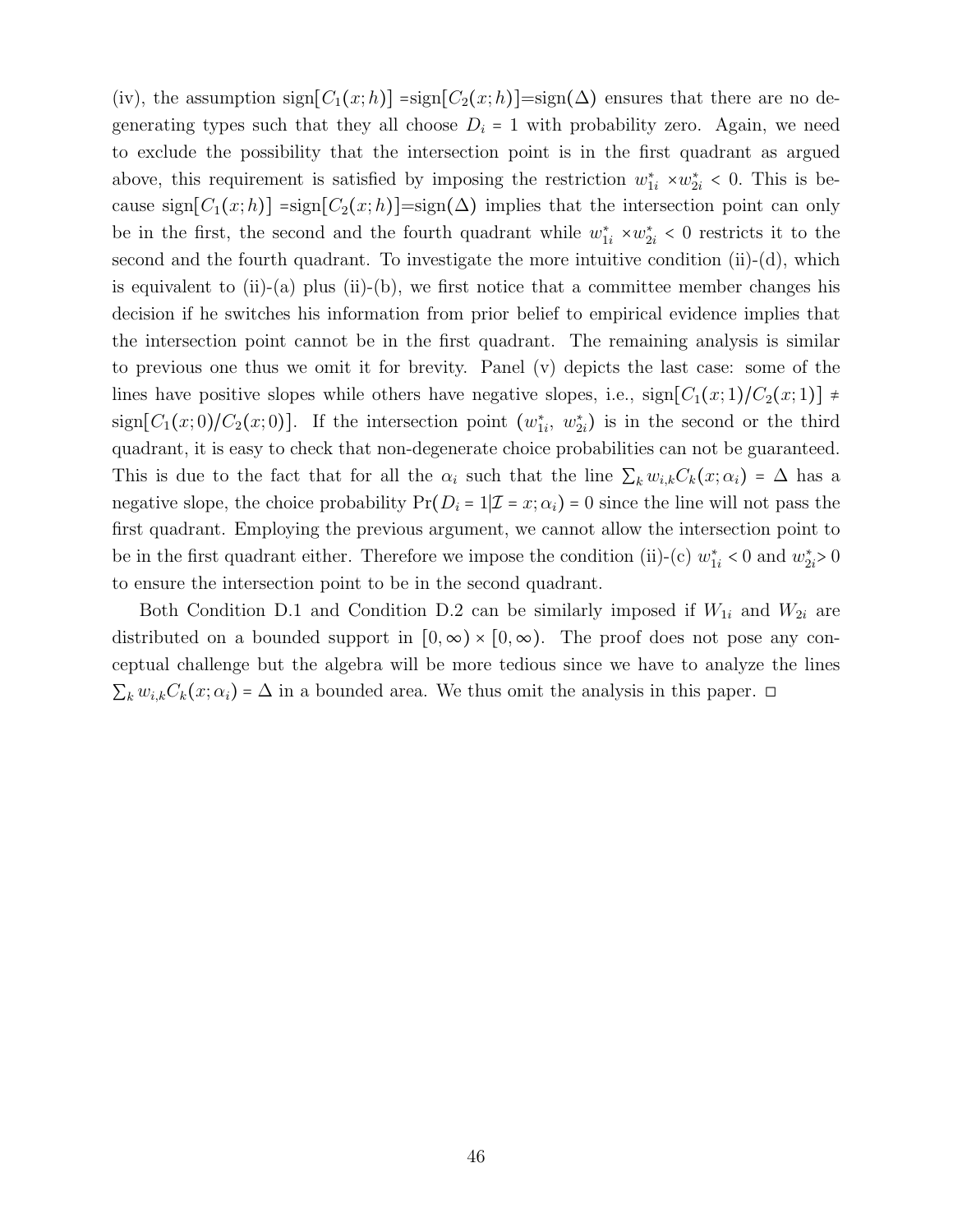

Figure 1: Illustration of the model with expressive recommendations

Table 1: Summary of votes

<span id="page-47-0"></span>

|                         |     | Voted for higher rate Voted for lower rate Total |      |
|-------------------------|-----|--------------------------------------------------|------|
| All members (31)        | 500 | 1108                                             | 1608 |
| Internal members $(12)$ | 312 | 587                                              | 899  |
| External members (19)   | 188 | 521                                              | 709  |

Table 2: Estimates of individual choice probabilities

<span id="page-47-1"></span>

|            | External members |       | Internal members |            |       |  |
|------------|------------------|-------|------------------|------------|-------|--|
| parameters | mean             | std.  | parameters       | mean       | std.  |  |
| $\theta_0$ | $-0.899**$       | 0.092 | $\vartheta_0$    | $-0.525**$ | 0.079 |  |
| $\theta_1$ | $0.268*$         | 0.106 | $\vartheta_1$    | $0.446**$  | 0.094 |  |
| $\theta_2$ | $1.134**$        | 0.364 | $\vartheta_2$    | $1.233**$  | 0.318 |  |
| $\theta_3$ | $-0.424*$        | 0.174 | $\vartheta_3$    | $-0.384**$ | 0.144 |  |
| $\theta_4$ | $-0.250$         | 0.781 | $\vartheta_4$    | 0.536      | 0.671 |  |

 $^*$  significant at 2.5  $\%$  level,  $^{**}$  significant at 1  $\%$  level.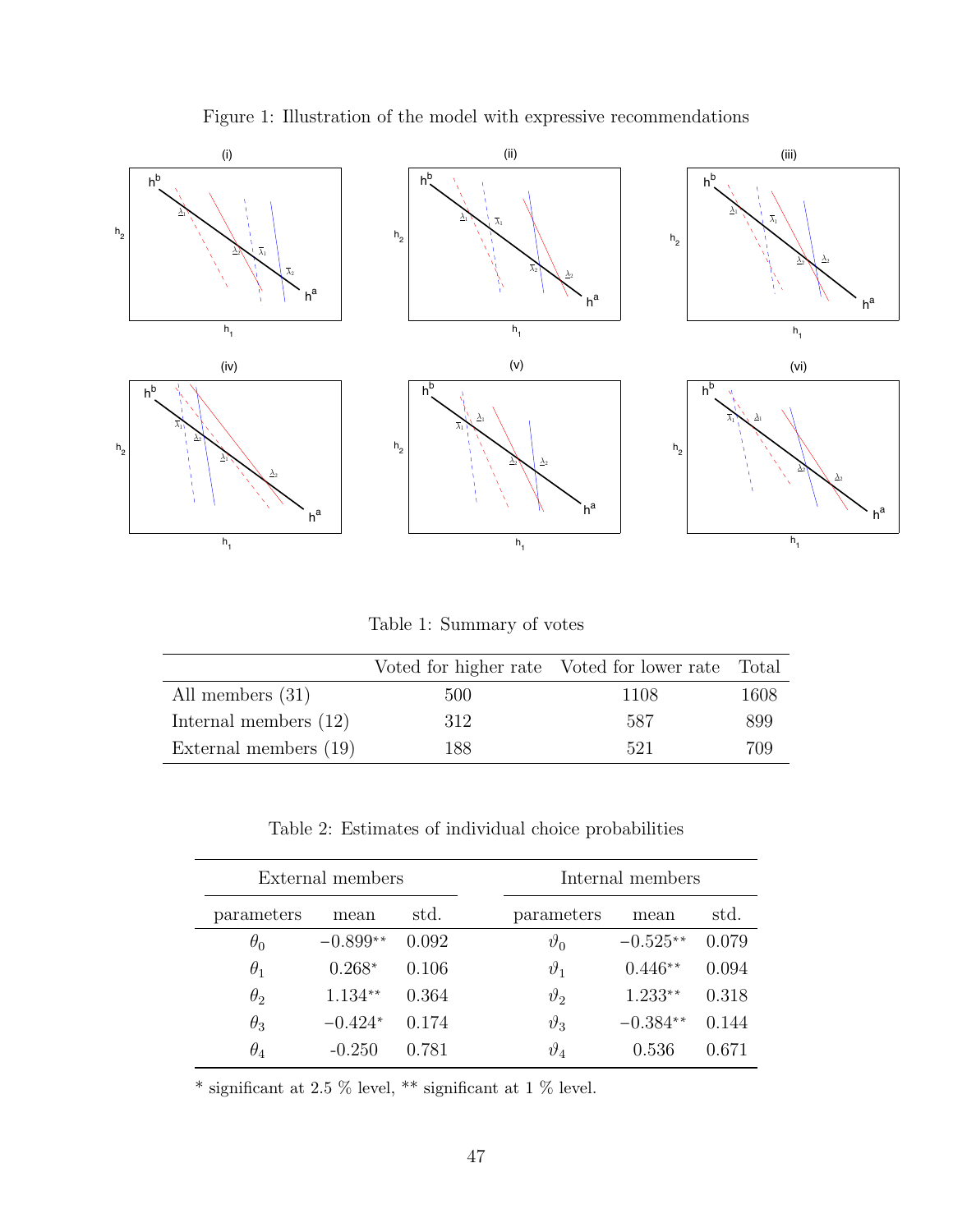<span id="page-48-0"></span>

Figure 2: Illustration of the model with strategic recommendations

<span id="page-48-1"></span>Figure 3: Estimated Distribution for the Tastes of External and Internal Members